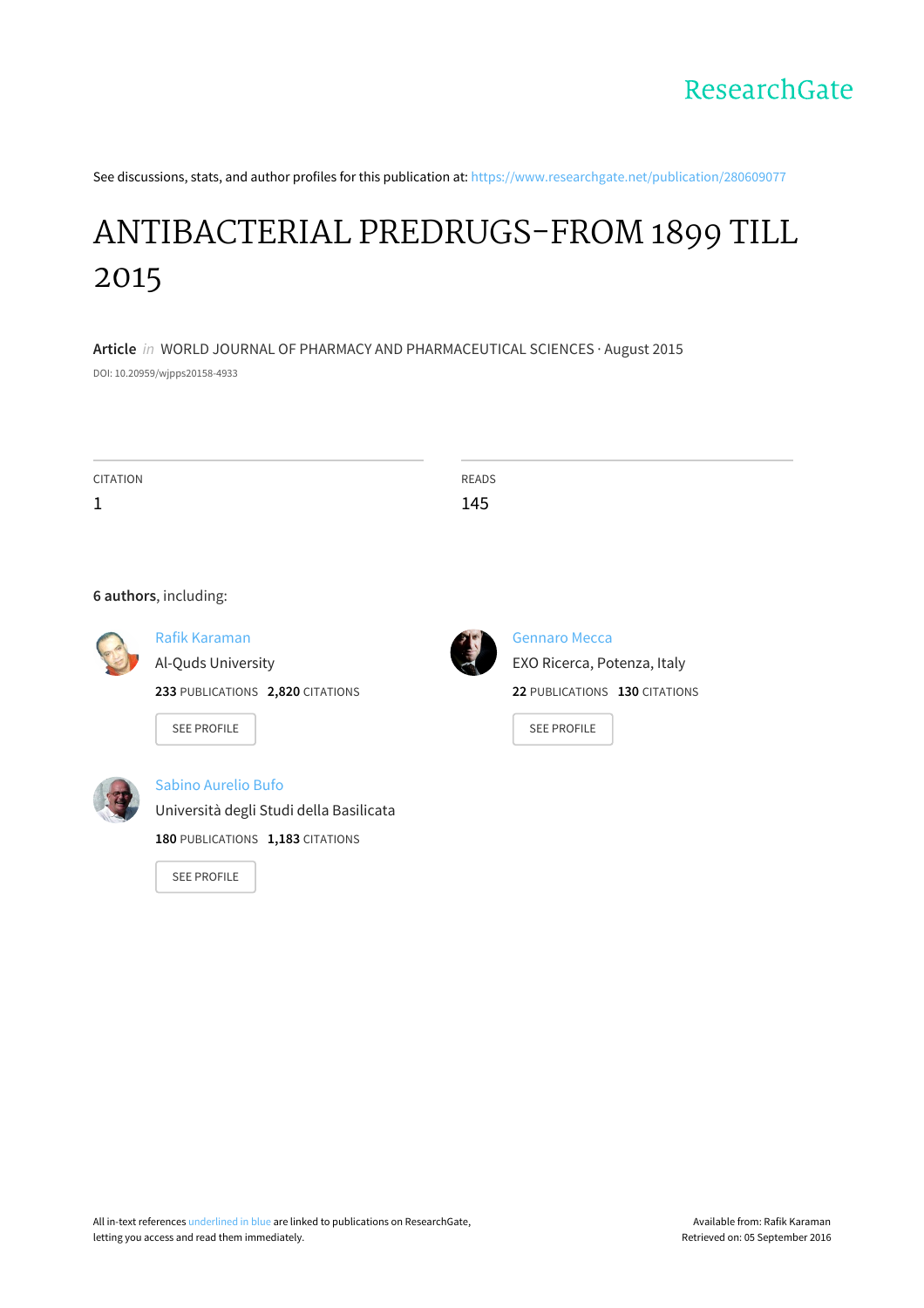

**Volume 4, Issue 08, 1504-1529 Review Article ISSN 2278 – 4357**

**SJIF Impact Factor 5.210**

 $\Omega$ 

## **ANTIBACTERIAL PREDRUGS-FROM 1899 TILL 2015**

**Sabrin Elayyan<sup>1</sup> , Donia Karaman<sup>1</sup> , Gennaro Mecca<sup>2</sup> , Laura Scrano<sup>3</sup> , Sabino A. Bufo<sup>4</sup> , Rafik Karaman\*1,4**

<sup>1</sup>Pharmaceutical Sciences Department, Faculty of Pharmacy Al-Quds University, Jerusalem,

Palestine.

<sup>2</sup> Exo Research Organization, Potenza, Italy.

<sup>3</sup>Department of European Cultures (DICEM), University of Basilicata, Via dell'Ateneo

Lucano 10, Potenza 85100, Italy.

<sup>4</sup>Department of Sciences, University of Basilicata, Viadell'Ateneo Lucano 10, 85100,

Potenza, Italy.

Article Received on 17 June 2015, Revised on 08 July 2015, Accepted on 27 July 2015 DOI:10.20959/wjpps20158-4933

**\*Correspondence for Author Dr. Rafik Karaman** Pharmaceutical Sciences Department, Faculty of Pharmacy Al-Quds University, Jerusalem, Palestine.

### **ABSTRACT**

The predrug (prodrug) term involves chemically modified inert compound which upon an administration releases the active parent drug to elicit its pharmacological response within the body. For many years, the predrug strategy has been extensively developed to solve many unwanted drug properties. This approach has several advantages over conventional drug administration and it has the potential to be quite effective method for the treatment of diseases in the future. In this mini-review we describe a number of antibacterial agents' predrugs, and the ways by which predrug strategy was exploited to overcome many pharmaceutical and pharmacokinetic problems that the parent active antibacterial drugs suffer from such as, low

bioavailability by increasing or decreasing lipophilicity, site selectivity for higher absorption and less toxicity, short duration of action to increase patient compliance, rapid metabolism to increase oral bioavailability and masking bitter sensation which is crucial for geriatric and pediatric patient compliance.

**KEYWORDS:** Predrugs, Prodrugs, Antibacterials predrugs, Antibacterial agents, Predrug chemical approach, Intramolecular process, Bitter sensation.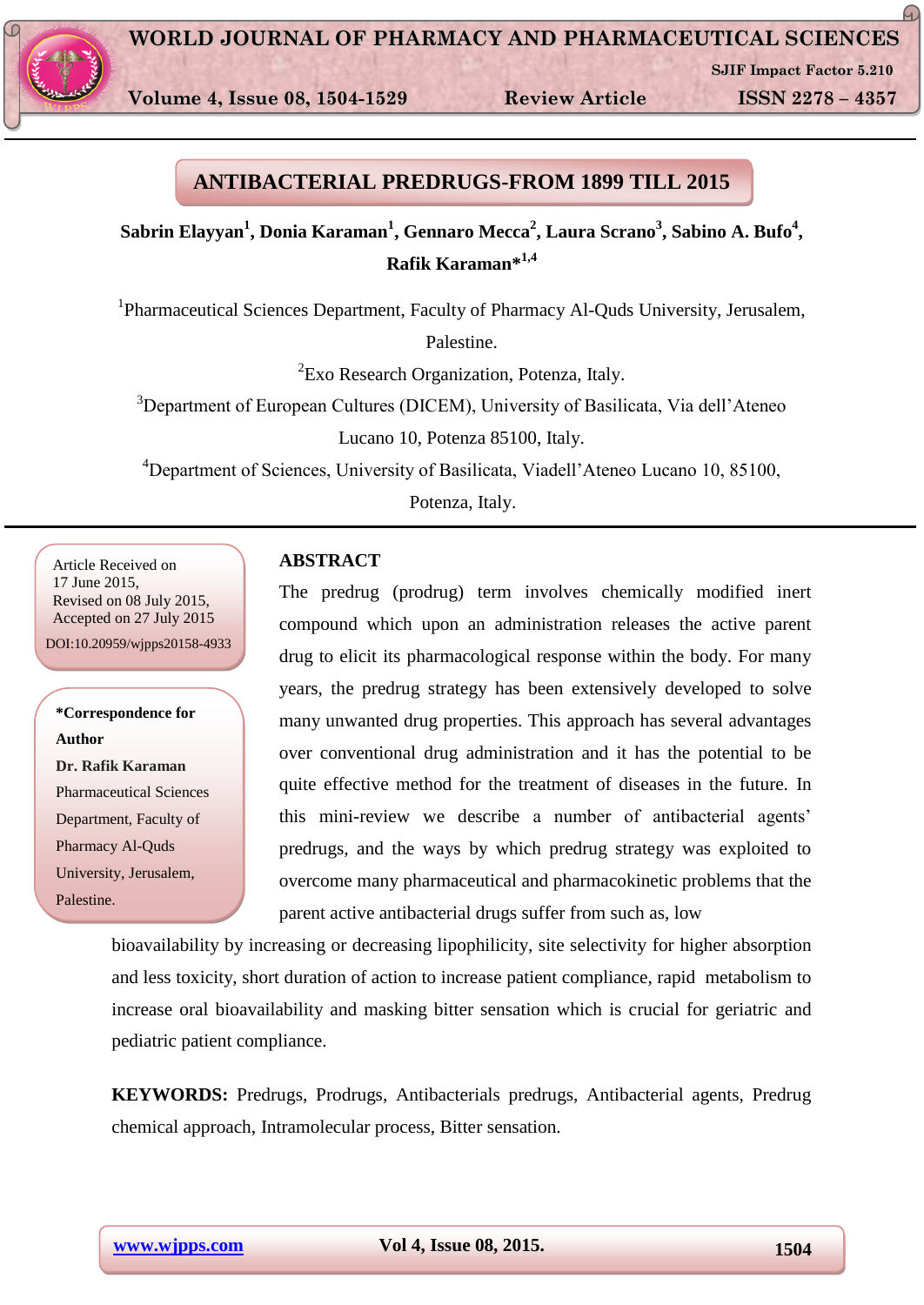#### **INTRODUCTION**

The prodrug or more precisely "predrug" term was reported for the first time by Albert as a pharmacologically inactive compound which is metabolized to an active form upon administration to the body.<sup>[\[](https://www.researchgate.net/publication/9988348_Chemical_Aspects_of_Selective_Toxicity?el=1_x_8&enrichId=rgreq-a792a97ecabbe75867adbf1f2d264fb4-XXX&enrichSource=Y292ZXJQYWdlOzI4MDYwOTA3NztBUzozMzY4MDc5MjIyOTA2ODhAMTQ1NzMxMjY3NDY0NQ==)[1](#page-21-0)[\]](https://www.researchgate.net/publication/9988348_Chemical_Aspects_of_Selective_Toxicity?el=1_x_8&enrichId=rgreq-a792a97ecabbe75867adbf1f2d264fb4-XXX&enrichSource=Y292ZXJQYWdlOzI4MDYwOTA3NztBUzozMzY4MDc5MjIyOTA2ODhAMTQ1NzMxMjY3NDY0NQ==)</sup> Predrugs have been successfully used to modify the physicochemical and pharmacokinetic properties (absorption, distribution, metabolism and excretion, ADME) of drugs and to eliminate or decrease the associated toxicity upon their administration.[2]

Generally, a predrug undergoes chemical and/or enzymatic reaction prior to exert its therapeutic activity.<sup>[\[3\]](https://www.researchgate.net/publication/6210418_Prodrug_strategies_to_overcome_poor_water_solubility?el=1_x_8&enrichId=rgreq-a792a97ecabbe75867adbf1f2d264fb4-XXX&enrichSource=Y292ZXJQYWdlOzI4MDYwOTA3NztBUzozMzY4MDc5MjIyOTA2ODhAMTQ1NzMxMjY3NDY0NQ==)</sup> Basically, the use of the term predrug implies a chemical entity in which a non-toxic promoiety is covalently linked to an active drug.<sup>[\[4\]](https://www.researchgate.net/publication/5633050_Prodrugs_Design_and_clinical_applications?el=1_x_8&enrichId=rgreq-a792a97ecabbe75867adbf1f2d264fb4-XXX&enrichSource=Y292ZXJQYWdlOzI4MDYwOTA3NztBUzozMzY4MDc5MjIyOTA2ODhAMTQ1NzMxMjY3NDY0NQ==)</sup> This approach is designed to overcome biological and/or biochemical barriers through a chemical approach rather than a physical (formulation) approach.<sup>[\[5](https://www.researchgate.net/publication/40031070_Prodrug_Approaches_for_Enhancing_the_Bioavailability_of_Drugs_with_Low_Solubility?el=1_x_8&enrichId=rgreq-a792a97ecabbe75867adbf1f2d264fb4-XXX&enrichSource=Y292ZXJQYWdlOzI4MDYwOTA3NztBUzozMzY4MDc5MjIyOTA2ODhAMTQ1NzMxMjY3NDY0NQ==)[-](https://www.researchgate.net/publication/227162588_Targeted_prodrugs_in_oral_drug_delivery_The_modern_molecular_biopharmaceutical_approach?el=1_x_8&enrichId=rgreq-a792a97ecabbe75867adbf1f2d264fb4-XXX&enrichSource=Y292ZXJQYWdlOzI4MDYwOTA3NztBUzozMzY4MDc5MjIyOTA2ODhAMTQ1NzMxMjY3NDY0NQ==)[14\]](https://www.researchgate.net/publication/265134461_Using_predrugs_to_optimize_drug_candidates?el=1_x_8&enrichId=rgreq-a792a97ecabbe75867adbf1f2d264fb4-XXX&enrichSource=Y292ZXJQYWdlOzI4MDYwOTA3NztBUzozMzY4MDc5MjIyOTA2ODhAMTQ1NzMxMjY3NDY0NQ==)</sup>

In general, predrugs contain a promoiety (linker) that is cleaved by enzymatic or chemical reactions, while other predrugs liberate their active forms after molecular modification, such as an oxidation or reduction reactions. In other cases, two therapeutically active drugs can be attached together in a single molecule named a "codrug". In these cases, each drug acts as a linker (promoiety) for the other drug. It is mandatory that the predrug should be pharmacologically inactive or weakly active, rapidly converted to its active parent drug and a non-toxic moiety by catalyzed or uncatalayzed chemical reaction.

#### **Antibacterials Predrugs**

The first examples of antibacterials predrugs, methenamine and prontosil , were discovered by an accident and their discovery illustrate how serendipity has contributed to predrugs development.[2]

Methenamine was discovered in 1899 by Schering (Germany) as inactive predrug that upon an exposure to the urinary tract releases the antibacterial formaldehyde. This predrug is useful in the treatment of urinary tract infections, when transported to an acidic medium such as the urinary bladder it undergoes protonation which results in a complete breakdown of the molecule to yield ammonia and the antibacterial agent formaldehyde (Figure 1).<sup>[\[15\]](https://www.researchgate.net/publication/26245233_Prodrugs_Bridging_pharmacodynamicpharmacokinetic_gaps?el=1_x_8&enrichId=rgreq-a792a97ecabbe75867adbf1f2d264fb4-XXX&enrichSource=Y292ZXJQYWdlOzI4MDYwOTA3NztBUzozMzY4MDc5MjIyOTA2ODhAMTQ1NzMxMjY3NDY0NQ==)</sup>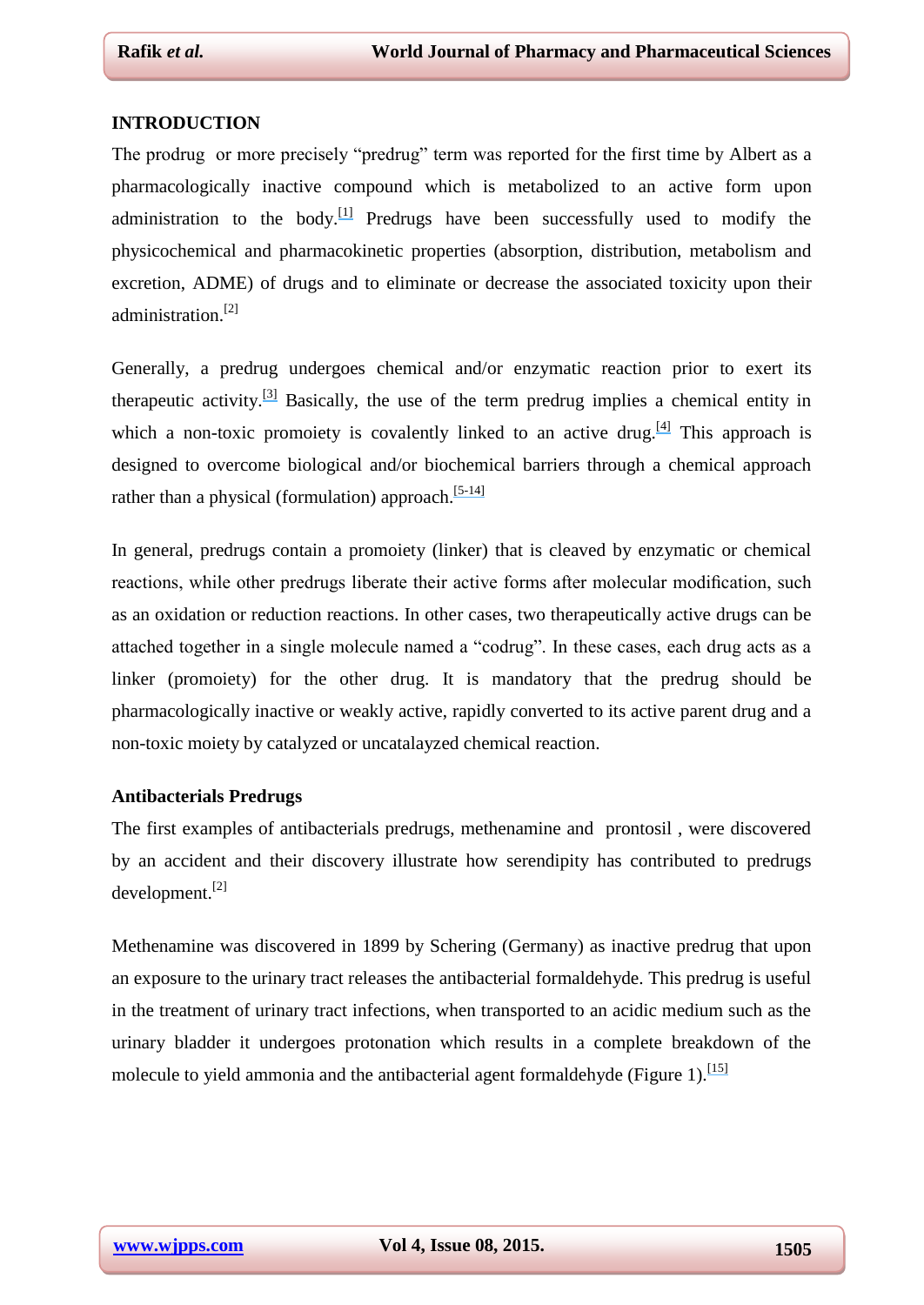

**Methenamine (inactive) Formaldehyde Ammonia Figure 1. Formation of the antibacterial agent formaldehyde from Methenamine predrug at acidic pH.**

Prontosil, the first sulfa drug and a predrug of sulfanilamide was found to be therapeutically effective against microorganisms only in vivo, and not in vitro. Upon administration it is metabolized by the enzyme azo-reductase to provide sulfanilamide (Figure 2).<sup>[16]</sup>



The predrug approach was not utilized till the mid twentieth century when Parke-Davis Company was intentionally used it for the first time to modify the chemical structure of the antibacterial agent chloramphenicol aiming at improving its bitter taste and poor water solubility.

Two predrugs of chloramphenicol were synthesized by Parke-Davis Company; chloramphenicol sodium succinate with improved water solubility for IV, IM, and ophthalmic administrations, and the bitterless chloramphenicol palmitate formulated into suspension for pediatrics and geriatrics administration (Figure 3).<sup>[2, [17\]](https://www.researchgate.net/publication/10044378_Succinic_Acid_Esters_of_Chloramphenicol?el=1_x_8&enrichId=rgreq-a792a97ecabbe75867adbf1f2d264fb4-XXX&enrichSource=Y292ZXJQYWdlOzI4MDYwOTA3NztBUzozMzY4MDc5MjIyOTA2ODhAMTQ1NzMxMjY3NDY0NQ==)</sup>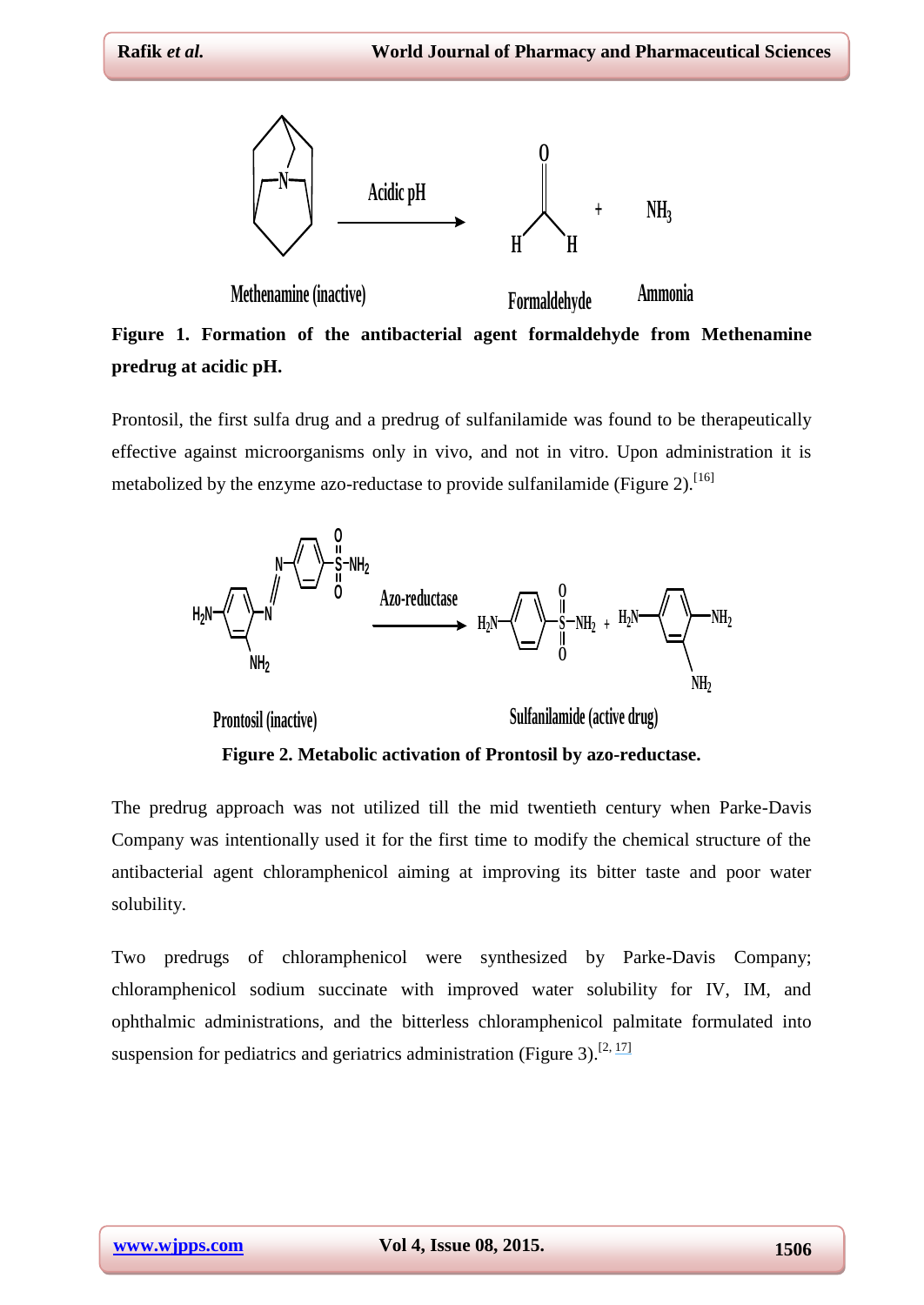

**Chloramphenicol sodium succinate**

# **Figure 3. Conversion of chloramphenicol predrugs to their active parent drug, chloramphenicol.**

The mutual predrug approach (codrug approach) was utilized in the case of sulfasalazine. Sulfasalazine is a colon selective mutual predrug, of 5-aminosalicylic acid (5-ASA) and sulfapyridine given for the treatment of ulcerative colitis.<sup>[\[18\]](https://www.researchgate.net/publication/17063889_The_disposition_and_metabolism_of_sulfasalazine_salicylazosulfapyridine_in_man?el=1_x_8&enrichId=rgreq-a792a97ecabbe75867adbf1f2d264fb4-XXX&enrichSource=Y292ZXJQYWdlOzI4MDYwOTA3NztBUzozMzY4MDc5MjIyOTA2ODhAMTQ1NzMxMjY3NDY0NQ==)</sup> This mutual predrug was the first sulfa drug to be utilized in inflammatory bowel disease after its development in the mid twentieth century. It consists of 5-ASA attached to sulfapyridine through a diazo bond (Figures 4 and 5). In vivo, the diazo bond is easily cleaved by bacterial azo-reductases found in the colon. Studies on this mutual predrug revealed that 5-ASA moiety was found to be therapeutically active compound, while sulfapyridine is believed to act solely as a carrier moiety to deliver 5-ASA to the affected area of the lower gastrointestinal tract.<sup>[\[19,](https://www.researchgate.net/publication/18759599_Distribution_studies_of_salicylazosulfapyridine_and_its_metabolites?el=1_x_8&enrichId=rgreq-a792a97ecabbe75867adbf1f2d264fb4-XXX&enrichSource=Y292ZXJQYWdlOzI4MDYwOTA3NztBUzozMzY4MDc5MjIyOTA2ODhAMTQ1NzMxMjY3NDY0NQ==) [20\]](https://www.researchgate.net/publication/18764375_The_role_of_intestinal_bacteria_in_the_metabolism_of_salicylazosulfapyridine?el=1_x_8&enrichId=rgreq-a792a97ecabbe75867adbf1f2d264fb4-XXX&enrichSource=Y292ZXJQYWdlOzI4MDYwOTA3NztBUzozMzY4MDc5MjIyOTA2ODhAMTQ1NzMxMjY3NDY0NQ==)</sup> This approach has a significant advantage since the mutual predrug undergoes a metabolic cleavage to provide 5-ASA prior to its absorption, thus preventing its systemic absorption and aids in concentrating the active parent drug at the site of action. Although sulfapyridine has proved to be an excellent targeting carrier for 5-ASA to the colon, it gave rise to many adverse effects as a result of its systemic toxicity.

Due to this disadvantage, another interesting mutual predrug of 5-ASA, olsalazine, has been emerged. Olsalazine (OSZ) is a dimer of 5-ASA, where a molecule of 5-ASA is attached to another similar molecule via an azo linkage. When this dimer reaches the large intestine, it undergoes cleavage to furnish two molecules of 5-ASA for every molecule of olsalazine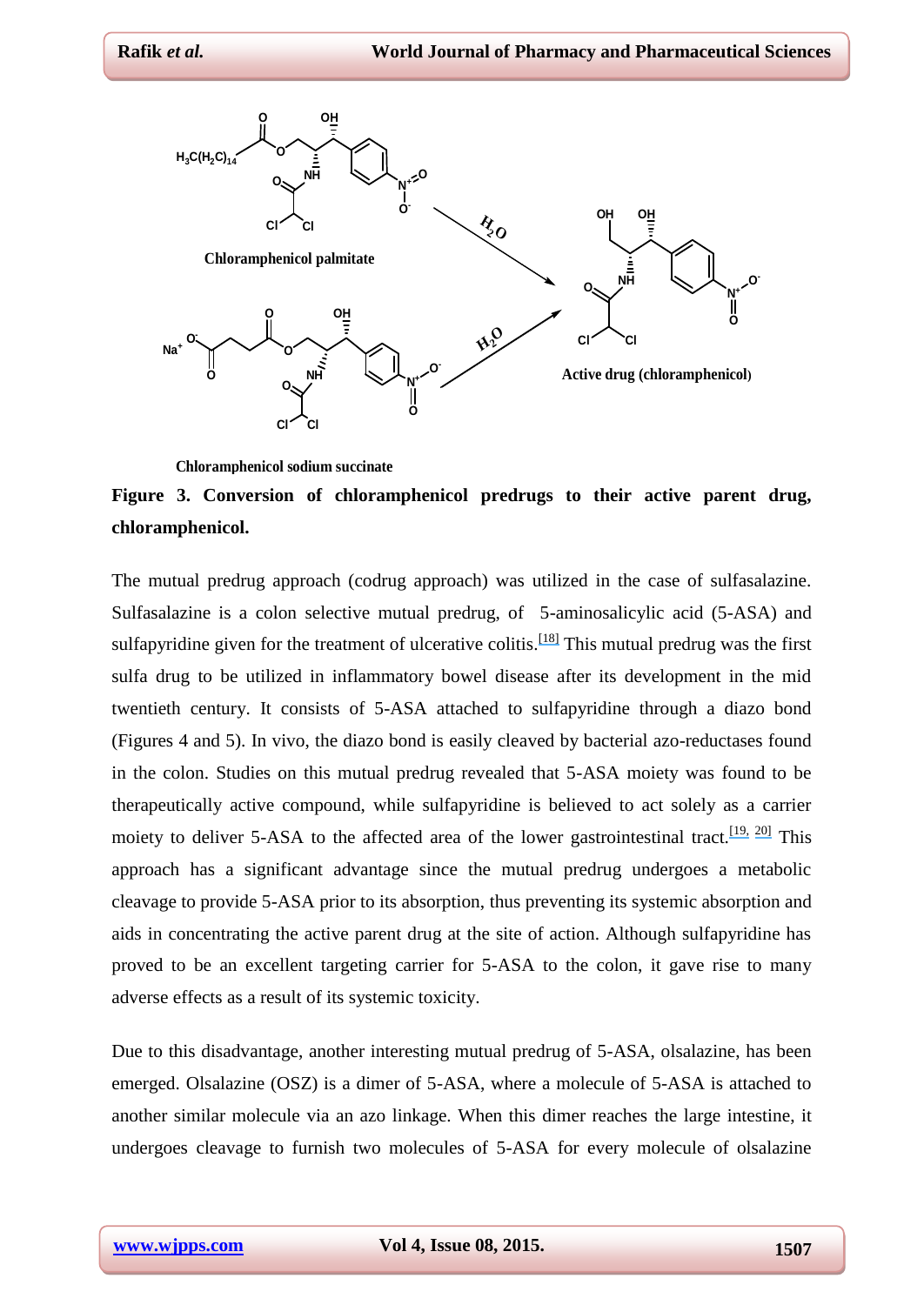administered (Figure 5). This strategy completely eliminates the side effects associated with sulfasalazine, targets 5-ASA to the colon, and improves the bioavailability of 5-ASA.



**Figure 4. Metabolic conversion of the mutual predrug, sulfasalazine, to sulfapyridine and 5-ASA.**

Balsalazine was also synthesized by linking 5-ASA and 4-aminobenzoyl-b-alanine (Figure 5) which has shown good efficiency with fewer side effects than  $SASP$ <sup>[21]</sup>



**Figure 5: Another azo bond containing predrugs OSZ (2 units of 5-ASA linked together) and balsalazine (5-ASA linked to 4-aminobenzoyl-b-alanine).**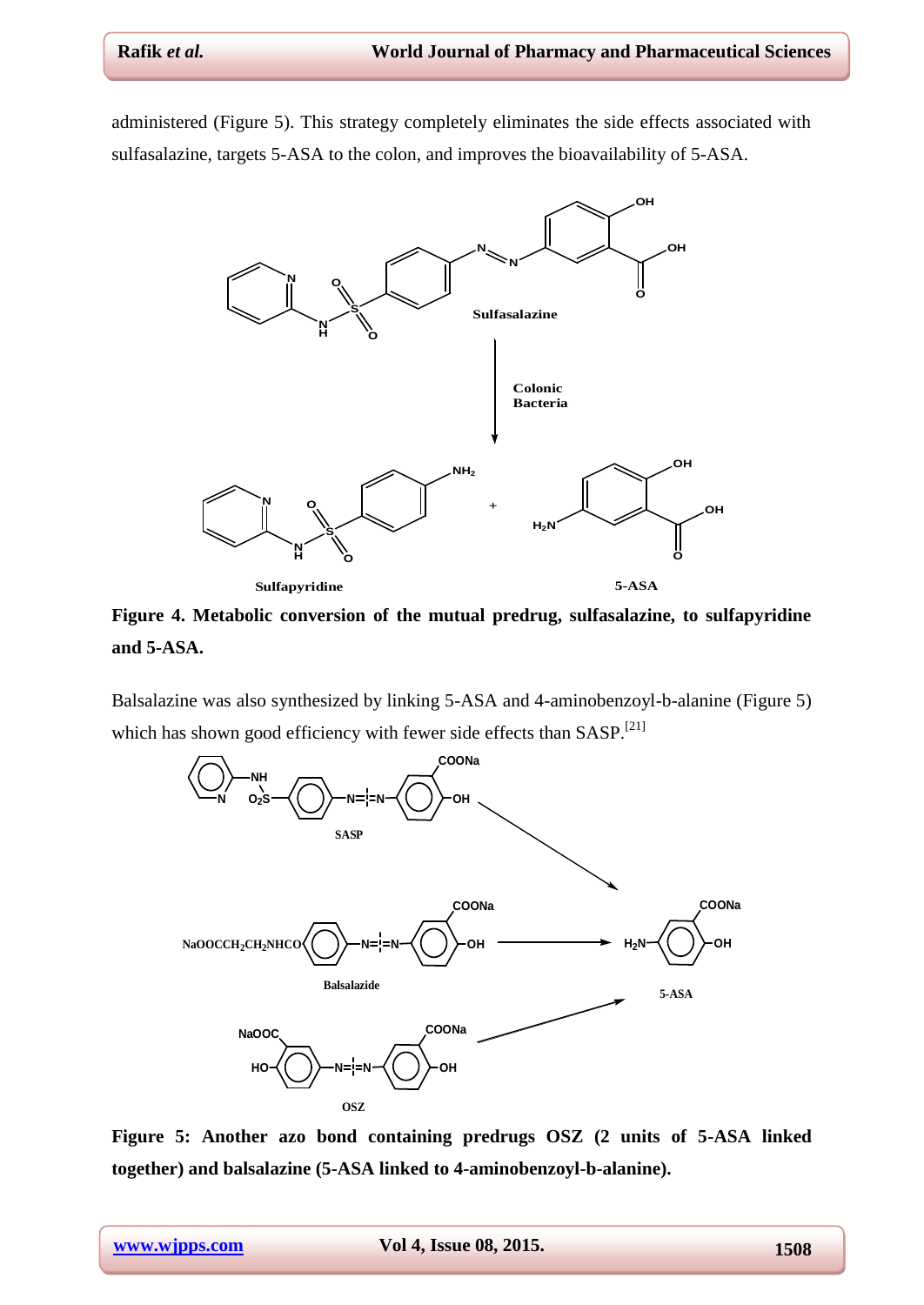A large number of carrier linkage predrugs are designed to be activated by metabolic esterases. A variety of esterases is distributed throughout the whole body and differs in their specificity.

The most important group of enzymes involved in ester bioactivation is carboxylesterases (CESs). This kind of enzymes is a multi-gene whose genes are localized in the endoplasmic reticulum (ER) of different tissues. The CESs catalyze the hydrolysis of a variety of esterand amide-containing predrugs to the corresponding parent drugs. CESs show ubiquitous tissue expression profiles with the highest levels of CESs activity present in the liver microsomal site.<sup>[\[21\]](https://www.researchgate.net/publication/20846276_Charaterization_of_molecular_species_of_liver_microsomal_carboxylesterase_of_several_animal_species_and_humans?el=1_x_8&enrichId=rgreq-a792a97ecabbe75867adbf1f2d264fb4-XXX&enrichSource=Y292ZXJQYWdlOzI4MDYwOTA3NztBUzozMzY4MDc5MjIyOTA2ODhAMTQ1NzMxMjY3NDY0NQ==)</sup> Therefore, the potential for their substrates to become involved in drug-drug interactions is expected to be negligible.<sup>[\[22\]](https://www.researchgate.net/publication/7140784_Enzymes_involved_in_the_bioconversion_of_ester-based_prodrugs?el=1_x_8&enrichId=rgreq-a792a97ecabbe75867adbf1f2d264fb4-XXX&enrichSource=Y292ZXJQYWdlOzI4MDYwOTA3NztBUzozMzY4MDc5MjIyOTA2ODhAMTQ1NzMxMjY3NDY0NQ==)</sup> Example of antibacterial predrug that is activated by this type of esterases is pivampicillin (Figure 6).



**Figure 6: Activation of pivampicillin via carboxylesterase.**

Other examples of antibacterials predrugs that were obtained to improve oral bioavailability and clinical profile for their parent active forms are carbenicillin, carfecillin (phenyl ester) and carindacillin (indanyl ester) (Figure 7).<sup>[\[23\]](https://www.researchgate.net/publication/22564224_Pharmacokinetics_of_carfecillin_and_carindacillin?el=1_x_8&enrichId=rgreq-a792a97ecabbe75867adbf1f2d264fb4-XXX&enrichSource=Y292ZXJQYWdlOzI4MDYwOTA3NztBUzozMzY4MDc5MjIyOTA2ODhAMTQ1NzMxMjY3NDY0NQ==)</sup>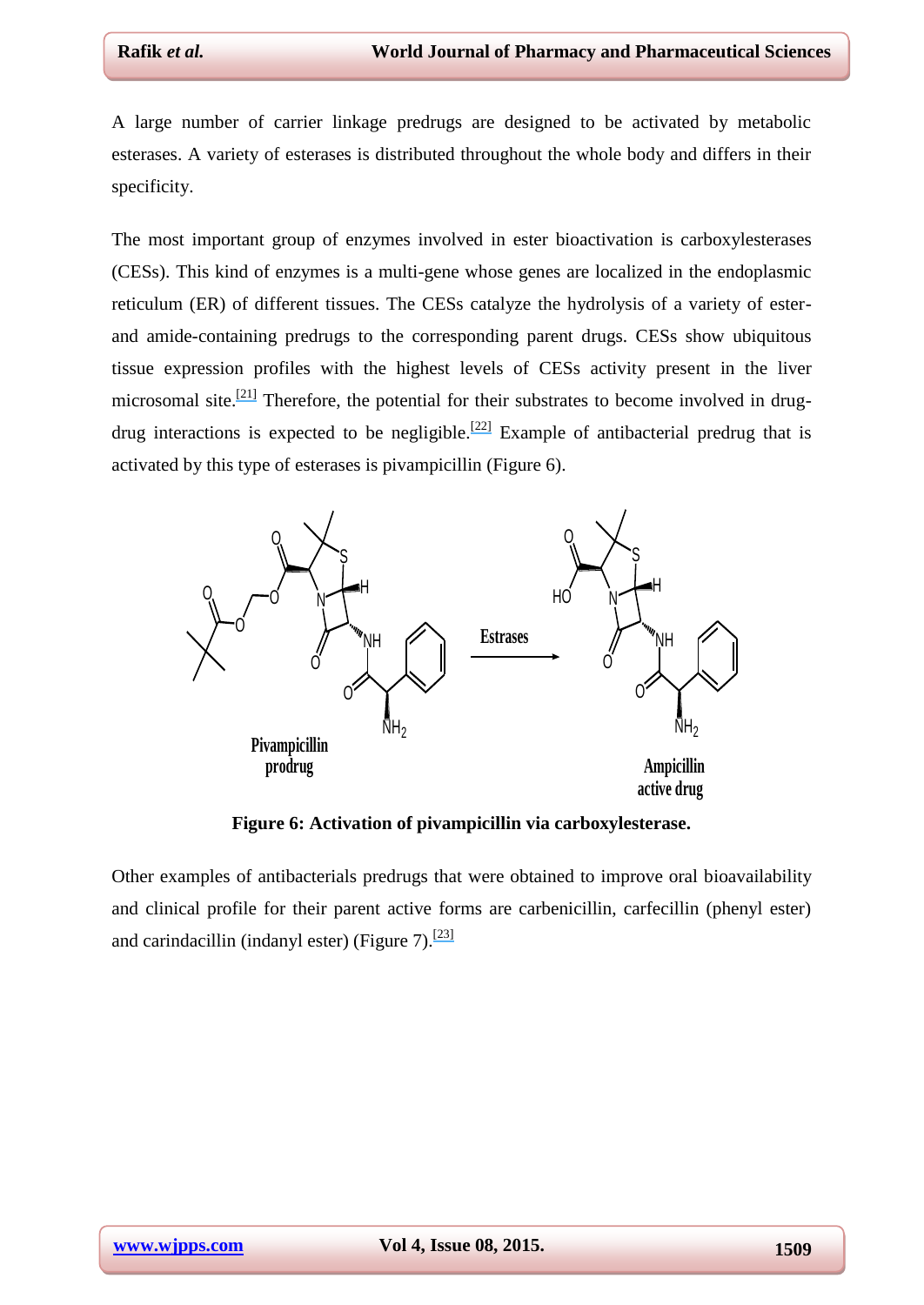

**Figure 7: Chemical structures of carbenicillin, carfecillin and cardinacillin**.

Acyloxy and alkyl or [(alkoxycarbonyl) oxy] methyl esters are another class of carboxylic acid esters. Practically, acyloxy and alkyl [(alkoxycarbonyl) oxy] methyl esters both are cleaved in vivo in an efficient manner.<sup>[2]</sup> Acyloxyalkyl esters of benzyl penicillin are enzymatically cleaved in a fast manner into their active parent drugs. The rapid cleavage rate is due to the spacing provided by the acyloxycarbonyl linker.<sup>[\[24\]](https://www.researchgate.net/publication/9296559_Some_novel_penicillin_derivatives?el=1_x_8&enrichId=rgreq-a792a97ecabbe75867adbf1f2d264fb4-XXX&enrichSource=Y292ZXJQYWdlOzI4MDYwOTA3NztBUzozMzY4MDc5MjIyOTA2ODhAMTQ1NzMxMjY3NDY0NQ==)</sup> On the other hand, alkyl ester predrugs of other β-lactam antibacterial agents are slowly converted into their active parent drugs due to the crowding surroundings the carbonyl group contained in their structures (Figure 8).<sup>[2]</sup>

#### **Acyloxymethyl ester moiety**



**Figure 8: An illustration of the steric hindrance around the carbonyl group in the acyloxymethyl ester moiety.**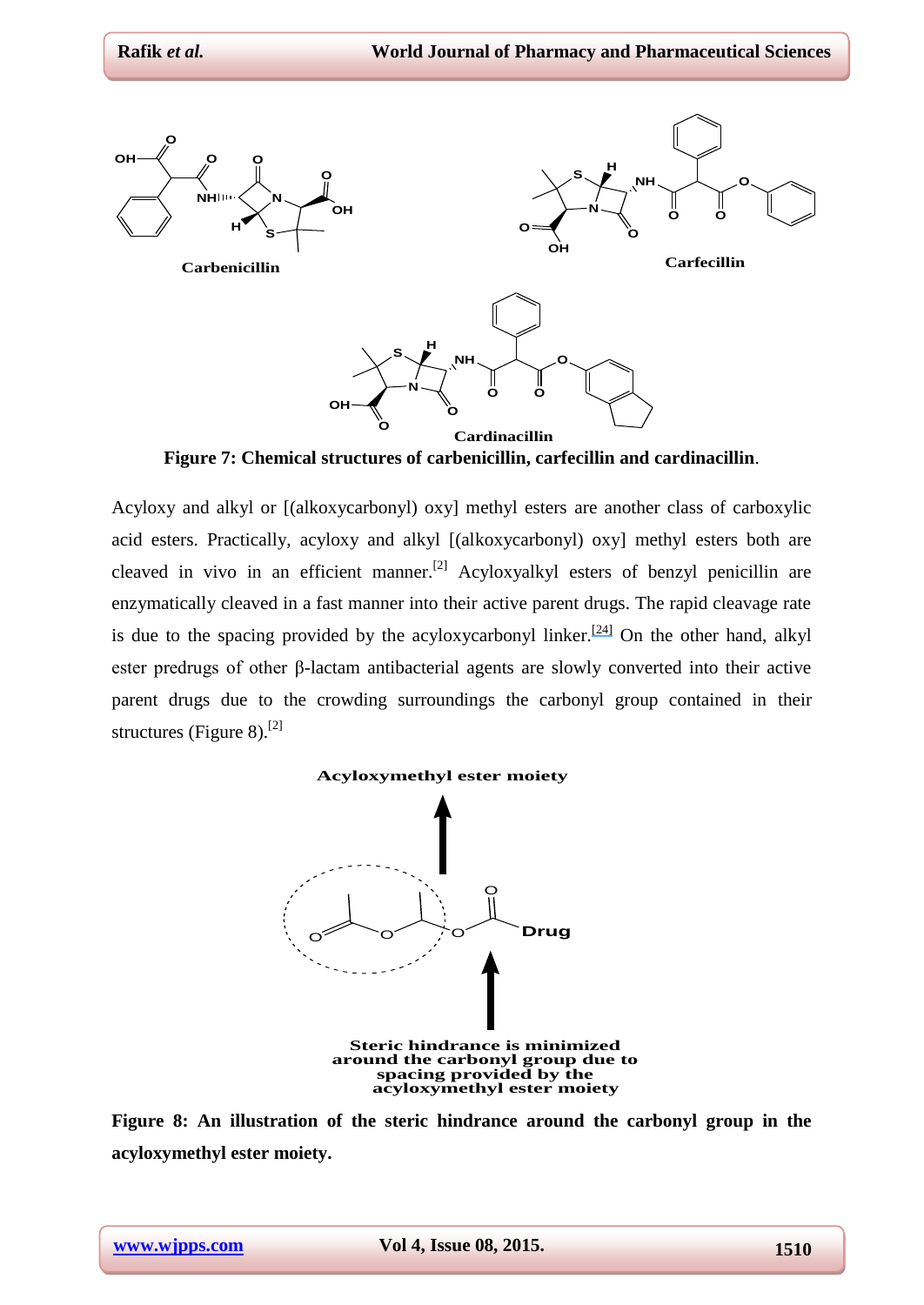Sultamicillin is a member of this class in which the irreversible β-lactamase inhibitor, sulbactam, is attached through an ester linkage to an ampicillin molecule to provide a mutual predrug. One of the advantages of this mutual predrug is the fact that it possesses a synergistic effect.<sup>[\[25\]](https://www.researchgate.net/publication/26437723_Mutual_prodrug_concept_Fundamentals_and_applications?el=1_x_8&enrichId=rgreq-a792a97ecabbe75867adbf1f2d264fb4-XXX&enrichSource=Y292ZXJQYWdlOzI4MDYwOTA3NztBUzozMzY4MDc5MjIyOTA2ODhAMTQ1NzMxMjY3NDY0NQ==)</sup> and upon an oral administration it is completely hydrolyzed to equimolar proportions of sulbactam and ampicillin, thereby acting as an efficient mutual predrug (Figure 9).<sup>[26]</sup>



**Figure 9: A conversion of sultamicillin to ampicillin and sulbactam.**

Hetacillin is synthesized from a condensation of ampicillin with acetone.[27] and is considered as an example of 4- imidazolidinones (Figure 10) predrugs. It was designed to overcome the polymerization phenomenon.<sup>[\[28\]](https://www.researchgate.net/publication/18825886_Relative_stability_of_hetacillin_and_ampicillin_in_solution?el=1_x_8&enrichId=rgreq-a792a97ecabbe75867adbf1f2d264fb4-XXX&enrichSource=Y292ZXJQYWdlOzI4MDYwOTA3NztBUzozMzY4MDc5MjIyOTA2ODhAMTQ1NzMxMjY3NDY0NQ==)</sup> associated with ampicillin. Polymerization of ampicillin occurs at high concentrations as a result of the intermolecular nucleophilic attack by the free amino terminal present in ampicillin molecule on the beta lactam ring of an adjacent molecule. Hetacillin predrug exhibits a six-fold increase in stability compared to ampicillin which is achieved by the equilibrium obtained between the drug and the predrug. In a later stage, the predrug converts back to ampicillin within 11 minutes. Using this approach the oral bioavailability of ampicillin was slightly increased.<sup>[29]</sup>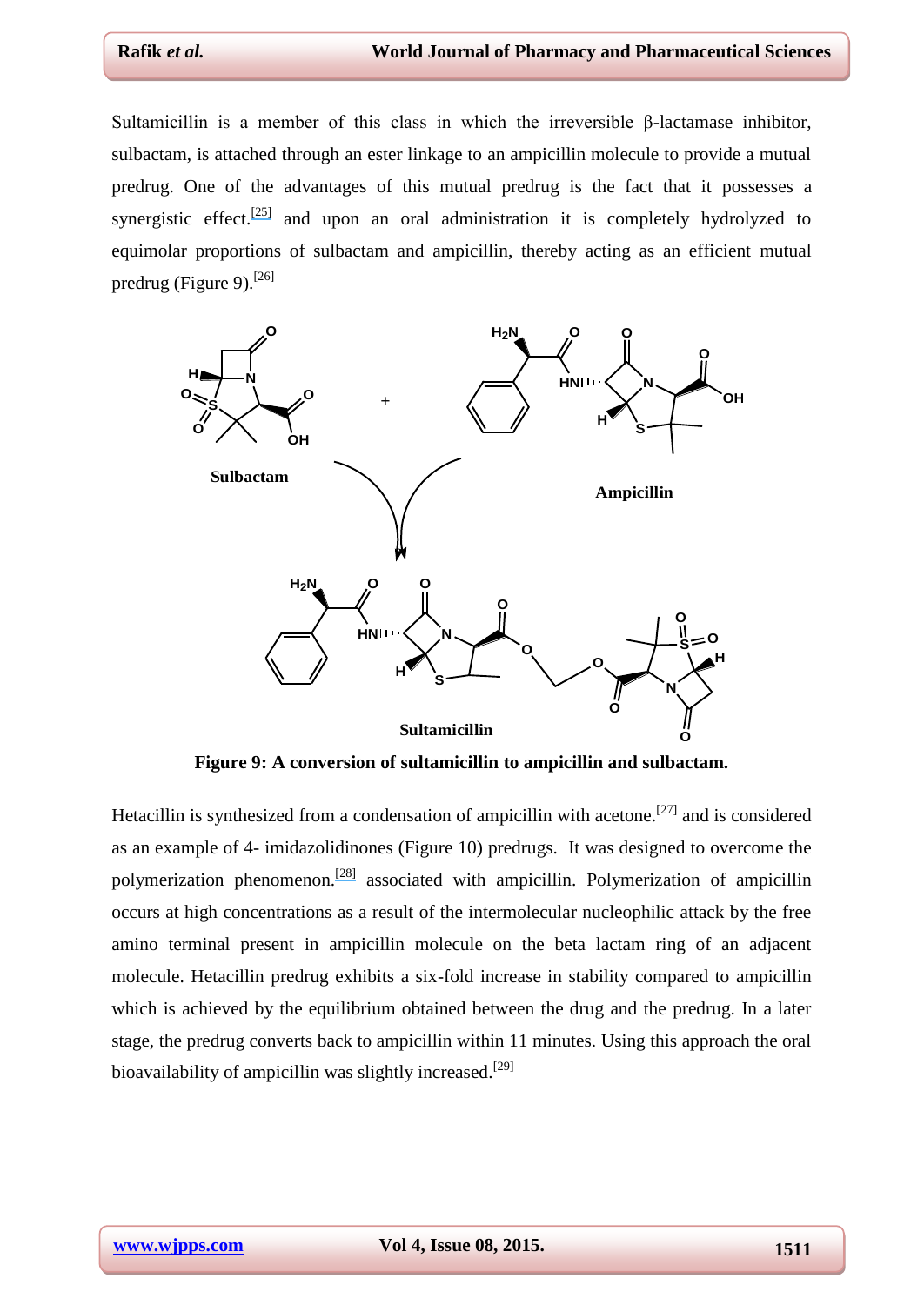

**Figure 10: Chemical structures of hetacillin and ampicillin.**

Another example of antibacterial predrug is clindamycin phosphate. Upon parenteral administration of clindamycin, an extremely irritating sensation at the injection site occurs.<sup>[\[30\]](https://www.researchgate.net/publication/18252129_Local_and_systemic_tolerance_absorption_and_excretion_of_clindamycin_hydrochloride_after_intramuscular_administration?el=1_x_8&enrichId=rgreq-a792a97ecabbe75867adbf1f2d264fb4-XXX&enrichSource=Y292ZXJQYWdlOzI4MDYwOTA3NztBUzozMzY4MDc5MjIyOTA2ODhAMTQ1NzMxMjY3NDY0NQ==)</sup> However, an administration of clindamycin phosphate ester predrug overcomes this problem due to improved aqueous solubility with subsequent in vivo efficient release of clindamycin (Figure 11).[\[31\]](https://www.researchgate.net/publication/18133933_Parenteral_development_of_clindamycin-2-phosphate?el=1_x_8&enrichId=rgreq-a792a97ecabbe75867adbf1f2d264fb4-XXX&enrichSource=Y292ZXJQYWdlOzI4MDYwOTA3NztBUzozMzY4MDc5MjIyOTA2ODhAMTQ1NzMxMjY3NDY0NQ==) Consequently, clindamycin phosphate was approved for parenteral and topical administrations.[\[32\]](https://www.researchgate.net/publication/13397020_Clinical_efficacy_of_VelacR_a_new_tretinoin_and_clindamycin_phosphate_gel_in_acne_vulgaris?el=1_x_8&enrichId=rgreq-a792a97ecabbe75867adbf1f2d264fb4-XXX&enrichSource=Y292ZXJQYWdlOzI4MDYwOTA3NztBUzozMzY4MDc5MjIyOTA2ODhAMTQ1NzMxMjY3NDY0NQ==)





As it is well known, ampicillin, acid resistant semi-synthetic penicillin, has a high polarity with a variable and low oral bioavailability. In order to achieve an efficient therapeutic activity, large oral doses are required, therefore considerable amounts of the antibacterial can reach the colon and modify colonic flora, and this generally leads to a high incidence of diarrhea.

In order to overcome this problem attempts were made to modify its structure by an addition of ester group to its carboxyl terminal thus obtaining a predrug with improved oral absorption.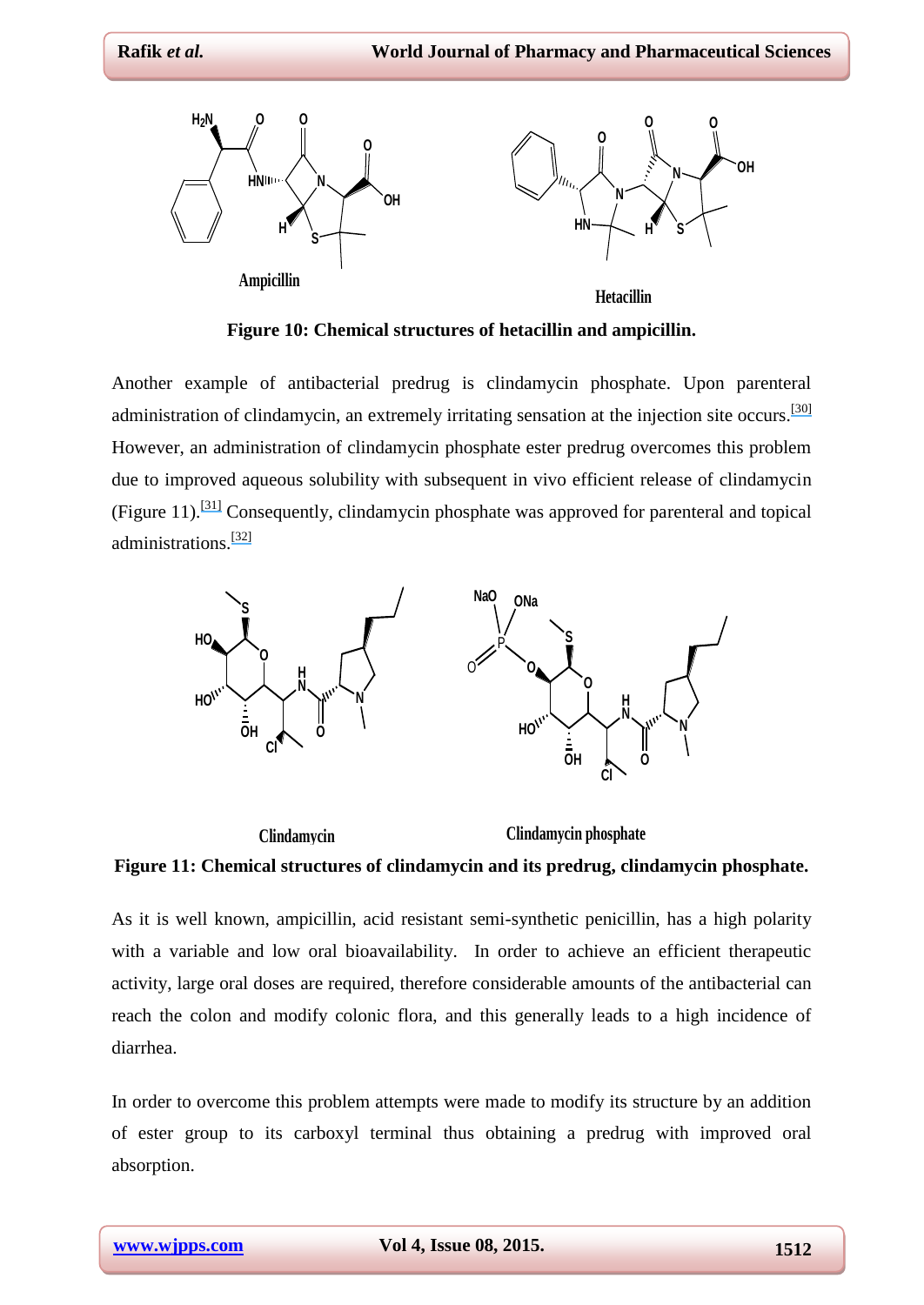This ester predrug remains in the gut in inactive form and it is less likely to cause diarrhea, however, after absorption, it undergoes a rapid hydrolysis to furnish its active parent drug.

There are three ester predrugs of ampicillin that are currently available (Figure 12): (1) Pivampicillin (pivaloyloxymethyl ester) releases formaldehyde and pivalic acid, (2) talampicillin (pthalidylthiazolidine ester) releases 2-carboxybenzaldehyde and (3) bacampicillin (ethoxycarbonvloxvethvl ester) releases acetaldehyde, carbon dioxide and ethanol. The Plasma concentrations of ampicillin attained with these esters are up to five times higher than those seen after oral administration of ampicillin. The advantages of pivampicillin over the other two ester predrugs that it undergoes the least hydrolysis in the intestine before absorption.[33]



**Figure 12: Chemical structures of ampicillin ester predrugs.**

On the other hand, the orally administered cephalosporin predrugs have dual-esters. Those are fairly hydrophilic drugs of third and fourth generations that include aminotiazol and methoxamine groups in their structure, that responsible for their broad spectrum bactericidal activity and resistance to beta-lactamases.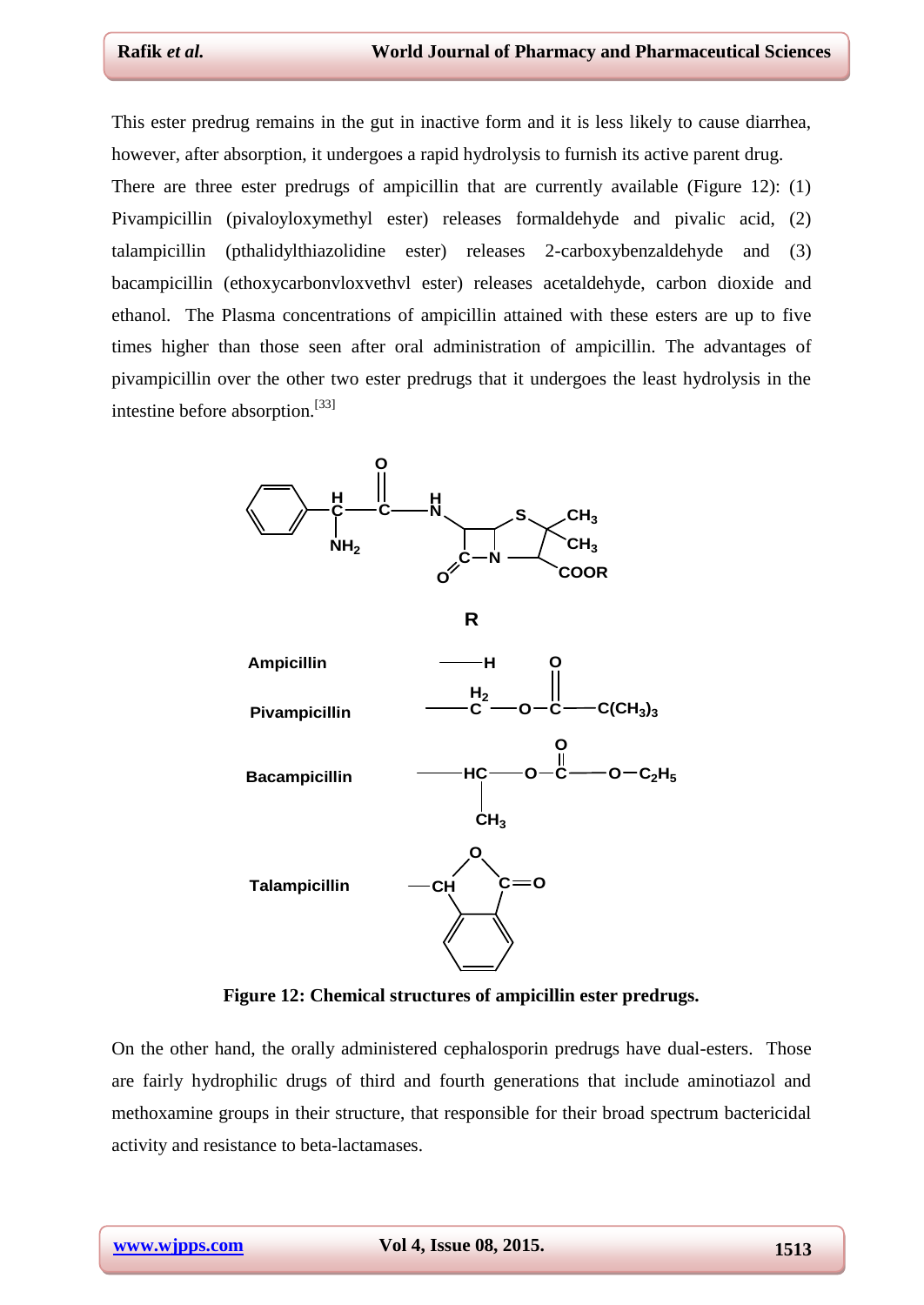For example cefuroxime axetil (Figure 13), cefpodoxime proxetil and cefetamet pivoxil (Figure 14) predrugs are more lipophilic, and administered orally with greater bioavailability than their parent active drugs. After absorption, enzymatic hydrolysis occur , followed by a chemical rearrangement due to the electronic characteristics of the intermediary formed, thus releasing their active parent drugs.<sup>[[34\]](#page-21-1)</sup>



**Cefuroxime**

**Figure 13: Cefuroxime axetil structure and its conversion into cefuroxime.**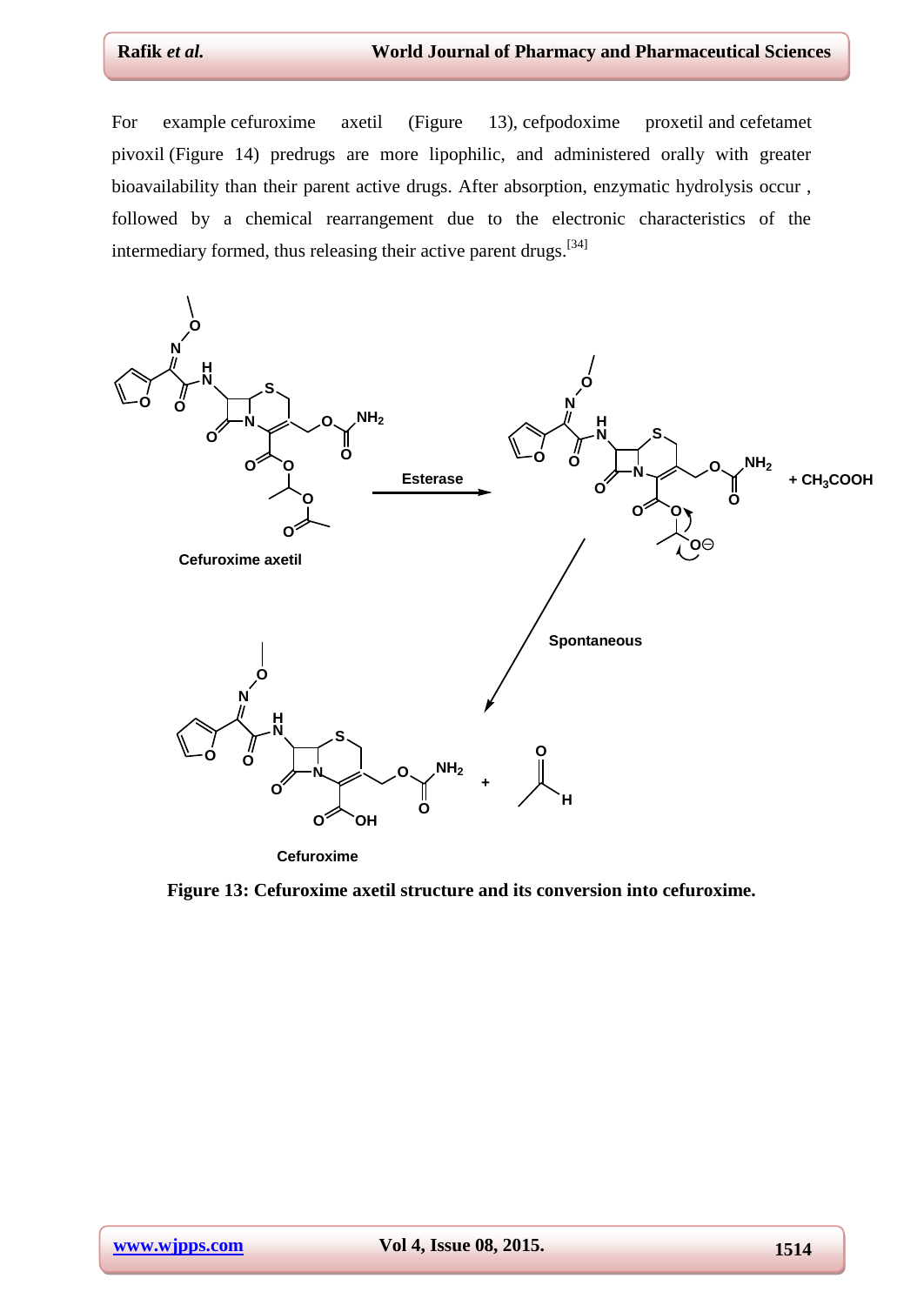

**Figure 14: Cefpodoxime proxetil and cefetamet pivoxil structures being bioactivated into cefpodoxime and cefetamet.**

Erythromycin is a macrolide antibiotic, consists of 14-atom lactone to which two sugars are bonded. One of these sugars features an amino group which gives the drug the characteristic of a weak base that enables the formation of salts with organic acids. Although this drug is effective against a wide variety of microorganisms its bitter taste and instability in an acidic medium prevented its therapeutic use.

Erythromycin stearate is a salt able to reduce the bitterness and, especially, increases the stability of the drug in an acidic medium. The lauryl sulfate salt of propionyl erythromycin ester, more commonly known as erythromycin estolate, is the well-known erythromycin predrug. This predrug is obtained from an esterification between the hydroxyl group of the amino sugar present in erythromycin and propionic acid carboxyl group. The bitterness of erythromycin is reduced by the esterification process and the oral absorption of the drug is increased. The active parent drug, erythromycin, is released into the bloodstream or muscle tissue after the action of esterases on its ester predrugs (Figure 15).<sup>[[34\]](#page-21-1)</sup>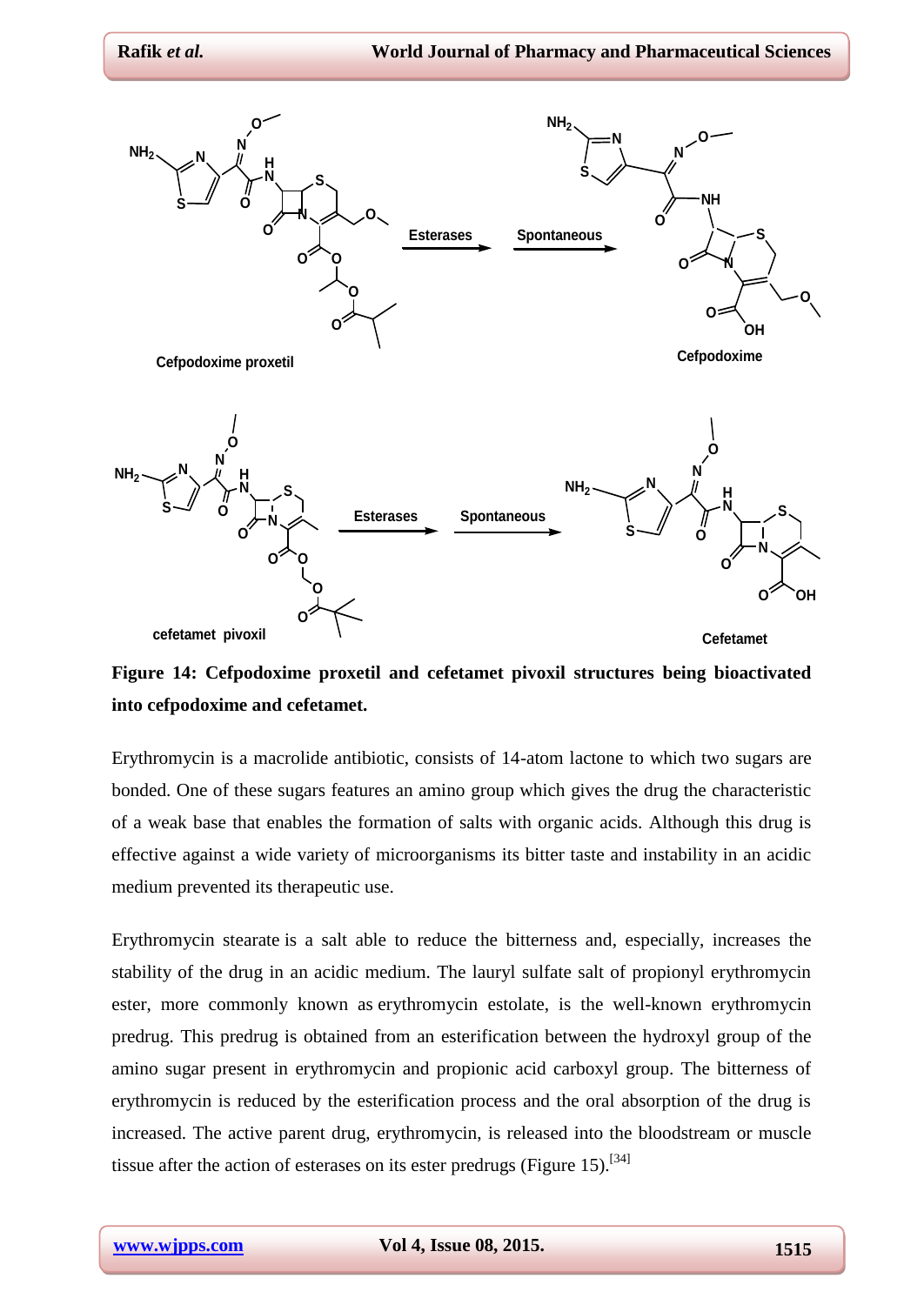

**Erythromycin estolate**

## **Figure 15: Conversion of erythromycin stearate and erythromycin estolate into erythromycin.**

The Desire to develop a 'dual-action cephalosporin' antibiotics that intended to expel potent antibacterial agents when acted upon by βL producing bacterial strains set the phase for designing cephalosporin-containing anticancer predrugs.[[35\]](#page-21-0) Cephalosporin nitrogen mustard derivatives are an example of one of the first reported cephalosporin-based anticancer predrug that is activated by broad scale βL enzymes from Enterobacter cloacae. Extension of this work includes predrugs of other nitrogen mustards, doxorubicin, mitomycin C, vinca alkaloid, and paclitaxel and carboplatinum analogues. A diverse array of βL enzymes from E.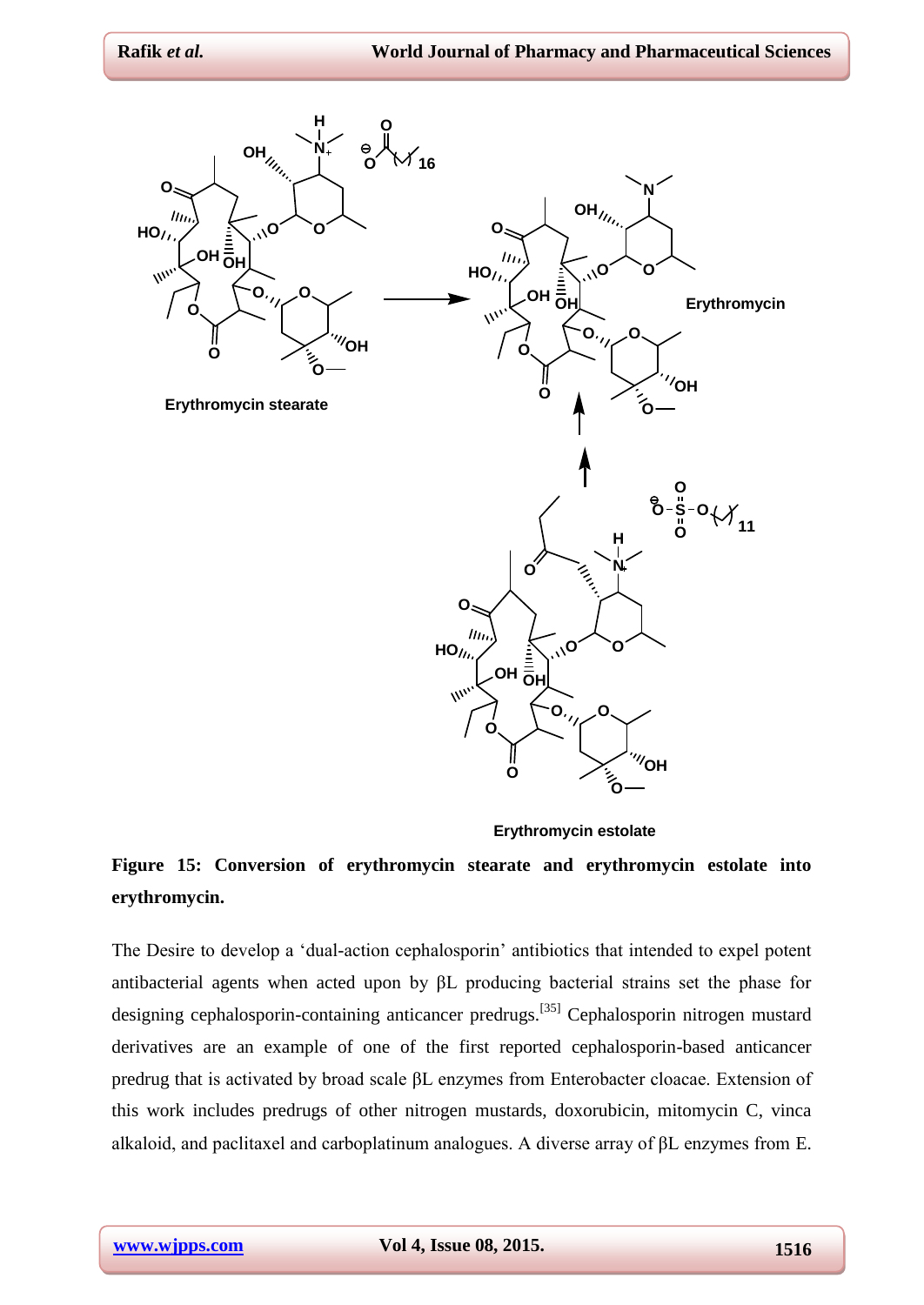cloacae, E. coli, and B. cereus were used to activate these predrugs.<sup>[[35,](#page-21-0) [36](#page-19-0)[\]](https://www.researchgate.net/publication/14567050_Antibody-Enzyme_Conjugates_for_Cancer_Therapy?el=1_x_8&enrichId=rgreq-a792a97ecabbe75867adbf1f2d264fb4-XXX&enrichSource=Y292ZXJQYWdlOzI4MDYwOTA3NztBUzozMzY4MDc5MjIyOTA2ODhAMTQ1NzMxMjY3NDY0NQ==)</sup> The chemical structures of some of the predrugs activated by βL enzymes are shown in Figure 16.

One of the first reported in vivo activities of mAb- βL system was cephalosporine- vinca alkaloid predrug using a βL enzyme from E. cloacae; the predrug was linked to mAb Fab' fragment such that recognition of CEA, TAG-72 and KS1/4 antigens on tumor tissues was observed. Therapeutic effects of mAb- enzyme conjugate in combination with vinca predrug were studied in models of human colorectal carcinoma in nude mouse and it was found in all cases to be superior to naked drug therapy.[[35\]](#page-21-0)



**Figure 16: Chemical structures of CCM and C-mel predrugs that are activated by βL enzymes.**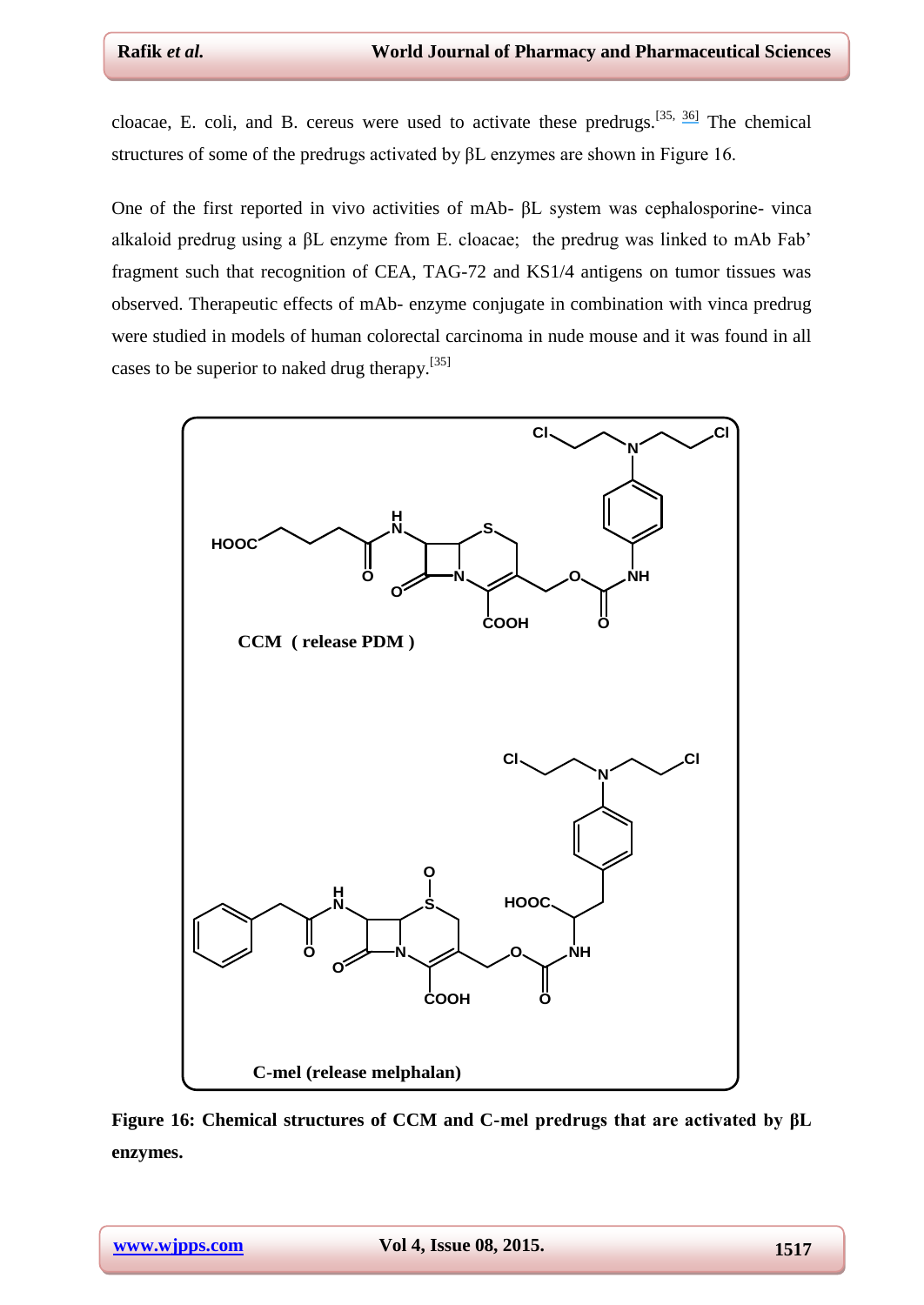#### **Bitterless amoxicillin and cephalexin predrugs**

A large number of commonly used antibiotics suffer unpleasant taste and some of them are characterized with bitter sensation. For instance, the  $\beta$  –lactam antibacterial agents such as amoxicillin, cephalexin and cefuroxime axetil have extremely bitter taste which is hard to eliminate. The bitter sensation of drugs has a negative effect on the patient compliance especially pediatric and geriatric patients who have difficulty in swallowing whole tablets or when small doses are given. Moreover, it is also even difficult for those patients to administer antibacterial suspensions due to their better and unpleasant sensation.<sup>[3[7-4](https://www.researchgate.net/publication/235743889_Prodrugs_Design_by_Computation_Methods-_A_New_Era?el=1_x_8&enrichId=rgreq-a792a97ecabbe75867adbf1f2d264fb4-XXX&enrichSource=Y292ZXJQYWdlOzI4MDYwOTA3NztBUzozMzY4MDc5MjIyOTA2ODhAMTQ1NzMxMjY3NDY0NQ==)9]</sup>

It is believed that the bitter taste of those antibacterials is as a result of the binding of the antibacterial agent to the active site of a bitter taste receptor via intermolecular forces These forces are most likely due to the formation of hydrogen bonding or ionic bonding between the amido (in cefuroxime) or amino (in amoxicillin and cephalexin) group to the active site/s of the bitter taste receptor/s.

In the past few years we have investigated a large number of intramolecular processes that were advocated to understand enzyme catalysis. Using different quantum molecular mechanics methods we have unraveled the mechanisms of a large number of intramolecular processes. Continuing our studies on how to use these enzyme models as linkers in predrugs design we have utilized the acid-catalyzed hydrolysis of N-alkyl maleamic acids (Kirby's enzyme model).<sup>[5[0-](https://www.researchgate.net/publication/231462499_Intramolecular_general_acid_catalysis_in_the_hydrolysis_of_acetals_with_aliphatic_alcohol_leaving_groups?el=1_x_8&enrichId=rgreq-a792a97ecabbe75867adbf1f2d264fb4-XXX&enrichSource=Y292ZXJQYWdlOzI4MDYwOTA3NztBUzozMzY4MDc5MjIyOTA2ODhAMTQ1NzMxMjY3NDY0NQ==)[63\]](https://www.researchgate.net/publication/238097769_An_alternative_view_of_enzyme_catalysis?el=1_x_8&enrichId=rgreq-a792a97ecabbe75867adbf1f2d264fb4-XXX&enrichSource=Y292ZXJQYWdlOzI4MDYwOTA3NztBUzozMzY4MDc5MjIyOTA2ODhAMTQ1NzMxMjY3NDY0NQ==)</sup> to design and synthesize predrugs of amoxicillin, cephalexin and cefuroxime axetil. Our goal was to provide drugs with relatively good antibacterial activities and lacking the bitter sensation associated with the use of their parent drugs.

Based on our previously reported DFT calculations and on experimental data for the acidcatalyzed hydrolysis of several N-alkylmaleamic acid amides.<sup>[64-102]</sup> two amoxicillin and cephalexin predrugs were proposed (Figures17 and 18, respectively). As shown in Figures17 and 18, the antibacterial predrugs, amoxicillin **ProD 1** and cephalexin **ProD 1** molecules are composed of an amide acid promoiety, containing a carboxylic acid group (hydrophilic moiety) and the rest of the antibacterial predrug molecule (a lipophilic moiety).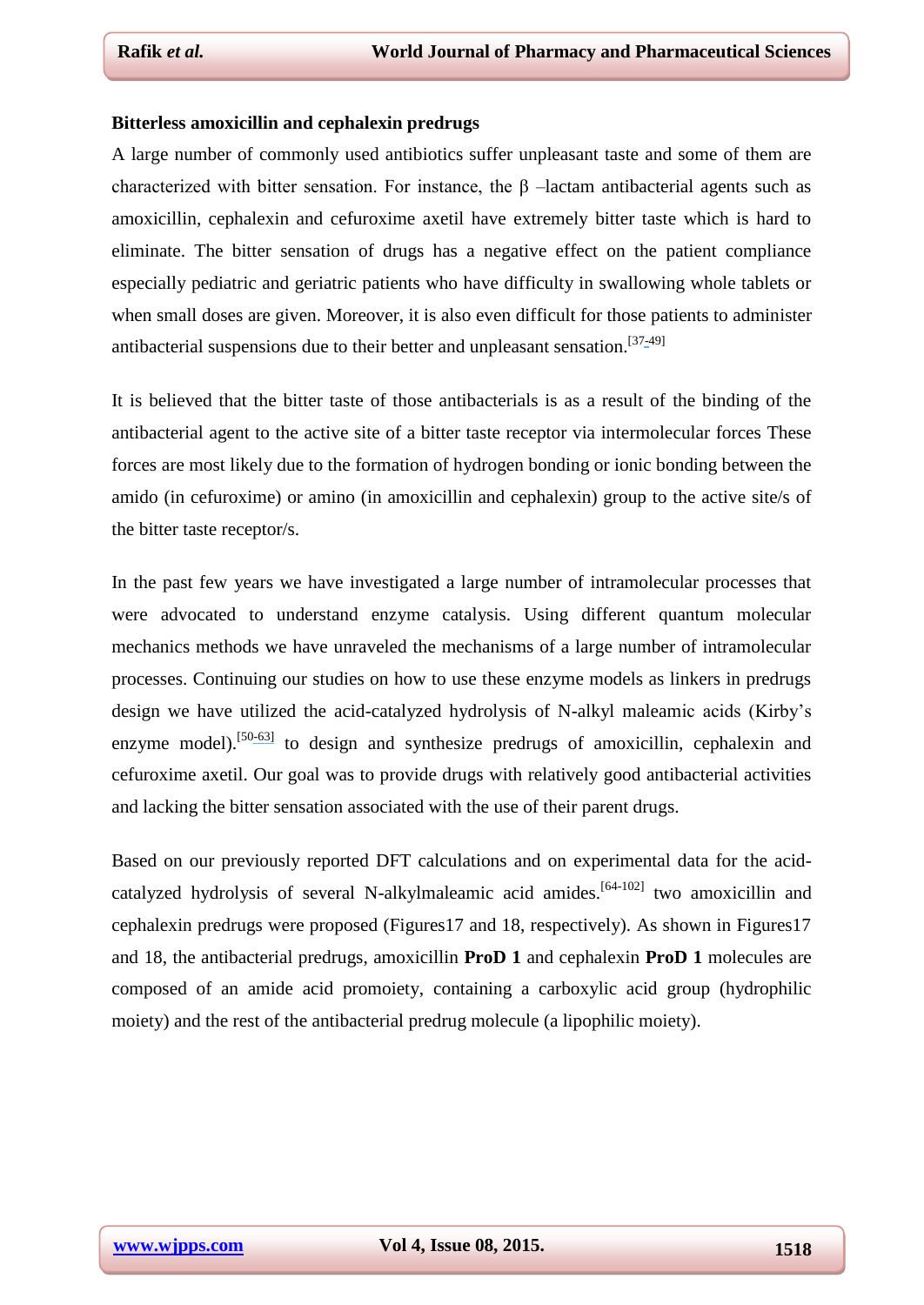

**Figure 17: Acid-catalyzed hydrolysis of amoxicillin ProD 1.**

The combination of both, the hydrophilic and lipophilic groups provides a predrug entity with a moderate HLB and potentially with a high permeability. The HLB value of the predrug is determined upon the pH of the target physiological environment. In the stomach where the pH is in the range of 1-2, it is expected that amoxicillin **ProD1** and cephalexin **ProD1** will be in a free carboxylic acid form whereas in the blood circulation where the pH is 7.4 a carboxylate anion is expected to be predominant form. Our strategy was to prepare amoxicillin **ProD 1** and cephalexin **ProD 1** as sodium or potassium carboxylates due to their high stability in neutral aqueous medium.



**Figure 18: Acid-catalyzed hydrolysis of cephalexin ProD 1.**

The conversion of amoxicillin ProD 1 and cephalexin ProD 1 to their parent drugs were carried out in four different aqueous media: 1 N HCl, buffer pH 2.5, buffer pH 5 and buffer pH 7.4. Under the experimental conditions the two antibacterial predrugs intraconverted to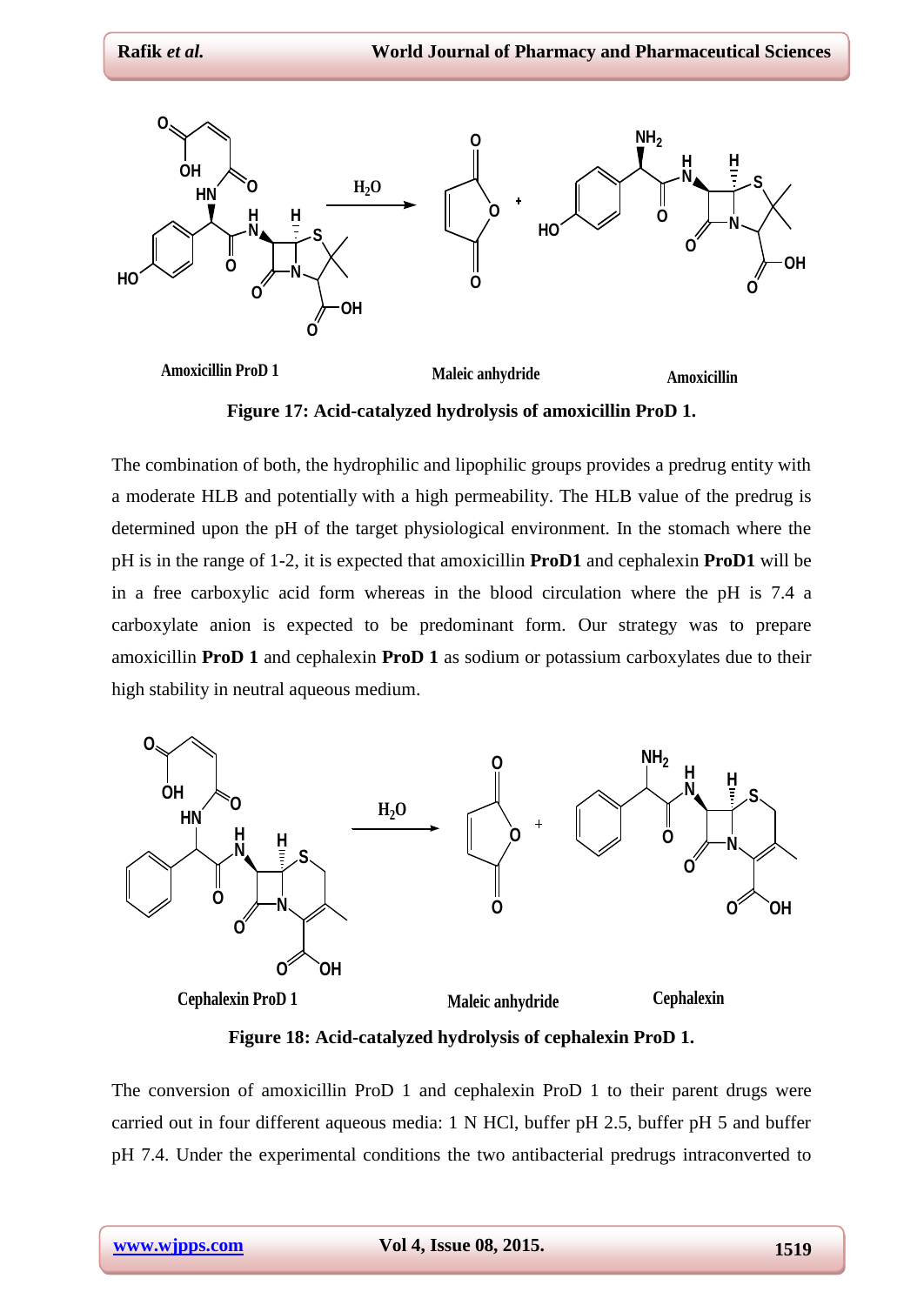release the parent drugs as was determined by HPLC analysis. For both amoxicillin and cephalexin predrugs, at constant temperature and pH the hydrolysis reaction displayed strict first order kinetics as the  $k_{obs}$  was quite constant and a straight line was obtained on plotting log concentration of residual predrug verves time. The rate constant  $(k_{obs})$  and the corresponding half-lives  $(t_{1/2})$  for amoxicillin ProD 1 and cephalexin ProD 1 in the different media were calculated from the linear regression equation obtained from the correlation of log concentration of the residual predrug verses time. The kinetic data for amoxicillin ProD **1**and cephalexin ProD 1 are listed in Tables 1 and 2, respectively. It is worth noting that 1N HCl, pH 2.5 and pH 5 were selected to examine the intraconversion of amoxicillin ProD 1 and cephalexin ProD 1 in the pH as of stomach, since the mean fasting stomach pH of adult is approximately 1-2.5. Furthermore, environment of buffer pH 5 mimics that of beginning small intestine route, whereas pH 7.4 was selected to determine the intraconversion of the tested predrugs in blood circulation system. Acid-catalyzed hydrolysis of both, amoxicillin ProD 1 and cephalexin ProD 1 was found to be much higher in 1N HCl than at pH 2.5 and 5. On the other hand, at pH 7.4, both predrugs amoxicillin ProD 1 and cephalexin ProD 1 were quite stable and no release of the parent drugs was observed. At pH 5 the hydrolysis of both predrugs amoxicillin ProD 1 and cephalexin ProD 1 was too slow. This is because the  $pK_a$  of amoxicillin ProD 1 and cephalexin ProD 1 is in the range of 3-4, it is expected that at pH 5 the anionic form of the predrug will be dominant and the percentage of the free acidic form that undergoes an acid-catalyzed hydrolysis will be relatively low. At 1N HCl and pH 2.5 most of the predrug will exist as the free acid form and at pH 7.4 most of the predrug will be in the anionic form. Thus, the discrepancy in rates at the different pH buffers.

| <b>Medium</b> | $\mathbf{k}_{obs}(\mathbf{h}^{-1})$ | $t_{1/2}$ (h) |
|---------------|-------------------------------------|---------------|
| 1 N HCl       | $2.33 \times 10^{-4}$               |               |
| Buffer pH 2.5 | $9.60 \times 10^{-5}$               |               |
| Buffer pH 5   | $7.55 \times 10^{-6}$               |               |
| Buffer pH 7.4 | No reaction                         |               |

**Table 1: Kinetics of amoxicillin ProD 1 in 1N HCl and at pH 2, 5 and 7.4**

| Table 2: Kinetics of cephalexin ProD 1 in 1N HCl and at pH 2, 5 and 7.4 |  |  |
|-------------------------------------------------------------------------|--|--|
|-------------------------------------------------------------------------|--|--|

| <b>Medium</b> | $k_{obs}$ (h <sup>-1</sup> ) | $t_{1/2}$ (h) |
|---------------|------------------------------|---------------|
| 1 N HCl       | $2.41x10^{-4}$               | 2.4           |
| Buffer pH 2.5 | $4.17x10^{-5}$               |               |
| Buffer pH 5.5 | No reaction                  |               |
| Buffer pH 7.4 | No reaction                  |               |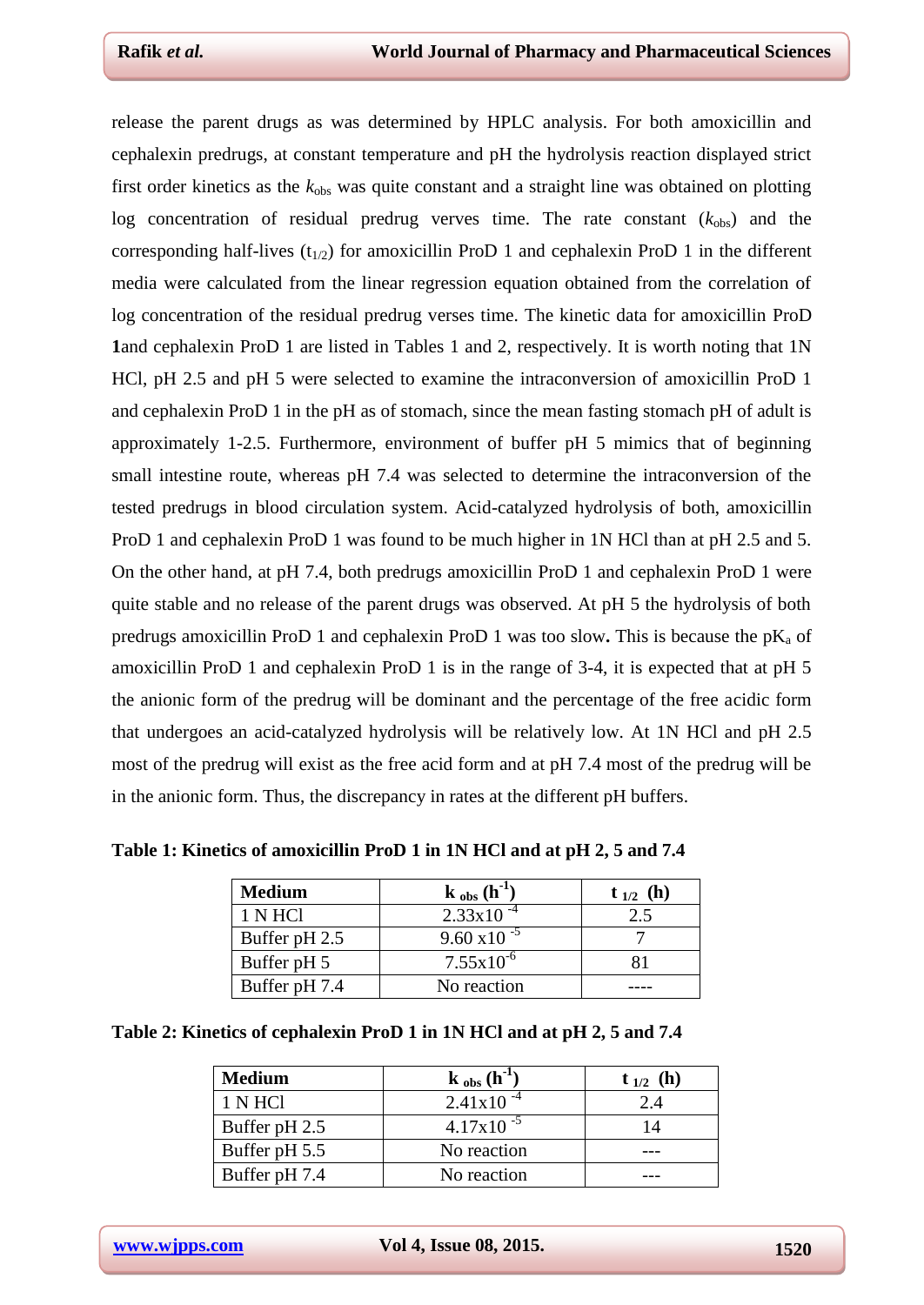#### **SUMMARY AND CONCLUSIONS**

In this mini review we have covered most of antibacterial predrugs which were designed and synthesized during the past few decades aiming to provide compounds with potent antibacterial activity but without the side effects associated with their parent drugs.

Almost all antibacterial predrugs documented in this mini-review were obtained by the classic predrug approach, by which the active antibacterial agent is linked to a linker or another active drug directly, or via a spacer and upon in vivo administration is cleaved by enzyme-catalyzed reaction to liberate the active parent drug. The enzyme-catalyzed activation has many disadvantages due to many intrinsic and extrinsic factors that can affect the rate of the predrug cleavage. For example, the activity of many predrug-activating enzymes may be varied due to genetic polymorphisms, age-related physiological changes, or drug interactions, leading to variation in clinical effects. Therefore, there is a necessity to invoke a new approach in which the predrug's cleavage is independent on the source and nature of the metabolic enzyme.

The novel computational approach which has been utilized by Karaman's group considers linking a designed linker to an active drug, such as amoxicillin, that has poor bioavailability and/or bitter sensation, which upon exposure to physiologic environment releases the parent drug via intramolecular chemical reaction in the absence of metabolic enzymes. With the possibility of designing predrugs with a variety of linkers, the cleavage rate of the predrug can be controlled and the disadvantages associated with the metabolic enzymes will be eliminated.

Advances must be made and achieved in comprehending the chemistry of many organic processes that can be effectively used to enable the development of even more types of predrugs. The understanding of organic reaction mechanisms of certain processes, particularly intramolecular reactions, will be the next major milestone in the field of predrug design.

### **REFERENCES**

- 1. [Albert, A. Chemical aspects of selective toxicity. Nature., 1958; 182:](https://www.researchgate.net/publication/9988348_Chemical_Aspects_of_Selective_Toxicity?el=1_x_8&enrichId=rgreq-a792a97ecabbe75867adbf1f2d264fb4-XXX&enrichSource=Y292ZXJQYWdlOzI4MDYwOTA3NztBUzozMzY4MDc5MjIyOTA2ODhAMTQ1NzMxMjY3NDY0NQ==) 421–2
- 2. Stella, V.; Borchardt, R.; Hageman, M.; Oliyai, R.; Maag, H. & Tilley, J. Prodrugs: challenges and Rewards Published by AAPS Press and Springer 2007; 1-2.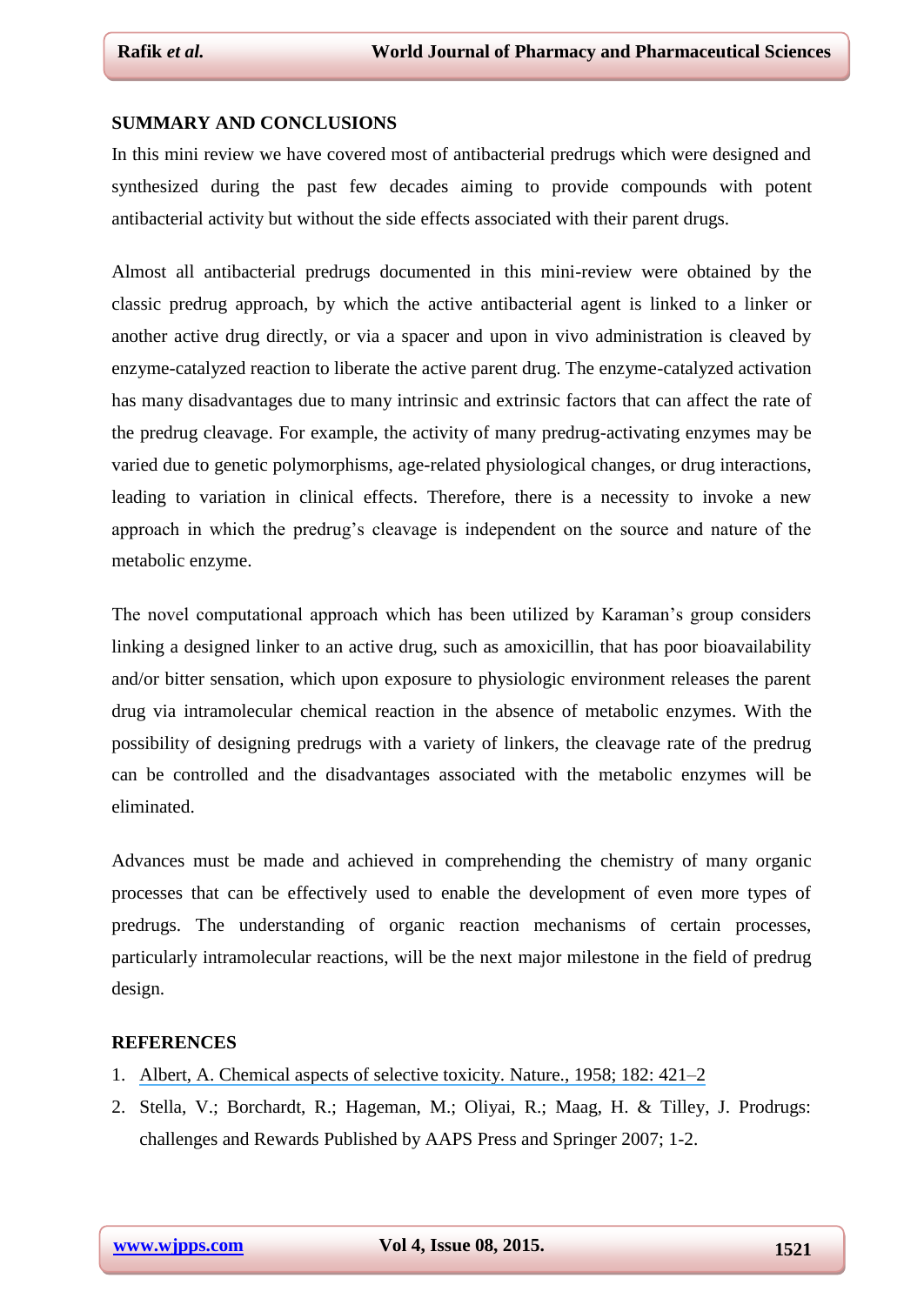- <span id="page-19-0"></span>3. [Stella, V.J. & Nti-Addae, K.W. Prodrug strategies to overcome poor water solubility.](https://www.researchgate.net/publication/6210418_Prodrug_strategies_to_overcome_poor_water_solubility?el=1_x_8&enrichId=rgreq-a792a97ecabbe75867adbf1f2d264fb4-XXX&enrichSource=Y292ZXJQYWdlOzI4MDYwOTA3NztBUzozMzY4MDc5MjIyOTA2ODhAMTQ1NzMxMjY3NDY0NQ==)  [Adv Drug Deliv Rev., 2007; 59\(7\):](https://www.researchgate.net/publication/6210418_Prodrug_strategies_to_overcome_poor_water_solubility?el=1_x_8&enrichId=rgreq-a792a97ecabbe75867adbf1f2d264fb4-XXX&enrichSource=Y292ZXJQYWdlOzI4MDYwOTA3NztBUzozMzY4MDc5MjIyOTA2ODhAMTQ1NzMxMjY3NDY0NQ==) 677-94.
- 4. [Rautio, J.; Kumpulainen, H.; Heimbach, T.; Oliyai, R.; Oh, D.; Jarvinen, T. &](https://www.researchgate.net/publication/5633050_Prodrugs_Design_and_clinical_applications?el=1_x_8&enrichId=rgreq-a792a97ecabbe75867adbf1f2d264fb4-XXX&enrichSource=Y292ZXJQYWdlOzI4MDYwOTA3NztBUzozMzY4MDc5MjIyOTA2ODhAMTQ1NzMxMjY3NDY0NQ==) Savolainen, [J. Prodrugs: design and clinical applications. Nat Rev Drug Discov., 2008;](https://www.researchgate.net/publication/5633050_Prodrugs_Design_and_clinical_applications?el=1_x_8&enrichId=rgreq-a792a97ecabbe75867adbf1f2d264fb4-XXX&enrichSource=Y292ZXJQYWdlOzI4MDYwOTA3NztBUzozMzY4MDc5MjIyOTA2ODhAMTQ1NzMxMjY3NDY0NQ==) 7(3): [255-70.](https://www.researchgate.net/publication/5633050_Prodrugs_Design_and_clinical_applications?el=1_x_8&enrichId=rgreq-a792a97ecabbe75867adbf1f2d264fb4-XXX&enrichSource=Y292ZXJQYWdlOzI4MDYwOTA3NztBUzozMzY4MDc5MjIyOTA2ODhAMTQ1NzMxMjY3NDY0NQ==)
- 5. [Müller, C.E. Prodrug Approaches for Enhancing the Bioavailability of Drugs with Low](https://www.researchgate.net/publication/40031070_Prodrug_Approaches_for_Enhancing_the_Bioavailability_of_Drugs_with_Low_Solubility?el=1_x_8&enrichId=rgreq-a792a97ecabbe75867adbf1f2d264fb4-XXX&enrichSource=Y292ZXJQYWdlOzI4MDYwOTA3NztBUzozMzY4MDc5MjIyOTA2ODhAMTQ1NzMxMjY3NDY0NQ==) Solubility. Chemistry [& Biodiversity., 2009; 6\(11\):](https://www.researchgate.net/publication/40031070_Prodrug_Approaches_for_Enhancing_the_Bioavailability_of_Drugs_with_Low_Solubility?el=1_x_8&enrichId=rgreq-a792a97ecabbe75867adbf1f2d264fb4-XXX&enrichSource=Y292ZXJQYWdlOzI4MDYwOTA3NztBUzozMzY4MDc5MjIyOTA2ODhAMTQ1NzMxMjY3NDY0NQ==) 2071-83.
- 6. [Dahan, A.; Khamis, M.; Agbaria, R.; Karaman, R. Targeted prodrugs in oral drug](https://www.researchgate.net/publication/227162588_Targeted_prodrugs_in_oral_drug_delivery_The_modern_molecular_biopharmaceutical_approach?el=1_x_8&enrichId=rgreq-a792a97ecabbe75867adbf1f2d264fb4-XXX&enrichSource=Y292ZXJQYWdlOzI4MDYwOTA3NztBUzozMzY4MDc5MjIyOTA2ODhAMTQ1NzMxMjY3NDY0NQ==) [delivery: the modern molecular biopharmaceutical approach.](https://www.researchgate.net/publication/227162588_Targeted_prodrugs_in_oral_drug_delivery_The_modern_molecular_biopharmaceutical_approach?el=1_x_8&enrichId=rgreq-a792a97ecabbe75867adbf1f2d264fb4-XXX&enrichSource=Y292ZXJQYWdlOzI4MDYwOTA3NztBUzozMzY4MDc5MjIyOTA2ODhAMTQ1NzMxMjY3NDY0NQ==) Expert Opinion on Drug Delivery, 2012; 9(8): [1001-1013.](https://www.researchgate.net/publication/227162588_Targeted_prodrugs_in_oral_drug_delivery_The_modern_molecular_biopharmaceutical_approach?el=1_x_8&enrichId=rgreq-a792a97ecabbe75867adbf1f2d264fb4-XXX&enrichSource=Y292ZXJQYWdlOzI4MDYwOTA3NztBUzozMzY4MDc5MjIyOTA2ODhAMTQ1NzMxMjY3NDY0NQ==)
- 7. [Karaman, R.; Fattash, B.; Qtait, A. The future of prodrugs –](https://www.researchgate.net/publication/236092049_The_future_of_prodrugs_-_design_by_quantum_mechanics_methods?el=1_x_8&enrichId=rgreq-a792a97ecabbe75867adbf1f2d264fb4-XXX&enrichSource=Y292ZXJQYWdlOzI4MDYwOTA3NztBUzozMzY4MDc5MjIyOTA2ODhAMTQ1NzMxMjY3NDY0NQ==) design by quantum [mechanics methods. Expert Opinion on Drug Delivery., 2013; 10:](https://www.researchgate.net/publication/236092049_The_future_of_prodrugs_-_design_by_quantum_mechanics_methods?el=1_x_8&enrichId=rgreq-a792a97ecabbe75867adbf1f2d264fb4-XXX&enrichSource=Y292ZXJQYWdlOzI4MDYwOTA3NztBUzozMzY4MDc5MjIyOTA2ODhAMTQ1NzMxMjY3NDY0NQ==) 713–729.
- 8. [Karaman, R. Prodrugs design based on inter-](https://www.researchgate.net/publication/272565621_Prodrugs_Design_Based_on_Inter-_and_Intramolecular_Processes?el=1_x_8&enrichId=rgreq-a792a97ecabbe75867adbf1f2d264fb4-XXX&enrichSource=Y292ZXJQYWdlOzI4MDYwOTA3NztBUzozMzY4MDc5MjIyOTA2ODhAMTQ1NzMxMjY3NDY0NQ==) and intramolecular processes. Chem. Biol. [Drug.Des., 2013; 82:](https://www.researchgate.net/publication/272565621_Prodrugs_Design_Based_on_Inter-_and_Intramolecular_Processes?el=1_x_8&enrichId=rgreq-a792a97ecabbe75867adbf1f2d264fb4-XXX&enrichSource=Y292ZXJQYWdlOzI4MDYwOTA3NztBUzozMzY4MDc5MjIyOTA2ODhAMTQ1NzMxMjY3NDY0NQ==) 643–668.
- 9. Karaman, R. Prodrugs Design by Computation Methods- A New Era. Journal of Drug Designing., 2013 ; 2 : e113. doi:10.4172/2169-0138.1000e113.
- 10. Karaman, R. [From Conventional Prodrugs to Prodrugs Designed By Molecular Orbital](https://www.researchgate.net/publication/271706414_FROM_CONVENTIONAL_PRODRUGS_TO_PRODRUGS_DESIGNED_BY_MOLECULAR_ORBITAL_METHODS?el=1_x_8&enrichId=rgreq-a792a97ecabbe75867adbf1f2d264fb4-XXX&enrichSource=Y292ZXJQYWdlOzI4MDYwOTA3NztBUzozMzY4MDc5MjIyOTA2ODhAMTQ1NzMxMjY3NDY0NQ==) [Methods, Eds. ul Haq, Z.; Madura, J. D.; Alvarez-Ibarra, A.; Goursot, A.; Köster, A. M.;](https://www.researchgate.net/publication/271706414_FROM_CONVENTIONAL_PRODRUGS_TO_PRODRUGS_DESIGNED_BY_MOLECULAR_ORBITAL_METHODS?el=1_x_8&enrichId=rgreq-a792a97ecabbe75867adbf1f2d264fb4-XXX&enrichSource=Y292ZXJQYWdlOzI4MDYwOTA3NztBUzozMzY4MDc5MjIyOTA2ODhAMTQ1NzMxMjY3NDY0NQ==) Vela, A., ... & Guo, Z. Frontiers in Computational Chemistry. Bentham Publisher., 2015; 1-77.
- 11. Karaman, R. (Editor), Prodrugs Design Based On Inter- And Intramolecular Processes, in: Prodrugs Design – A New Era, Karaman, R. editor, Nova Science Publishers, Inc. NY, USA, 2014, pp 1-76.
- 12. Abu-Jaish, A.; Jumaa, S.; Karaman, R., Prodrugs Overview , in: Prodrugs Design A New Era, Karaman R. editor, Nova Science Publishers, Inc. NY, USA, 2014, pp 77-102.
- 13. [Fattash, B.; Karaman, R., Chemical Approaches Used In Prodrugs Design, in: Prodrugs](https://www.researchgate.net/publication/271019801_CHEMICAL_APPROACHES_USED_IN_PRODRUGS_DESIGN?el=1_x_8&enrichId=rgreq-a792a97ecabbe75867adbf1f2d264fb4-XXX&enrichSource=Y292ZXJQYWdlOzI4MDYwOTA3NztBUzozMzY4MDc5MjIyOTA2ODhAMTQ1NzMxMjY3NDY0NQ==)  Design – [A New Era, Karaman, R. \(Editor\), Nova Science Publishers, Inc. NY, USA,](https://www.researchgate.net/publication/271019801_CHEMICAL_APPROACHES_USED_IN_PRODRUGS_DESIGN?el=1_x_8&enrichId=rgreq-a792a97ecabbe75867adbf1f2d264fb4-XXX&enrichSource=Y292ZXJQYWdlOzI4MDYwOTA3NztBUzozMzY4MDc5MjIyOTA2ODhAMTQ1NzMxMjY3NDY0NQ==) [2014, pp 103-138](https://www.researchgate.net/publication/271019801_CHEMICAL_APPROACHES_USED_IN_PRODRUGS_DESIGN?el=1_x_8&enrichId=rgreq-a792a97ecabbe75867adbf1f2d264fb4-XXX&enrichSource=Y292ZXJQYWdlOzI4MDYwOTA3NztBUzozMzY4MDc5MjIyOTA2ODhAMTQ1NzMxMjY3NDY0NQ==)
- 14. [Karaman, R. Using predrugs to optimize drug candidates. Expert opinion on drug](https://www.researchgate.net/publication/265134461_Using_predrugs_to_optimize_drug_candidates?el=1_x_8&enrichId=rgreq-a792a97ecabbe75867adbf1f2d264fb4-XXX&enrichSource=Y292ZXJQYWdlOzI4MDYwOTA3NztBUzozMzY4MDc5MjIyOTA2ODhAMTQ1NzMxMjY3NDY0NQ==) [discovery., 2014; 9\(12\):](https://www.researchgate.net/publication/265134461_Using_predrugs_to_optimize_drug_candidates?el=1_x_8&enrichId=rgreq-a792a97ecabbe75867adbf1f2d264fb4-XXX&enrichSource=Y292ZXJQYWdlOzI4MDYwOTA3NztBUzozMzY4MDc5MjIyOTA2ODhAMTQ1NzMxMjY3NDY0NQ==) 1405-1419.
- 15. [Testa, B. Prodrugs: bridging pharmacodynamic/pharmacokinetic gaps. Curr Opin Chem](https://www.researchgate.net/publication/26245233_Prodrugs_Bridging_pharmacodynamicpharmacokinetic_gaps?el=1_x_8&enrichId=rgreq-a792a97ecabbe75867adbf1f2d264fb4-XXX&enrichSource=Y292ZXJQYWdlOzI4MDYwOTA3NztBUzozMzY4MDc5MjIyOTA2ODhAMTQ1NzMxMjY3NDY0NQ==) [Biol., 2009; 13\(3\):](https://www.researchgate.net/publication/26245233_Prodrugs_Bridging_pharmacodynamicpharmacokinetic_gaps?el=1_x_8&enrichId=rgreq-a792a97ecabbe75867adbf1f2d264fb4-XXX&enrichSource=Y292ZXJQYWdlOzI4MDYwOTA3NztBUzozMzY4MDc5MjIyOTA2ODhAMTQ1NzMxMjY3NDY0NQ==) 338-44.
- 16. Albert, A. Selective Toxicity : The PhysicoChemical Basis of Therapy. 7 ed. New York: Chapman and Hall 1985.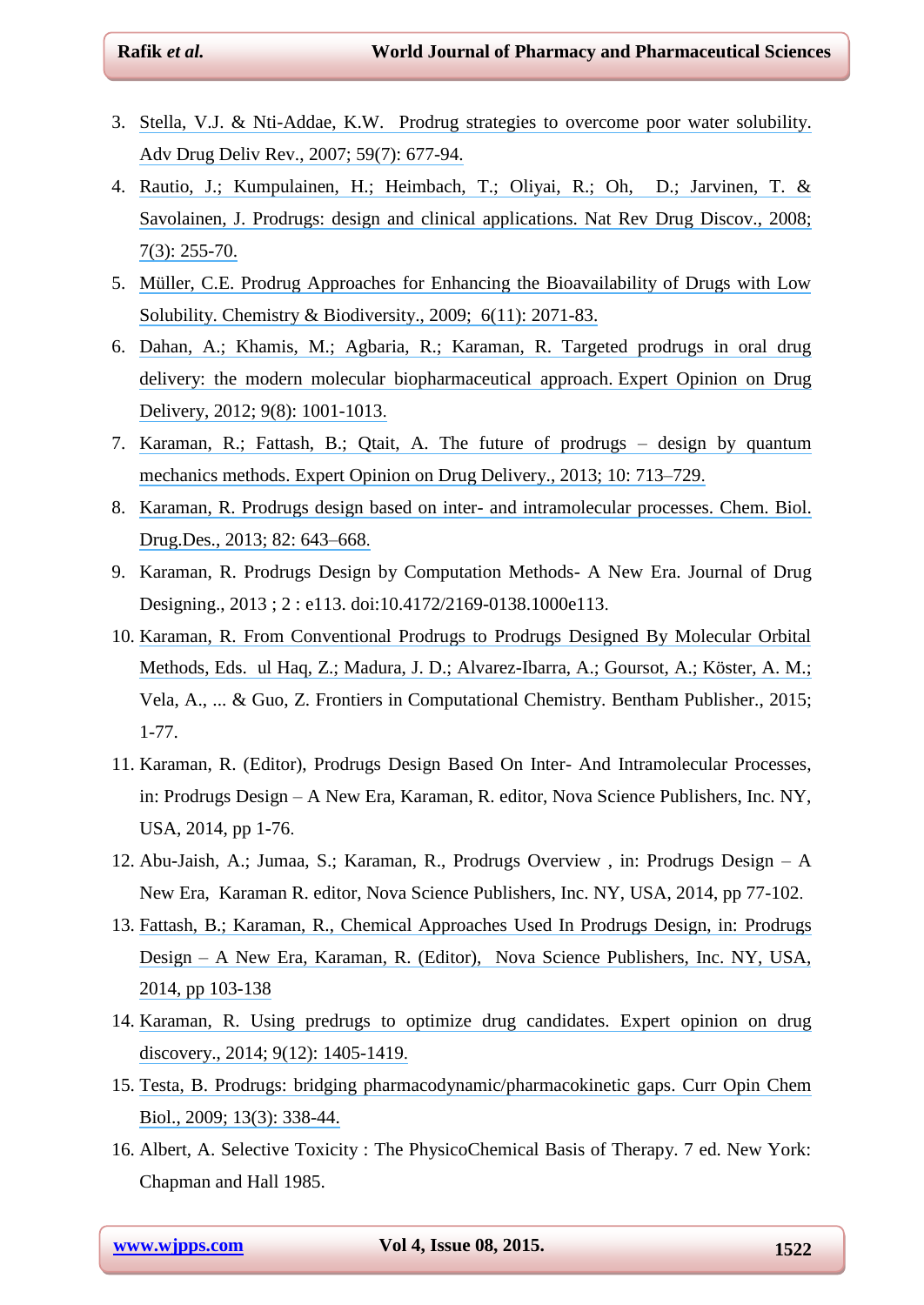- 17. [Glazko, A.J.; Carnes, H.E.; Kazenko, A.; Wolf, L.M. & Reutner, T.F. Succinic acid esters](https://www.researchgate.net/publication/10044378_Succinic_Acid_Esters_of_Chloramphenicol?el=1_x_8&enrichId=rgreq-a792a97ecabbe75867adbf1f2d264fb4-XXX&enrichSource=Y292ZXJQYWdlOzI4MDYwOTA3NztBUzozMzY4MDc5MjIyOTA2ODhAMTQ1NzMxMjY3NDY0NQ==) [of chloramphenicol. Antibiot Annu., 1957; 5:](https://www.researchgate.net/publication/10044378_Succinic_Acid_Esters_of_Chloramphenicol?el=1_x_8&enrichId=rgreq-a792a97ecabbe75867adbf1f2d264fb4-XXX&enrichSource=Y292ZXJQYWdlOzI4MDYwOTA3NztBUzozMzY4MDc5MjIyOTA2ODhAMTQ1NzMxMjY3NDY0NQ==) 792-802.
- 18. [Azadkhan, A.K.; Truelove, S.C. & Aronson, J.K. The disposition and metabolism of](https://www.researchgate.net/publication/17063889_The_disposition_and_metabolism_of_sulfasalazine_salicylazosulfapyridine_in_man?el=1_x_8&enrichId=rgreq-a792a97ecabbe75867adbf1f2d264fb4-XXX&enrichSource=Y292ZXJQYWdlOzI4MDYwOTA3NztBUzozMzY4MDc5MjIyOTA2ODhAMTQ1NzMxMjY3NDY0NQ==) [sulphasalazine \(salicylazosulphapyridine\) in man. Br J Clin Pharmacol., 1982; 13\(4\):](https://www.researchgate.net/publication/17063889_The_disposition_and_metabolism_of_sulfasalazine_salicylazosulfapyridine_in_man?el=1_x_8&enrichId=rgreq-a792a97ecabbe75867adbf1f2d264fb4-XXX&enrichSource=Y292ZXJQYWdlOzI4MDYwOTA3NztBUzozMzY4MDc5MjIyOTA2ODhAMTQ1NzMxMjY3NDY0NQ==) [523-8.](https://www.researchgate.net/publication/17063889_The_disposition_and_metabolism_of_sulfasalazine_salicylazosulfapyridine_in_man?el=1_x_8&enrichId=rgreq-a792a97ecabbe75867adbf1f2d264fb4-XXX&enrichSource=Y292ZXJQYWdlOzI4MDYwOTA3NztBUzozMzY4MDc5MjIyOTA2ODhAMTQ1NzMxMjY3NDY0NQ==)
- 19. [Peppercorn, M.A. & Goldman, P. Distribution studies of salicylazosulfapyridine and its](https://www.researchgate.net/publication/18759599_Distribution_studies_of_salicylazosulfapyridine_and_its_metabolites?el=1_x_8&enrichId=rgreq-a792a97ecabbe75867adbf1f2d264fb4-XXX&enrichSource=Y292ZXJQYWdlOzI4MDYwOTA3NztBUzozMzY4MDc5MjIyOTA2ODhAMTQ1NzMxMjY3NDY0NQ==)  [metabolites. Gastroenterology., 1973; 64\(2\):](https://www.researchgate.net/publication/18759599_Distribution_studies_of_salicylazosulfapyridine_and_its_metabolites?el=1_x_8&enrichId=rgreq-a792a97ecabbe75867adbf1f2d264fb4-XXX&enrichSource=Y292ZXJQYWdlOzI4MDYwOTA3NztBUzozMzY4MDc5MjIyOTA2ODhAMTQ1NzMxMjY3NDY0NQ==) 240-5.
- 20. [Peppercorn, M.A. & Goldman, P. The role of intestinal bacteria in the metabolism of](https://www.researchgate.net/publication/18764375_The_role_of_intestinal_bacteria_in_the_metabolism_of_salicylazosulfapyridine?el=1_x_8&enrichId=rgreq-a792a97ecabbe75867adbf1f2d264fb4-XXX&enrichSource=Y292ZXJQYWdlOzI4MDYwOTA3NztBUzozMzY4MDc5MjIyOTA2ODhAMTQ1NzMxMjY3NDY0NQ==) [salicylazosulfapyridine. J Pharmacol Exp Ther., 1972; 181\(3\):](https://www.researchgate.net/publication/18764375_The_role_of_intestinal_bacteria_in_the_metabolism_of_salicylazosulfapyridine?el=1_x_8&enrichId=rgreq-a792a97ecabbe75867adbf1f2d264fb4-XXX&enrichSource=Y292ZXJQYWdlOzI4MDYwOTA3NztBUzozMzY4MDc5MjIyOTA2ODhAMTQ1NzMxMjY3NDY0NQ==) 555-62.
- 21. [Hosokawa, M.; Maki, T. & Satoh, T. Characterization of molecular species of liver](https://www.researchgate.net/publication/20846276_Charaterization_of_molecular_species_of_liver_microsomal_carboxylesterase_of_several_animal_species_and_humans?el=1_x_8&enrichId=rgreq-a792a97ecabbe75867adbf1f2d264fb4-XXX&enrichSource=Y292ZXJQYWdlOzI4MDYwOTA3NztBUzozMzY4MDc5MjIyOTA2ODhAMTQ1NzMxMjY3NDY0NQ==) [microsomal carboxylesterases of several animal species and humans. Arch Biochem](https://www.researchgate.net/publication/20846276_Charaterization_of_molecular_species_of_liver_microsomal_carboxylesterase_of_several_animal_species_and_humans?el=1_x_8&enrichId=rgreq-a792a97ecabbe75867adbf1f2d264fb4-XXX&enrichSource=Y292ZXJQYWdlOzI4MDYwOTA3NztBUzozMzY4MDc5MjIyOTA2ODhAMTQ1NzMxMjY3NDY0NQ==) [Biophys., 199; 277\(2\):](https://www.researchgate.net/publication/20846276_Charaterization_of_molecular_species_of_liver_microsomal_carboxylesterase_of_several_animal_species_and_humans?el=1_x_8&enrichId=rgreq-a792a97ecabbe75867adbf1f2d264fb4-XXX&enrichSource=Y292ZXJQYWdlOzI4MDYwOTA3NztBUzozMzY4MDc5MjIyOTA2ODhAMTQ1NzMxMjY3NDY0NQ==) 219-27.
- 22. [Liederer, B.M. & Borchardt, R.T. Enzymes involved in the bioconversion of ester-based](https://www.researchgate.net/publication/7140784_Enzymes_involved_in_the_bioconversion_of_ester-based_prodrugs?el=1_x_8&enrichId=rgreq-a792a97ecabbe75867adbf1f2d264fb4-XXX&enrichSource=Y292ZXJQYWdlOzI4MDYwOTA3NztBUzozMzY4MDc5MjIyOTA2ODhAMTQ1NzMxMjY3NDY0NQ==) [prodrugs. J Pharm Sci., 2006; 95\(6\):](https://www.researchgate.net/publication/7140784_Enzymes_involved_in_the_bioconversion_of_ester-based_prodrugs?el=1_x_8&enrichId=rgreq-a792a97ecabbe75867adbf1f2d264fb4-XXX&enrichSource=Y292ZXJQYWdlOzI4MDYwOTA3NztBUzozMzY4MDc5MjIyOTA2ODhAMTQ1NzMxMjY3NDY0NQ==) 1177-95.
- 23. [Modr, Z.; Dvovacek, K.; Janku, I.; Krebs, V. Pharmacokinetics of carfecillin and](https://www.researchgate.net/publication/22564224_Pharmacokinetics_of_carfecillin_and_carindacillin?el=1_x_8&enrichId=rgreq-a792a97ecabbe75867adbf1f2d264fb4-XXX&enrichSource=Y292ZXJQYWdlOzI4MDYwOTA3NztBUzozMzY4MDc5MjIyOTA2ODhAMTQ1NzMxMjY3NDY0NQ==) [carindacillin. International journal of clinical pharmacology and biopharmacy, 1997;](https://www.researchgate.net/publication/22564224_Pharmacokinetics_of_carfecillin_and_carindacillin?el=1_x_8&enrichId=rgreq-a792a97ecabbe75867adbf1f2d264fb4-XXX&enrichSource=Y292ZXJQYWdlOzI4MDYwOTA3NztBUzozMzY4MDc5MjIyOTA2ODhAMTQ1NzMxMjY3NDY0NQ==) [15\(2\):](https://www.researchgate.net/publication/22564224_Pharmacokinetics_of_carfecillin_and_carindacillin?el=1_x_8&enrichId=rgreq-a792a97ecabbe75867adbf1f2d264fb4-XXX&enrichSource=Y292ZXJQYWdlOzI4MDYwOTA3NztBUzozMzY4MDc5MjIyOTA2ODhAMTQ1NzMxMjY3NDY0NQ==) 81-3.
- 24. [Jansen, A. B.; Russell, T.J. Some Novel Penicillin Derivatives. Journal of the Chemical](https://www.researchgate.net/publication/9296559_Some_novel_penicillin_derivatives?el=1_x_8&enrichId=rgreq-a792a97ecabbe75867adbf1f2d264fb4-XXX&enrichSource=Y292ZXJQYWdlOzI4MDYwOTA3NztBUzozMzY4MDc5MjIyOTA2ODhAMTQ1NzMxMjY3NDY0NQ==) [Society., 1965;](https://www.researchgate.net/publication/9296559_Some_novel_penicillin_derivatives?el=1_x_8&enrichId=rgreq-a792a97ecabbe75867adbf1f2d264fb4-XXX&enrichSource=Y292ZXJQYWdlOzI4MDYwOTA3NztBUzozMzY4MDc5MjIyOTA2ODhAMTQ1NzMxMjY3NDY0NQ==) 65: 2127-32.
- 25. [Bhosle, D.; Bharambe, S. D.; Gairola, N.; Dhaneshwar, S. Mutual prodrug concept:](https://www.researchgate.net/publication/26437723_Mutual_prodrug_concept_Fundamentals_and_applications?el=1_x_8&enrichId=rgreq-a792a97ecabbe75867adbf1f2d264fb4-XXX&enrichSource=Y292ZXJQYWdlOzI4MDYwOTA3NztBUzozMzY4MDc5MjIyOTA2ODhAMTQ1NzMxMjY3NDY0NQ==) Fundamentals and applications. [Indian journal of pharmaceutical sciences., 2006; 68\( 3\):](https://www.researchgate.net/publication/26437723_Mutual_prodrug_concept_Fundamentals_and_applications?el=1_x_8&enrichId=rgreq-a792a97ecabbe75867adbf1f2d264fb4-XXX&enrichSource=Y292ZXJQYWdlOzI4MDYwOTA3NztBUzozMzY4MDc5MjIyOTA2ODhAMTQ1NzMxMjY3NDY0NQ==) [286-94.](https://www.researchgate.net/publication/26437723_Mutual_prodrug_concept_Fundamentals_and_applications?el=1_x_8&enrichId=rgreq-a792a97ecabbe75867adbf1f2d264fb4-XXX&enrichSource=Y292ZXJQYWdlOzI4MDYwOTA3NztBUzozMzY4MDc5MjIyOTA2ODhAMTQ1NzMxMjY3NDY0NQ==)
- 26. [English, A. R.; Girard, D.; Haskell, S. L. Pharmacokinetics of sultamicillin in mice, rats,](https://www.researchgate.net/publication/16867380_Pharmacokinetics_of_sultamicillin_in_mice_rats_and_dogs?el=1_x_8&enrichId=rgreq-a792a97ecabbe75867adbf1f2d264fb4-XXX&enrichSource=Y292ZXJQYWdlOzI4MDYwOTA3NztBUzozMzY4MDc5MjIyOTA2ODhAMTQ1NzMxMjY3NDY0NQ==) [and dogs. Antimicrobial agents and chemotherapy., 1984;](https://www.researchgate.net/publication/16867380_Pharmacokinetics_of_sultamicillin_in_mice_rats_and_dogs?el=1_x_8&enrichId=rgreq-a792a97ecabbe75867adbf1f2d264fb4-XXX&enrichSource=Y292ZXJQYWdlOzI4MDYwOTA3NztBUzozMzY4MDc5MjIyOTA2ODhAMTQ1NzMxMjY3NDY0NQ==) 25(5): 599-602.
- 27. Tsuji, A.; Yamana, T. Kinetic approach to the development in beta-lactam antibiotics. II. Prodrug. (I). Simultaneous determination of hetacillin and ampicillin, and its application to the stability of hetacillin in aqueous solutions. Chemical & pharmaceutical bulletin., 1974; 22(10): 2434-43.
- 28. [Schwartz, M. A.; Hayton, W. L. Relative stability of hetacillin and ampicillin in solution.](https://www.researchgate.net/publication/18825886_Relative_stability_of_hetacillin_and_ampicillin_in_solution?el=1_x_8&enrichId=rgreq-a792a97ecabbe75867adbf1f2d264fb4-XXX&enrichSource=Y292ZXJQYWdlOzI4MDYwOTA3NztBUzozMzY4MDc5MjIyOTA2ODhAMTQ1NzMxMjY3NDY0NQ==) [Journal of pharmaceutical sciences., 1972; 61\(6\):](https://www.researchgate.net/publication/18825886_Relative_stability_of_hetacillin_and_ampicillin_in_solution?el=1_x_8&enrichId=rgreq-a792a97ecabbe75867adbf1f2d264fb4-XXX&enrichSource=Y292ZXJQYWdlOzI4MDYwOTA3NztBUzozMzY4MDc5MjIyOTA2ODhAMTQ1NzMxMjY3NDY0NQ==) 906-9.
- 29. Jusko, W. J.; Lewis, G. P. Comparison of Ampicillin and HetacillinPharmacokinetics in Man. J Pharm Sci., 1973; 62: 69-76.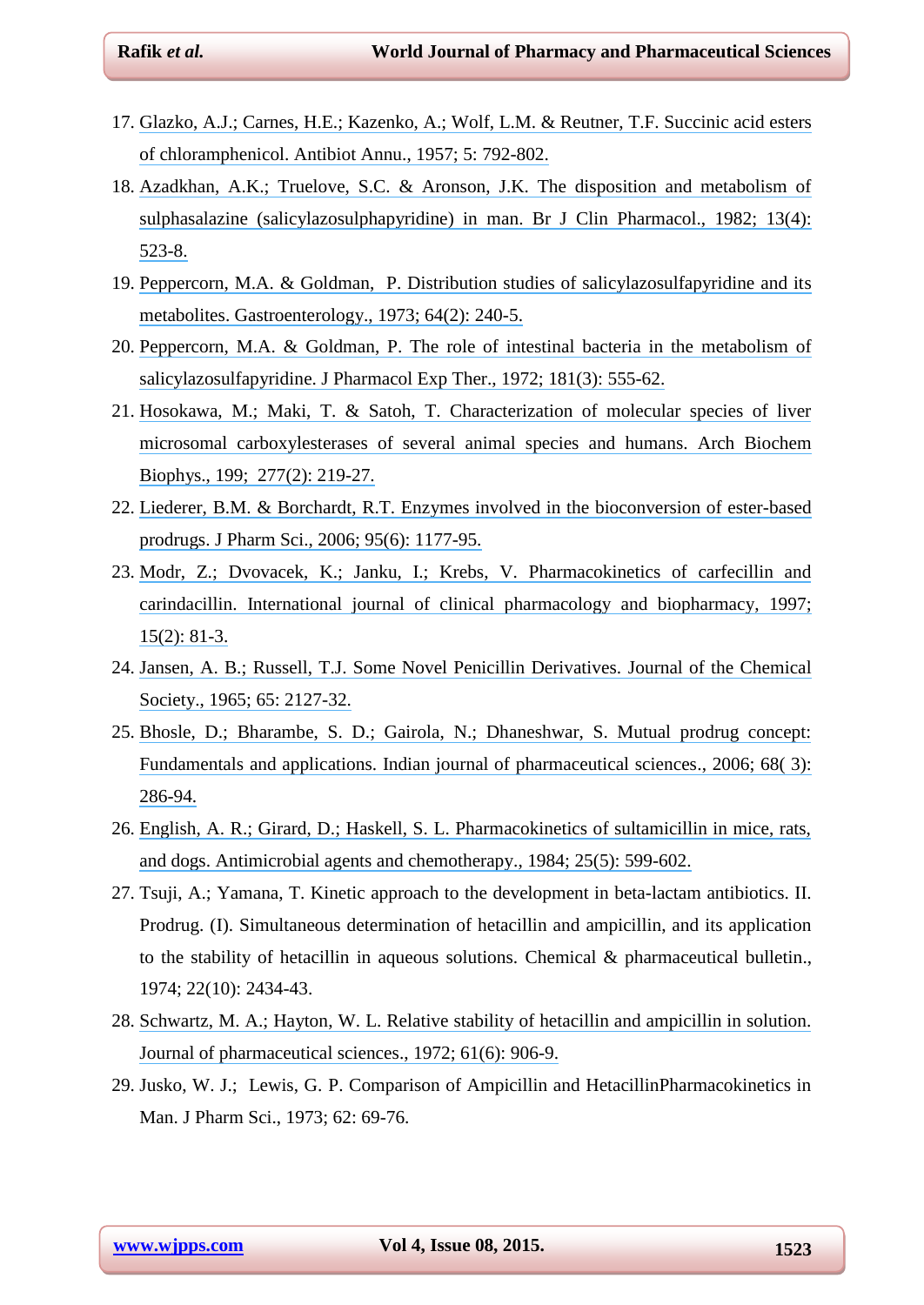- 30. [Novak, E.; Wagner, J.G.; Lamb, D. J. Local and systemic tolerance, absorption and](https://www.researchgate.net/publication/18252129_Local_and_systemic_tolerance_absorption_and_excretion_of_clindamycin_hydrochloride_after_intramuscular_administration?el=1_x_8&enrichId=rgreq-a792a97ecabbe75867adbf1f2d264fb4-XXX&enrichSource=Y292ZXJQYWdlOzI4MDYwOTA3NztBUzozMzY4MDc5MjIyOTA2ODhAMTQ1NzMxMjY3NDY0NQ==) [excretion of clindamycin hydrochloride after intramuscular administration. International](https://www.researchgate.net/publication/18252129_Local_and_systemic_tolerance_absorption_and_excretion_of_clindamycin_hydrochloride_after_intramuscular_administration?el=1_x_8&enrichId=rgreq-a792a97ecabbe75867adbf1f2d264fb4-XXX&enrichSource=Y292ZXJQYWdlOzI4MDYwOTA3NztBUzozMzY4MDc5MjIyOTA2ODhAMTQ1NzMxMjY3NDY0NQ==) [journal of clinical pharmacology, therapy, and toxicology., 1970; 3\(3\):](https://www.researchgate.net/publication/18252129_Local_and_systemic_tolerance_absorption_and_excretion_of_clindamycin_hydrochloride_after_intramuscular_administration?el=1_x_8&enrichId=rgreq-a792a97ecabbe75867adbf1f2d264fb4-XXX&enrichSource=Y292ZXJQYWdlOzI4MDYwOTA3NztBUzozMzY4MDc5MjIyOTA2ODhAMTQ1NzMxMjY3NDY0NQ==) 201-8.
- 31. [Riebe, K.W.; Oesterling, T.O. Parenteral development of clindamycin-2-phosphate.](https://www.researchgate.net/publication/18133933_Parenteral_development_of_clindamycin-2-phosphate?el=1_x_8&enrichId=rgreq-a792a97ecabbe75867adbf1f2d264fb4-XXX&enrichSource=Y292ZXJQYWdlOzI4MDYwOTA3NztBUzozMzY4MDc5MjIyOTA2ODhAMTQ1NzMxMjY3NDY0NQ==) [Bulletin of the Parenteral Drug Association., 1972; 26\(3\):](https://www.researchgate.net/publication/18133933_Parenteral_development_of_clindamycin-2-phosphate?el=1_x_8&enrichId=rgreq-a792a97ecabbe75867adbf1f2d264fb4-XXX&enrichSource=Y292ZXJQYWdlOzI4MDYwOTA3NztBUzozMzY4MDc5MjIyOTA2ODhAMTQ1NzMxMjY3NDY0NQ==) 139-46.
- 32. [Cambazard, F. Clinical efficacy of Velac, a new tretinoin and clindamycin phosphate gel](https://www.researchgate.net/publication/13397020_Clinical_efficacy_of_VelacR_a_new_tretinoin_and_clindamycin_phosphate_gel_in_acne_vulgaris?el=1_x_8&enrichId=rgreq-a792a97ecabbe75867adbf1f2d264fb4-XXX&enrichSource=Y292ZXJQYWdlOzI4MDYwOTA3NztBUzozMzY4MDc5MjIyOTA2ODhAMTQ1NzMxMjY3NDY0NQ==) [in acne vulgaris. Journal of the European Academy of Dermatology and Venereology :](https://www.researchgate.net/publication/13397020_Clinical_efficacy_of_VelacR_a_new_tretinoin_and_clindamycin_phosphate_gel_in_acne_vulgaris?el=1_x_8&enrichId=rgreq-a792a97ecabbe75867adbf1f2d264fb4-XXX&enrichSource=Y292ZXJQYWdlOzI4MDYwOTA3NztBUzozMzY4MDc5MjIyOTA2ODhAMTQ1NzMxMjY3NDY0NQ==) [JEADV, 1998, 11 Suppl 1, S20-7; discussion S8-9. Epub 1999/01/19.](https://www.researchgate.net/publication/13397020_Clinical_efficacy_of_VelacR_a_new_tretinoin_and_clindamycin_phosphate_gel_in_acne_vulgaris?el=1_x_8&enrichId=rgreq-a792a97ecabbe75867adbf1f2d264fb4-XXX&enrichSource=Y292ZXJQYWdlOzI4MDYwOTA3NztBUzozMzY4MDc5MjIyOTA2ODhAMTQ1NzMxMjY3NDY0NQ==)
- <span id="page-21-1"></span>33. Waller, D.G.; George, C.F. Prodrugs*.* British Journal of Clinical Pharmacology., 1989; 28(5): 497-507.
- 34. Parise, F. R., et al., Prodrugs available on the Brazilian pharmaceutical market and their corresponding bioactivation pathways*.* Brazilian Journal of Pharmaceutical Sciences., 2010; 46: 393-420.
- <span id="page-21-0"></span>35. Senter, P.D.; Springer, C.J. Selective activation of anticancer prodrugs by monoclonal antibody-enzyme conjugates. Advanced drug delivery reviews., 2001; 53: 247-64.
- 36. [Melton, R.G.; Sherwood, R.F. Antibody-enzyme conjugates for cancer therapy. Journal](https://www.researchgate.net/publication/14567050_Antibody-Enzyme_Conjugates_for_Cancer_Therapy?el=1_x_8&enrichId=rgreq-a792a97ecabbe75867adbf1f2d264fb4-XXX&enrichSource=Y292ZXJQYWdlOzI4MDYwOTA3NztBUzozMzY4MDc5MjIyOTA2ODhAMTQ1NzMxMjY3NDY0NQ==)  [of the National Cancer Institute., 1996;](https://www.researchgate.net/publication/14567050_Antibody-Enzyme_Conjugates_for_Cancer_Therapy?el=1_x_8&enrichId=rgreq-a792a97ecabbe75867adbf1f2d264fb4-XXX&enrichSource=Y292ZXJQYWdlOzI4MDYwOTA3NztBUzozMzY4MDc5MjIyOTA2ODhAMTQ1NzMxMjY3NDY0NQ==) 88: 153-65.
- 37. Karaman, R. Prodrugs for Masking the Bitter Taste of Drugs. Chapter 12 in Application of Nanotechnology in Drug Delivery, Editor: Ali Demir Sezer, InTech - Open Access Publisher, 2014, pp 399-445.
- 38. [Karaman, R. Computationally designed enzyme models to replace natural enzymes in](https://www.researchgate.net/publication/236108891_Computationally_Designed_Enzyme_Models_To_Replace_Natural_Enzymes_In_Prodrug_Approaches?el=1_x_8&enrichId=rgreq-a792a97ecabbe75867adbf1f2d264fb4-XXX&enrichSource=Y292ZXJQYWdlOzI4MDYwOTA3NztBUzozMzY4MDc5MjIyOTA2ODhAMTQ1NzMxMjY3NDY0NQ==) [prodrug approaches. J Drug Design., 2012;](https://www.researchgate.net/publication/236108891_Computationally_Designed_Enzyme_Models_To_Replace_Natural_Enzymes_In_Prodrug_Approaches?el=1_x_8&enrichId=rgreq-a792a97ecabbe75867adbf1f2d264fb4-XXX&enrichSource=Y292ZXJQYWdlOzI4MDYwOTA3NztBUzozMzY4MDc5MjIyOTA2ODhAMTQ1NzMxMjY3NDY0NQ==) e111.
- 39. Karaman, R. Prodrug design [vs. drug design. J Drug Design., 2013; 2:](https://www.researchgate.net/publication/236595644_Prodrug_Design_vs_Drug_Design?el=1_x_8&enrichId=rgreq-a792a97ecabbe75867adbf1f2d264fb4-XXX&enrichSource=Y292ZXJQYWdlOzI4MDYwOTA3NztBUzozMzY4MDc5MjIyOTA2ODhAMTQ1NzMxMjY3NDY0NQ==) e114.
- 40. [Karaman, R.; Bruice, T. C. Synthesis and Characterization of the First Water Soluble](https://www.researchgate.net/publication/231566501_Synthesis_and_Characterization_of_the_First_Water-Soluble_Closely_Interspaced_Cofacial_Porphyrin_Dimer?el=1_x_8&enrichId=rgreq-a792a97ecabbe75867adbf1f2d264fb4-XXX&enrichSource=Y292ZXJQYWdlOzI4MDYwOTA3NztBUzozMzY4MDc5MjIyOTA2ODhAMTQ1NzMxMjY3NDY0NQ==) [Porphyrin Dimer. J. Org. Chem., 1991; 56:](https://www.researchgate.net/publication/231566501_Synthesis_and_Characterization_of_the_First_Water-Soluble_Closely_Interspaced_Cofacial_Porphyrin_Dimer?el=1_x_8&enrichId=rgreq-a792a97ecabbe75867adbf1f2d264fb4-XXX&enrichSource=Y292ZXJQYWdlOzI4MDYwOTA3NztBUzozMzY4MDc5MjIyOTA2ODhAMTQ1NzMxMjY3NDY0NQ==) 3470-3472.
- 41. [Karaman, R. computationally designed prodrugs for masking the bitter taste of drugs. J](https://www.researchgate.net/publication/232802929_Computationally_Designed_Prodrugs_for_Masking_the_Bitter_Taste_of_Drugs?el=1_x_8&enrichId=rgreq-a792a97ecabbe75867adbf1f2d264fb4-XXX&enrichSource=Y292ZXJQYWdlOzI4MDYwOTA3NztBUzozMzY4MDc5MjIyOTA2ODhAMTQ1NzMxMjY3NDY0NQ==) [Drug Design., 2012; 1:](https://www.researchgate.net/publication/232802929_Computationally_Designed_Prodrugs_for_Masking_the_Bitter_Taste_of_Drugs?el=1_x_8&enrichId=rgreq-a792a97ecabbe75867adbf1f2d264fb4-XXX&enrichSource=Y292ZXJQYWdlOzI4MDYwOTA3NztBUzozMzY4MDc5MjIyOTA2ODhAMTQ1NzMxMjY3NDY0NQ==) e106.
- 42. [Karaman, R. Prodrugs design by computation methods-a new](https://www.researchgate.net/publication/235743889_Prodrugs_Design_by_Computation_Methods-_A_New_Era?el=1_x_8&enrichId=rgreq-a792a97ecabbe75867adbf1f2d264fb4-XXX&enrichSource=Y292ZXJQYWdlOzI4MDYwOTA3NztBUzozMzY4MDc5MjIyOTA2ODhAMTQ1NzMxMjY3NDY0NQ==) era. Journal of Drug [Designing., 2013; 1:](https://www.researchgate.net/publication/235743889_Prodrugs_Design_by_Computation_Methods-_A_New_Era?el=1_x_8&enrichId=rgreq-a792a97ecabbe75867adbf1f2d264fb4-XXX&enrichSource=Y292ZXJQYWdlOzI4MDYwOTA3NztBUzozMzY4MDc5MjIyOTA2ODhAMTQ1NzMxMjY3NDY0NQ==) e113.
- 43. Karaman, R. The Prodrug [Naming Dilemma. Drug Des., 2013; 2:](https://www.researchgate.net/publication/239949229_The_Prodrug_Naming_Dilemma?el=1_x_8&enrichId=rgreq-a792a97ecabbe75867adbf1f2d264fb4-XXX&enrichSource=Y292ZXJQYWdlOzI4MDYwOTA3NztBUzozMzY4MDc5MjIyOTA2ODhAMTQ1NzMxMjY3NDY0NQ==) e115.
- 44. [Karaman, R. A Solution to Aversive Tasting Drugs for Pediatric and Geriatric Patients.](https://www.researchgate.net/publication/256455201_A_Solution_to_Aversive_Tasting_Drugs_for_Pediatric_and_Geriatric_Patients?el=1_x_8&enrichId=rgreq-a792a97ecabbe75867adbf1f2d264fb4-XXX&enrichSource=Y292ZXJQYWdlOzI4MDYwOTA3NztBUzozMzY4MDc5MjIyOTA2ODhAMTQ1NzMxMjY3NDY0NQ==) [Drug Des., 2013; 2:](https://www.researchgate.net/publication/256455201_A_Solution_to_Aversive_Tasting_Drugs_for_Pediatric_and_Geriatric_Patients?el=1_x_8&enrichId=rgreq-a792a97ecabbe75867adbf1f2d264fb4-XXX&enrichSource=Y292ZXJQYWdlOzI4MDYwOTA3NztBUzozMzY4MDc5MjIyOTA2ODhAMTQ1NzMxMjY3NDY0NQ==) e116.
- 45. [Karaman, R. The future of prodrugs designed by computational chemistry. Drug Des.,](https://www.researchgate.net/publication/232803336_The_Future_of_Prodrugs_Designed_by_Computational_Chemistry?el=1_x_8&enrichId=rgreq-a792a97ecabbe75867adbf1f2d264fb4-XXX&enrichSource=Y292ZXJQYWdlOzI4MDYwOTA3NztBUzozMzY4MDc5MjIyOTA2ODhAMTQ1NzMxMjY3NDY0NQ==) [2012; 1:](https://www.researchgate.net/publication/232803336_The_Future_of_Prodrugs_Designed_by_Computational_Chemistry?el=1_x_8&enrichId=rgreq-a792a97ecabbe75867adbf1f2d264fb4-XXX&enrichSource=Y292ZXJQYWdlOzI4MDYwOTA3NztBUzozMzY4MDc5MjIyOTA2ODhAMTQ1NzMxMjY3NDY0NQ==) e103.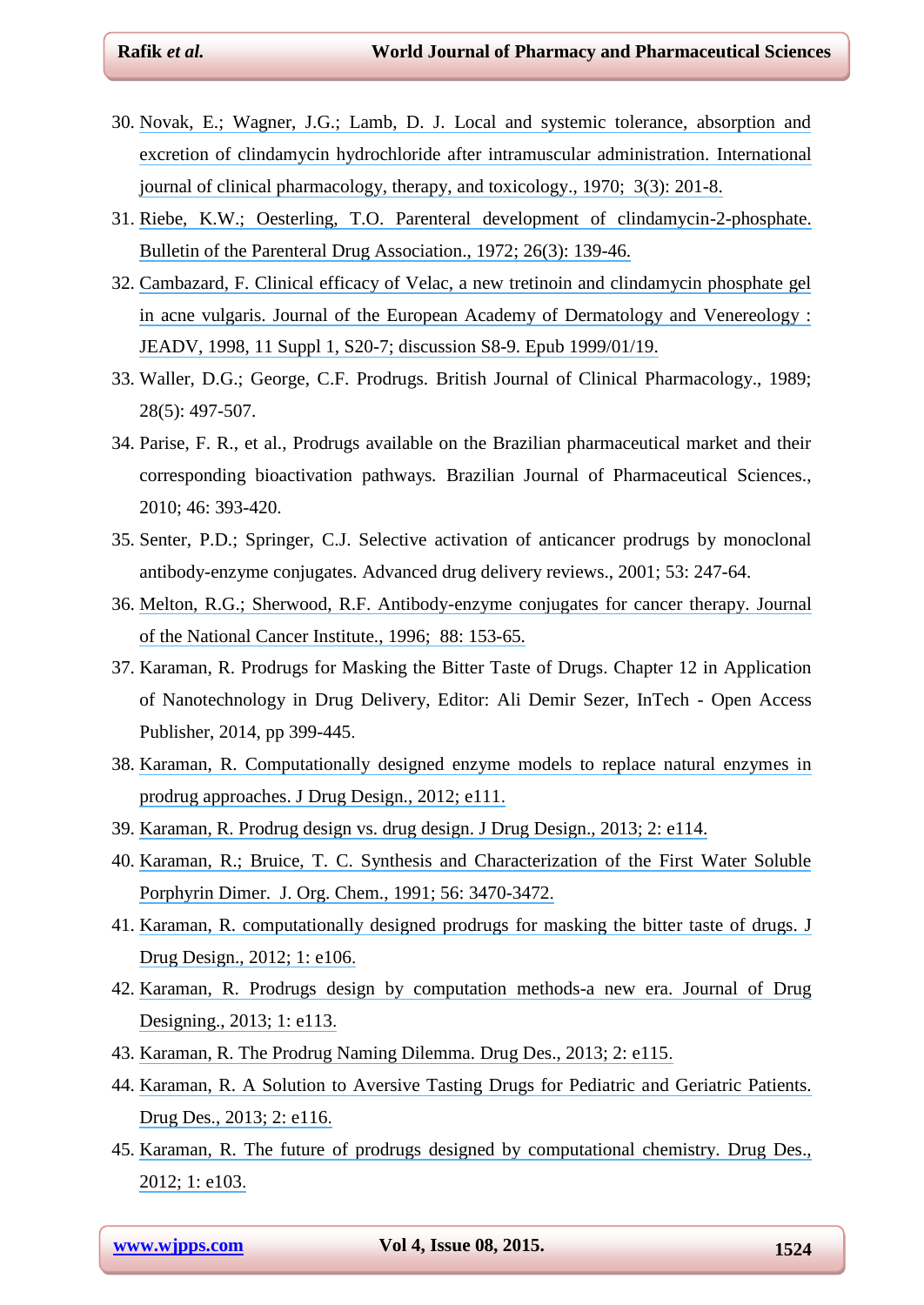- 46. Almarsson, O.; Karaman, R.; Bruice, T.C. The Kinetic Importance of Conformations of Nicotinamide Adenine Dinucleotide in the Reactions of Dehydrogenase Enzymes. J. Am. Chem. Soc., 1992 ; 114 : 8702-8704.
- 47. Jeon, S.; Almarsson, O.; Karaman, R.; Blasko, A.; Bruice, T. C. Symmetrical and Unsymmetrical Quadruply Aza Bridged Closely-Interspaced Cofacial Bis-5,10,15,20- Tetra-phenylporphyrins 4. Structure and Conformational Effects on Electrochemistry and the Catalysis of Electrochemical Reductions of Dioxygen by Doubly, Triply and Quadruply N, N-Dimethylene Sulfonamide Bridged Dimeric Bis (Cobalt tetraphenylporphyrin). Inorg. Chem., 1993; 32: 2562-2569.
- 48. Karaman, R. Design of Prodrugs to Replace Commonly Used Drugs Having Bitter Sensation. World Journal of Pharmaceutical Research., 2015; 4(2): 49-58.
- 49. Hejaz, H.; Karaman, R.; Khamis, M. Computer-assisted design for paracetamol masking bitter taste prodrugs. Journal of molecular modelling., 2012; 18(1); 103-114.
- 50. Kirby, A. J.; Hollfelder, F. From Enzyme Models to Model Enzymes, RSC Publishing, Cambridge UK, 2009, pp 1-273.
- 51. Barber, S. E.; Dean, K. E. S. & Kirby, A. J. A mechanism for efficient proton-transfer catalysis. Intramolecular general acid catalysis of the hydrolysis of 1-arylethyl ethers of salicylic acid. Can. J. Chem., 1999; 77*:* 792-801.
- 52. Kirby, A. J. & Lancaster, P. W. structure and efficiency in intramolecular and enzymatic catalysis. Catalysis of amide hydrolysis by the carboxy-group of substituted maleamic acids. J. Chem. Soc., Perkin Trans., 1972; 2: 1206-1214.
- 53. Kirby, A. J.; de Silva, M. F.; Lima, D.; Roussev, C. D. & Nome, F. Efficient intramolecular general acid catalysis of nucleophilic attack on a phosphodiester. J. Am. Chem. Soc., 2006; 128: 16944-16952.
- 54. Kirby, A. J. & Williams, N. H. Efficient intramolecular general acid catalysis of enol ether hydrolysis. Hydrogen-bonding stabilization of the transition state for proton transfer to carbon. J. Chem. Soc., Perkin Trans., 1994; 2: 643-648.
- 55. Kirby, A. J. & Williams, N. H. Efficient intramolecular general acid catalysis of vinyl ether hydrolysis by the neighbouring carboxylic acid group. J. Chem. Soc. Chem. Commun., 1991; 1643-1644.
- 56. Kirby, A. J. Enzyme Mechanisms, Models, and Mimics. Angewandte Chemie International Edition in English., 1996; 35: 706-724.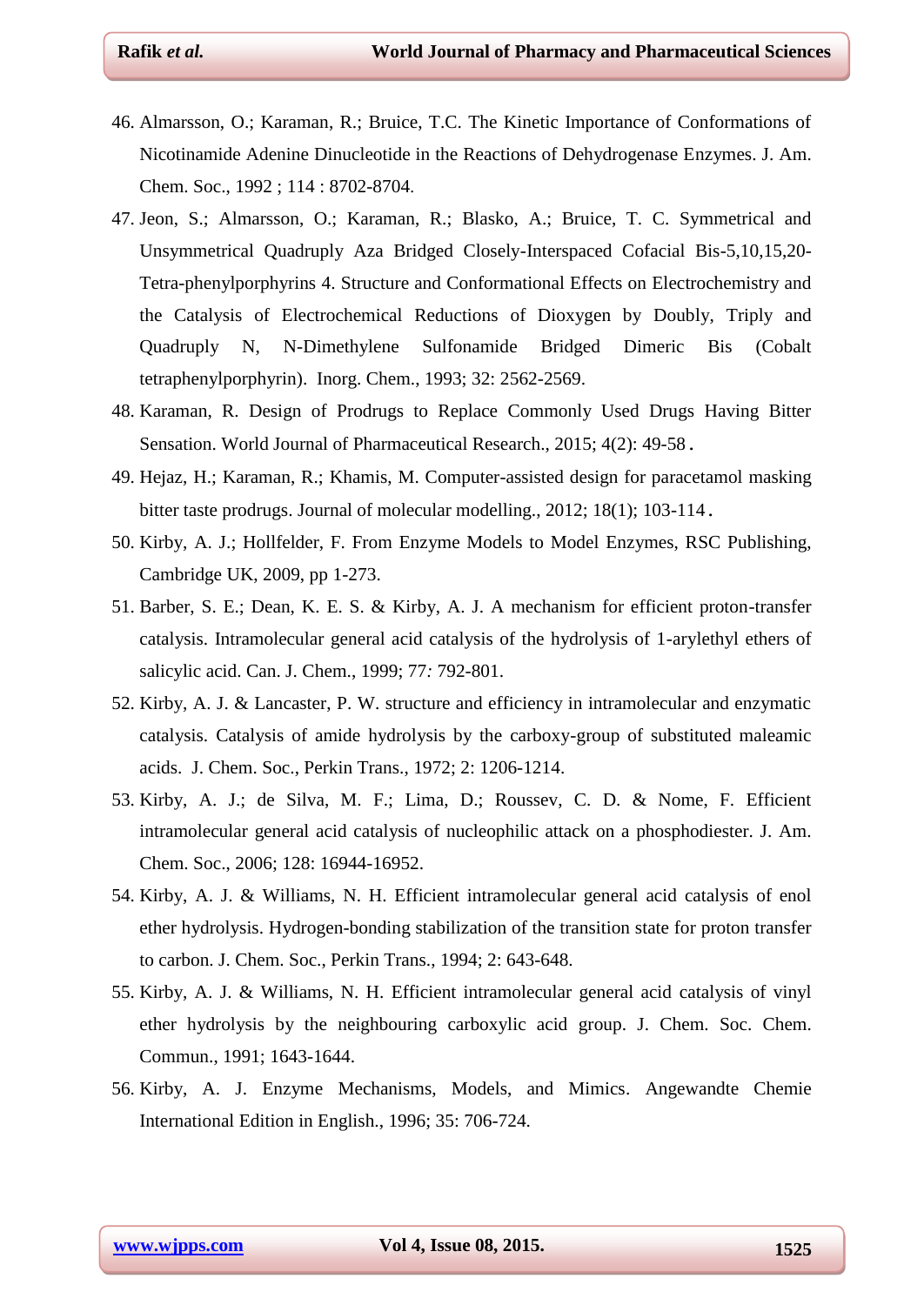- 57. [Fife, T. H. & Przystas, T. J. Intramolecular general acid catalysis in the hydrolysis of](https://www.researchgate.net/publication/231462499_Intramolecular_general_acid_catalysis_in_the_hydrolysis_of_acetals_with_aliphatic_alcohol_leaving_groups?el=1_x_8&enrichId=rgreq-a792a97ecabbe75867adbf1f2d264fb4-XXX&enrichSource=Y292ZXJQYWdlOzI4MDYwOTA3NztBUzozMzY4MDc5MjIyOTA2ODhAMTQ1NzMxMjY3NDY0NQ==) [acetals with aliphatic alcohol leaving groups. J. Am. Chem. Soc., 1979;](https://www.researchgate.net/publication/231462499_Intramolecular_general_acid_catalysis_in_the_hydrolysis_of_acetals_with_aliphatic_alcohol_leaving_groups?el=1_x_8&enrichId=rgreq-a792a97ecabbe75867adbf1f2d264fb4-XXX&enrichSource=Y292ZXJQYWdlOzI4MDYwOTA3NztBUzozMzY4MDc5MjIyOTA2ODhAMTQ1NzMxMjY3NDY0NQ==) 101: 1202-1210.
- 58. [Kirby, A. J. Efficiency of proton transfer catalysis in models and enzymes. Acc. Chem.](https://www.researchgate.net/publication/231208937_Efficiency_of_Proton_Transfer_Catalysis_in_Models_and_Enzymes?el=1_x_8&enrichId=rgreq-a792a97ecabbe75867adbf1f2d264fb4-XXX&enrichSource=Y292ZXJQYWdlOzI4MDYwOTA3NztBUzozMzY4MDc5MjIyOTA2ODhAMTQ1NzMxMjY3NDY0NQ==) Res., 1997; [30: 290-296.](https://www.researchgate.net/publication/231208937_Efficiency_of_Proton_Transfer_Catalysis_in_Models_and_Enzymes?el=1_x_8&enrichId=rgreq-a792a97ecabbe75867adbf1f2d264fb4-XXX&enrichSource=Y292ZXJQYWdlOzI4MDYwOTA3NztBUzozMzY4MDc5MjIyOTA2ODhAMTQ1NzMxMjY3NDY0NQ==)
- 59. [Menger, F. M. & Ladika M. Fast hydrolysis of an aliphatic amide at neutral pH and](https://www.researchgate.net/publication/231446078_Fast_hydrolysis_of_an_aliphatic_amide_at_neutral_pH_and_ambient_temperature_A_peptidase_model?el=1_x_8&enrichId=rgreq-a792a97ecabbe75867adbf1f2d264fb4-XXX&enrichSource=Y292ZXJQYWdlOzI4MDYwOTA3NztBUzozMzY4MDc5MjIyOTA2ODhAMTQ1NzMxMjY3NDY0NQ==) ambient temperature. A peptidase [model. J. Am. Chem. Soc., 1988; 110:](https://www.researchgate.net/publication/231446078_Fast_hydrolysis_of_an_aliphatic_amide_at_neutral_pH_and_ambient_temperature_A_peptidase_model?el=1_x_8&enrichId=rgreq-a792a97ecabbe75867adbf1f2d264fb4-XXX&enrichSource=Y292ZXJQYWdlOzI4MDYwOTA3NztBUzozMzY4MDc5MjIyOTA2ODhAMTQ1NzMxMjY3NDY0NQ==) 6794-6796.
- 60. [Menger, F. M. On the source of intramolecular and enzymatic reactivity. Acc. Chem.](https://www.researchgate.net/publication/231207627_On_the_source_of_intramolecular_and_enzymatic_reactivity?el=1_x_8&enrichId=rgreq-a792a97ecabbe75867adbf1f2d264fb4-XXX&enrichSource=Y292ZXJQYWdlOzI4MDYwOTA3NztBUzozMzY4MDc5MjIyOTA2ODhAMTQ1NzMxMjY3NDY0NQ==) [Res., 1985; 18:](https://www.researchgate.net/publication/231207627_On_the_source_of_intramolecular_and_enzymatic_reactivity?el=1_x_8&enrichId=rgreq-a792a97ecabbe75867adbf1f2d264fb4-XXX&enrichSource=Y292ZXJQYWdlOzI4MDYwOTA3NztBUzozMzY4MDc5MjIyOTA2ODhAMTQ1NzMxMjY3NDY0NQ==) 128-134.
- 61. [Menger, F. M.; Chow, J. F.; Kaiserman H. & Vasquez P. C. Directionality of proton](https://www.researchgate.net/publication/231453933_Directionality_of_proton_transfer_in_solution_Three_systems_of_known_angularity?el=1_x_8&enrichId=rgreq-a792a97ecabbe75867adbf1f2d264fb4-XXX&enrichSource=Y292ZXJQYWdlOzI4MDYwOTA3NztBUzozMzY4MDc5MjIyOTA2ODhAMTQ1NzMxMjY3NDY0NQ==) [transfer in solution. Three systems of known angularity. J. Am. Chem. Soc., 1983; 105:](https://www.researchgate.net/publication/231453933_Directionality_of_proton_transfer_in_solution_Three_systems_of_known_angularity?el=1_x_8&enrichId=rgreq-a792a97ecabbe75867adbf1f2d264fb4-XXX&enrichSource=Y292ZXJQYWdlOzI4MDYwOTA3NztBUzozMzY4MDc5MjIyOTA2ODhAMTQ1NzMxMjY3NDY0NQ==) [4996-5002.](https://www.researchgate.net/publication/231453933_Directionality_of_proton_transfer_in_solution_Three_systems_of_known_angularity?el=1_x_8&enrichId=rgreq-a792a97ecabbe75867adbf1f2d264fb4-XXX&enrichSource=Y292ZXJQYWdlOzI4MDYwOTA3NztBUzozMzY4MDc5MjIyOTA2ODhAMTQ1NzMxMjY3NDY0NQ==)
- 62. [Menger, F. M.; Galloway, A. L. & Musaev D. G. Relationship between rate and distance.](https://www.researchgate.net/publication/9072303_Relationship_between_rate_and_distance?el=1_x_8&enrichId=rgreq-a792a97ecabbe75867adbf1f2d264fb4-XXX&enrichSource=Y292ZXJQYWdlOzI4MDYwOTA3NztBUzozMzY4MDc5MjIyOTA2ODhAMTQ1NzMxMjY3NDY0NQ==) [Chem. Commun., 2003;](https://www.researchgate.net/publication/9072303_Relationship_between_rate_and_distance?el=1_x_8&enrichId=rgreq-a792a97ecabbe75867adbf1f2d264fb4-XXX&enrichSource=Y292ZXJQYWdlOzI4MDYwOTA3NztBUzozMzY4MDc5MjIyOTA2ODhAMTQ1NzMxMjY3NDY0NQ==) 2370-2371.
- 63. [Menger, F. M. An alternative view of enzyme catalysis. Pure Appl. Chem., 2005; 77:](https://www.researchgate.net/publication/238097769_An_alternative_view_of_enzyme_catalysis?el=1_x_8&enrichId=rgreq-a792a97ecabbe75867adbf1f2d264fb4-XXX&enrichSource=Y292ZXJQYWdlOzI4MDYwOTA3NztBUzozMzY4MDc5MjIyOTA2ODhAMTQ1NzMxMjY3NDY0NQ==) [1873–187.](https://www.researchgate.net/publication/238097769_An_alternative_view_of_enzyme_catalysis?el=1_x_8&enrichId=rgreq-a792a97ecabbe75867adbf1f2d264fb4-XXX&enrichSource=Y292ZXJQYWdlOzI4MDYwOTA3NztBUzozMzY4MDc5MjIyOTA2ODhAMTQ1NzMxMjY3NDY0NQ==)
- 64. Karaman, R. Computational‐[Aided Design for Dopamine Prodrugs Based on Novel](https://www.researchgate.net/publication/51554737_Computational-Aided_Design_for_Dopamine_Prodrugs_Based_on_Novel_Chemical_Approach?el=1_x_8&enrichId=rgreq-a792a97ecabbe75867adbf1f2d264fb4-XXX&enrichSource=Y292ZXJQYWdlOzI4MDYwOTA3NztBUzozMzY4MDc5MjIyOTA2ODhAMTQ1NzMxMjY3NDY0NQ==) Chemical Approach. [Chemical biology & drug design., 2011; 78\(5\):](https://www.researchgate.net/publication/51554737_Computational-Aided_Design_for_Dopamine_Prodrugs_Based_on_Novel_Chemical_Approach?el=1_x_8&enrichId=rgreq-a792a97ecabbe75867adbf1f2d264fb4-XXX&enrichSource=Y292ZXJQYWdlOzI4MDYwOTA3NztBUzozMzY4MDc5MjIyOTA2ODhAMTQ1NzMxMjY3NDY0NQ==) 853-86.
- 65. [Karaman, R. Analysis of Menger's ‗spatiotemporal hypothesis'. Tetrahedron Letters.,](https://www.researchgate.net/publication/229122323_Analysis_of_Menger) [2008; 49\(41\):](https://www.researchgate.net/publication/229122323_Analysis_of_Menger) 5998-6002.
- 66. Karaman, R. Cleavage of [Menger's aliphatic amide: a model for peptidase enzyme solely](https://www.researchgate.net/publication/232808040_Cleavage_of_Menger) [explained by proximity orientation in intramolecular proton transfer. Journal of Molecular](https://www.researchgate.net/publication/232808040_Cleavage_of_Menger) [Structure: THEOCHEM., 2009; 910\(1\):](https://www.researchgate.net/publication/232808040_Cleavage_of_Menger) 27-33.
- 67. [Karaman, R. The efficiency of proton transfer in Kirby's enzyme model, a computational](https://www.researchgate.net/publication/244236800_The_efficiency_of_proton_transfer_in_Kirby) [approach. Tetrahedron Letters, 2010; 51\(16\):](https://www.researchgate.net/publication/244236800_The_efficiency_of_proton_transfer_in_Kirby) 2130-2135.
- 68. [Karaman, R., & Pascal, R. A computational analysis of intramolecularity in proton](https://www.researchgate.net/publication/46289200_Computational_analysis_of_intramolecularity_in_proton_transfer_reactions?el=1_x_8&enrichId=rgreq-a792a97ecabbe75867adbf1f2d264fb4-XXX&enrichSource=Y292ZXJQYWdlOzI4MDYwOTA3NztBUzozMzY4MDc5MjIyOTA2ODhAMTQ1NzMxMjY3NDY0NQ==) [transfer reactions. Org. Biomol. Chem., 2010; 8\(22\):](https://www.researchgate.net/publication/46289200_Computational_analysis_of_intramolecularity_in_proton_transfer_reactions?el=1_x_8&enrichId=rgreq-a792a97ecabbe75867adbf1f2d264fb4-XXX&enrichSource=Y292ZXJQYWdlOzI4MDYwOTA3NztBUzozMzY4MDc5MjIyOTA2ODhAMTQ1NzMxMjY3NDY0NQ==) 5174-5178.
- 69. Karaman, R. A general equation correlating intramolecular rates with 'attack 'parameters: distance [and angle. Tetrahedron Letters., 2010; 51\(39\):](https://www.researchgate.net/publication/232808015_A_general_equation_correlating_intramolecular_rates_with_) 5185-5190.
- 70. [Karaman, R. Analyzing the efficiency of proton transfer to carbon in Kirby's enzyme](https://www.researchgate.net/publication/229122534_Analyzing_the_efficiency_of_proton_transfer_to_carbon_in_Kirby) [model—a computational approach. Tetrahedron Letters., 2011; 52\(6\):](https://www.researchgate.net/publication/229122534_Analyzing_the_efficiency_of_proton_transfer_to_carbon_in_Kirby) 699-704.
- 71. [Karaman, R. Analyzing the efficiency in intramolecular amide hydrolysis of Kirby's N](https://www.researchgate.net/publication/232956980_Author)[alkylmaleamic acids–A computational approach. Computational and Theoretical](https://www.researchgate.net/publication/232956980_Author) [Chemistry., 2011; 974\(1\):](https://www.researchgate.net/publication/232956980_Author) 133-142.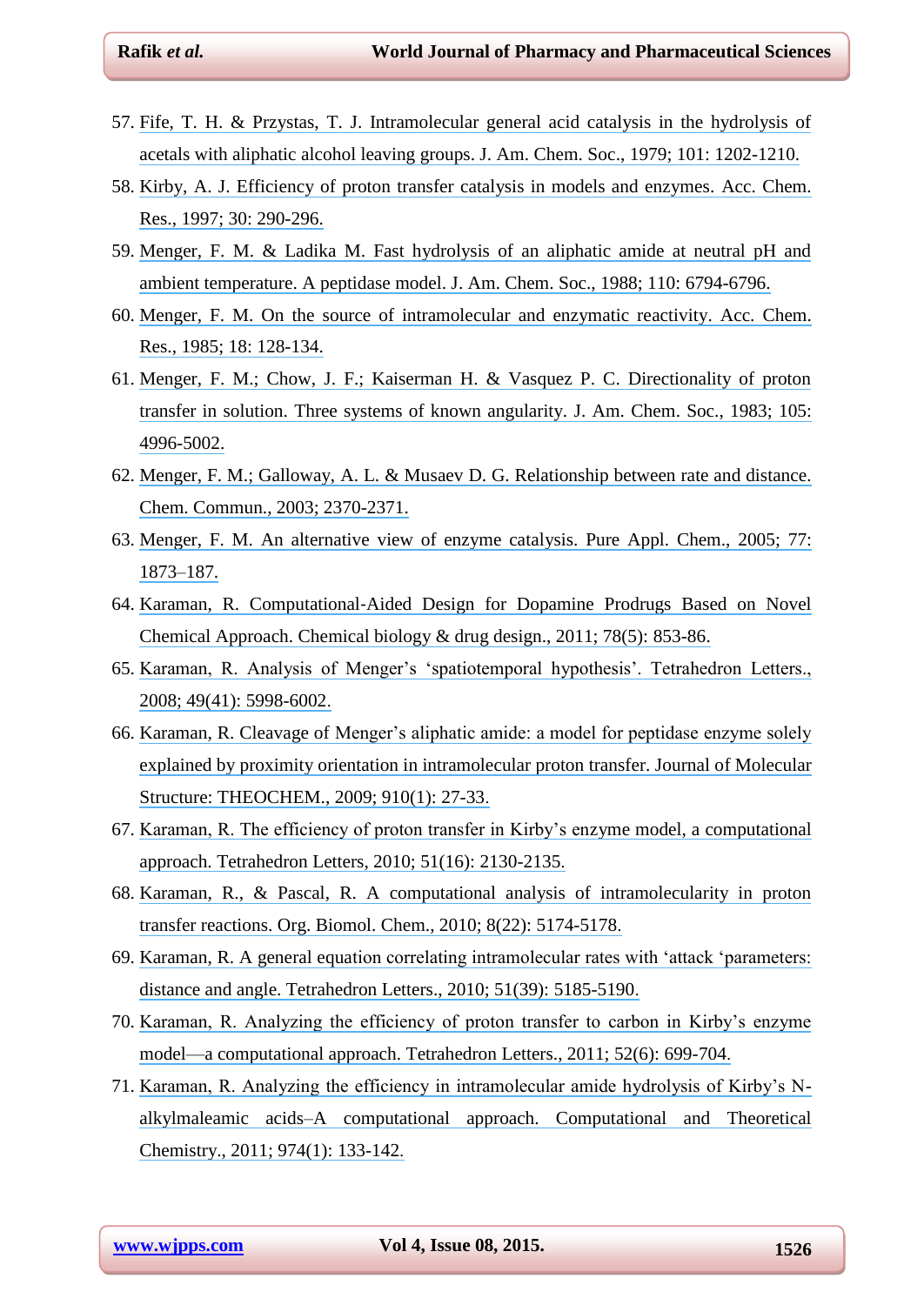- 72. [Karaman, R. A new mathematical equation relating activation energy to bond angle and](https://www.researchgate.net/publication/23415519_A_new_mathematical_equation_relating_activation_energy_to_bond_angle_and_distance_A_key_for_understanding_the_role_of_acceleration_in_lactonization_of_the_trimethyl_lock_system?el=1_x_8&enrichId=rgreq-a792a97ecabbe75867adbf1f2d264fb4-XXX&enrichSource=Y292ZXJQYWdlOzI4MDYwOTA3NztBUzozMzY4MDc5MjIyOTA2ODhAMTQ1NzMxMjY3NDY0NQ==) [distance: a key for understanding the role of acceleration in lactonization of the trimethyl](https://www.researchgate.net/publication/23415519_A_new_mathematical_equation_relating_activation_energy_to_bond_angle_and_distance_A_key_for_understanding_the_role_of_acceleration_in_lactonization_of_the_trimethyl_lock_system?el=1_x_8&enrichId=rgreq-a792a97ecabbe75867adbf1f2d264fb4-XXX&enrichSource=Y292ZXJQYWdlOzI4MDYwOTA3NztBUzozMzY4MDc5MjIyOTA2ODhAMTQ1NzMxMjY3NDY0NQ==) [lock system. Bioorganic chemistry., 2009; 37\(1\):](https://www.researchgate.net/publication/23415519_A_new_mathematical_equation_relating_activation_energy_to_bond_angle_and_distance_A_key_for_understanding_the_role_of_acceleration_in_lactonization_of_the_trimethyl_lock_system?el=1_x_8&enrichId=rgreq-a792a97ecabbe75867adbf1f2d264fb4-XXX&enrichSource=Y292ZXJQYWdlOzI4MDYwOTA3NztBUzozMzY4MDc5MjIyOTA2ODhAMTQ1NzMxMjY3NDY0NQ==) 11-25.
- 73. [Karaman, R. Reevaluation of Bruice's proximity orientation. Tetrahedron Letters., 2009;](https://www.researchgate.net/publication/229182747_Revaluation_of_Bruice) 50(4): [452-456.](https://www.researchgate.net/publication/229182747_Revaluation_of_Bruice)
- 74. [Karaman, R. Accelerations in the lactonization of trimethyl lock systems are due to](https://www.researchgate.net/publication/26620546_Accelerations_in_the_Lactonization_of_Trimethyl_Lock_Systems_Are_due_to_Proximity_Orientation_and_not_to_Strain_Effects?el=1_x_8&enrichId=rgreq-a792a97ecabbe75867adbf1f2d264fb4-XXX&enrichSource=Y292ZXJQYWdlOzI4MDYwOTA3NztBUzozMzY4MDc5MjIyOTA2ODhAMTQ1NzMxMjY3NDY0NQ==) [proximity orientation and not to strain effects. Organic Chemistry International.,](https://www.researchgate.net/publication/26620546_Accelerations_in_the_Lactonization_of_Trimethyl_Lock_Systems_Are_due_to_Proximity_Orientation_and_not_to_Strain_Effects?el=1_x_8&enrichId=rgreq-a792a97ecabbe75867adbf1f2d264fb4-XXX&enrichSource=Y292ZXJQYWdlOzI4MDYwOTA3NztBUzozMzY4MDc5MjIyOTA2ODhAMTQ1NzMxMjY3NDY0NQ==) 2009. [doi: 10.1155/2009/240253.](https://www.researchgate.net/publication/26620546_Accelerations_in_the_Lactonization_of_Trimethyl_Lock_Systems_Are_due_to_Proximity_Orientation_and_not_to_Strain_Effects?el=1_x_8&enrichId=rgreq-a792a97ecabbe75867adbf1f2d264fb4-XXX&enrichSource=Y292ZXJQYWdlOzI4MDYwOTA3NztBUzozMzY4MDc5MjIyOTA2ODhAMTQ1NzMxMjY3NDY0NQ==)
- 75. [Karaman, R. The gem-disubstituent effect—a computational study that exposes the](https://www.researchgate.net/publication/232807995_The_gem-Disubstituent_Effect-Computational_Study_that_Exposes_the_Relevance_of_Existing_Theoretical_Models?el=1_x_8&enrichId=rgreq-a792a97ecabbe75867adbf1f2d264fb4-XXX&enrichSource=Y292ZXJQYWdlOzI4MDYwOTA3NztBUzozMzY4MDc5MjIyOTA2ODhAMTQ1NzMxMjY3NDY0NQ==) [relevance of existing theoretical models. Tetrahedron Letters., 2009; 50\(44\):](https://www.researchgate.net/publication/232807995_The_gem-Disubstituent_Effect-Computational_Study_that_Exposes_the_Relevance_of_Existing_Theoretical_Models?el=1_x_8&enrichId=rgreq-a792a97ecabbe75867adbf1f2d264fb4-XXX&enrichSource=Y292ZXJQYWdlOzI4MDYwOTA3NztBUzozMzY4MDc5MjIyOTA2ODhAMTQ1NzMxMjY3NDY0NQ==) 6083-6087.
- 76. [Karaman, R. Analyzing Kirby's amine olefin—a model for amino acid ammonia lyases.](https://www.researchgate.net/publication/239189023_Analyzing_Kirby) [Tetrahedron Letters., 2009; 50\(52\):](https://www.researchgate.net/publication/239189023_Analyzing_Kirby) 7304-7309.
- 77. [Karaman, R. The effective molarity \(EM\) puzzle in proton transfer reactions. Bioorganic](https://www.researchgate.net/publication/26257790_The_Effective_Molarity_EM_Puzzle_in_Proton_Transfer_Reactions?el=1_x_8&enrichId=rgreq-a792a97ecabbe75867adbf1f2d264fb4-XXX&enrichSource=Y292ZXJQYWdlOzI4MDYwOTA3NztBUzozMzY4MDc5MjIyOTA2ODhAMTQ1NzMxMjY3NDY0NQ==) [chemistry., 2009; 37\(4\):](https://www.researchgate.net/publication/26257790_The_Effective_Molarity_EM_Puzzle_in_Proton_Transfer_Reactions?el=1_x_8&enrichId=rgreq-a792a97ecabbe75867adbf1f2d264fb4-XXX&enrichSource=Y292ZXJQYWdlOzI4MDYwOTA3NztBUzozMzY4MDc5MjIyOTA2ODhAMTQ1NzMxMjY3NDY0NQ==) 106-110.
- 78. [Karaman, R. Effects of substitution on the effective molarity \(EM\) for five membered](https://www.researchgate.net/publication/232808143_Effects_of_substitution_on_the_Effective_Molarity_EM_for_five_membered_ring-closure_reactions-a_computational_approach?el=1_x_8&enrichId=rgreq-a792a97ecabbe75867adbf1f2d264fb4-XXX&enrichSource=Y292ZXJQYWdlOzI4MDYwOTA3NztBUzozMzY4MDc5MjIyOTA2ODhAMTQ1NzMxMjY3NDY0NQ==) [ring-closure reactions–A computational approach. Journal of Molecular Structure:](https://www.researchgate.net/publication/232808143_Effects_of_substitution_on_the_Effective_Molarity_EM_for_five_membered_ring-closure_reactions-a_computational_approach?el=1_x_8&enrichId=rgreq-a792a97ecabbe75867adbf1f2d264fb4-XXX&enrichSource=Y292ZXJQYWdlOzI4MDYwOTA3NztBUzozMzY4MDc5MjIyOTA2ODhAMTQ1NzMxMjY3NDY0NQ==) [Theochem., 2010; 939\(1\):](https://www.researchgate.net/publication/232808143_Effects_of_substitution_on_the_Effective_Molarity_EM_for_five_membered_ring-closure_reactions-a_computational_approach?el=1_x_8&enrichId=rgreq-a792a97ecabbe75867adbf1f2d264fb4-XXX&enrichSource=Y292ZXJQYWdlOzI4MDYwOTA3NztBUzozMzY4MDc5MjIyOTA2ODhAMTQ1NzMxMjY3NDY0NQ==) 69-74.
- 79. [Karaman, R. The effective molarity \(EM\) puzzle in intramolecular ring-closing reactions.](https://www.researchgate.net/publication/232808137_The_Effective_Molarity_EM_Puzzle_in_Intramolecular_Ring-Closing_Reactions?el=1_x_8&enrichId=rgreq-a792a97ecabbe75867adbf1f2d264fb4-XXX&enrichSource=Y292ZXJQYWdlOzI4MDYwOTA3NztBUzozMzY4MDc5MjIyOTA2ODhAMTQ1NzMxMjY3NDY0NQ==) [Journal of Molecular Structure: Theochem., 2010; 940\(1\):](https://www.researchgate.net/publication/232808137_The_Effective_Molarity_EM_Puzzle_in_Intramolecular_Ring-Closing_Reactions?el=1_x_8&enrichId=rgreq-a792a97ecabbe75867adbf1f2d264fb4-XXX&enrichSource=Y292ZXJQYWdlOzI4MDYwOTA3NztBUzozMzY4MDc5MjIyOTA2ODhAMTQ1NzMxMjY3NDY0NQ==) 70-75.
- 80. [Menger, F. M., & Karaman, R. A singularity model for chemical reactivity. Chemistry-A](https://www.researchgate.net/publication/40760415_A_Singularity_Model_for_Chemical_Reactivity?el=1_x_8&enrichId=rgreq-a792a97ecabbe75867adbf1f2d264fb4-XXX&enrichSource=Y292ZXJQYWdlOzI4MDYwOTA3NztBUzozMzY4MDc5MjIyOTA2ODhAMTQ1NzMxMjY3NDY0NQ==) [European Journal., 2010; 16\(5\):](https://www.researchgate.net/publication/40760415_A_Singularity_Model_for_Chemical_Reactivity?el=1_x_8&enrichId=rgreq-a792a97ecabbe75867adbf1f2d264fb4-XXX&enrichSource=Y292ZXJQYWdlOzI4MDYwOTA3NztBUzozMzY4MDc5MjIyOTA2ODhAMTQ1NzMxMjY3NDY0NQ==) 1420-1427.
- 81. [Karaman, R. The effective molarity \(EM\)–a computational](https://www.researchgate.net/publication/44582034_The_Effective_Molarity_EM_-_a_computational_approach?el=1_x_8&enrichId=rgreq-a792a97ecabbe75867adbf1f2d264fb4-XXX&enrichSource=Y292ZXJQYWdlOzI4MDYwOTA3NztBUzozMzY4MDc5MjIyOTA2ODhAMTQ1NzMxMjY3NDY0NQ==) approach. Bioorganic [chemistry., 2010; 38\(4\):](https://www.researchgate.net/publication/44582034_The_Effective_Molarity_EM_-_a_computational_approach?el=1_x_8&enrichId=rgreq-a792a97ecabbe75867adbf1f2d264fb4-XXX&enrichSource=Y292ZXJQYWdlOzI4MDYwOTA3NztBUzozMzY4MDc5MjIyOTA2ODhAMTQ1NzMxMjY3NDY0NQ==) 165-172.
- 82. [Karaman, R.; Blasko, A.; Almarsson, O.; Arassasingham, R.; Bruice T. C. Symmetrical](https://www.researchgate.net/publication/232957000_Symmetrical_and_Unsymmetrical_Quadruply_Aza_Bridged_Closely-Interspaced_Cofacial_Bis-5101520-Tetra-Phenylporphyrins_2Synthesis_Characterization_and_Conformational_Effects_of_Solvents?el=1_x_8&enrichId=rgreq-a792a97ecabbe75867adbf1f2d264fb4-XXX&enrichSource=Y292ZXJQYWdlOzI4MDYwOTA3NztBUzozMzY4MDc5MjIyOTA2ODhAMTQ1NzMxMjY3NDY0NQ==) [and Unsymmetrical Quadruply Aza Bridged Closely-Interspaced Cofacial Bis-5,10,15,20-](https://www.researchgate.net/publication/232957000_Symmetrical_and_Unsymmetrical_Quadruply_Aza_Bridged_Closely-Interspaced_Cofacial_Bis-5101520-Tetra-Phenylporphyrins_2Synthesis_Characterization_and_Conformational_Effects_of_Solvents?el=1_x_8&enrichId=rgreq-a792a97ecabbe75867adbf1f2d264fb4-XXX&enrichSource=Y292ZXJQYWdlOzI4MDYwOTA3NztBUzozMzY4MDc5MjIyOTA2ODhAMTQ1NzMxMjY3NDY0NQ==) [Tetra-Phenylporphyrins 2.Synthesis, Characterization and Conformational Effects of](https://www.researchgate.net/publication/232957000_Symmetrical_and_Unsymmetrical_Quadruply_Aza_Bridged_Closely-Interspaced_Cofacial_Bis-5101520-Tetra-Phenylporphyrins_2Synthesis_Characterization_and_Conformational_Effects_of_Solvents?el=1_x_8&enrichId=rgreq-a792a97ecabbe75867adbf1f2d264fb4-XXX&enrichSource=Y292ZXJQYWdlOzI4MDYwOTA3NztBUzozMzY4MDc5MjIyOTA2ODhAMTQ1NzMxMjY3NDY0NQ==) [Solvents. J. Am. Chem. Soc., 1992; 114:](https://www.researchgate.net/publication/232957000_Symmetrical_and_Unsymmetrical_Quadruply_Aza_Bridged_Closely-Interspaced_Cofacial_Bis-5101520-Tetra-Phenylporphyrins_2Synthesis_Characterization_and_Conformational_Effects_of_Solvents?el=1_x_8&enrichId=rgreq-a792a97ecabbe75867adbf1f2d264fb4-XXX&enrichSource=Y292ZXJQYWdlOzI4MDYwOTA3NztBUzozMzY4MDc5MjIyOTA2ODhAMTQ1NzMxMjY3NDY0NQ==) 4889-4898 .
- 83. [Karaman, R. Proximity vs. strain in intramolecular ring-closing reactions. Molecular](https://www.researchgate.net/publication/233082589_Proximity_vs_strain_in_intramolecular_ring-closing_reactions?el=1_x_8&enrichId=rgreq-a792a97ecabbe75867adbf1f2d264fb4-XXX&enrichSource=Y292ZXJQYWdlOzI4MDYwOTA3NztBUzozMzY4MDc5MjIyOTA2ODhAMTQ1NzMxMjY3NDY0NQ==)  [Physics., 2010; 108\(13\):](https://www.researchgate.net/publication/233082589_Proximity_vs_strain_in_intramolecular_ring-closing_reactions?el=1_x_8&enrichId=rgreq-a792a97ecabbe75867adbf1f2d264fb4-XXX&enrichSource=Y292ZXJQYWdlOzI4MDYwOTA3NztBUzozMzY4MDc5MjIyOTA2ODhAMTQ1NzMxMjY3NDY0NQ==) 1723-1730.
- 84. [Karaman, R. The role of proximity orientation in intramolecular proton transfer reactions.](https://www.researchgate.net/publication/229269772_The_role_of_proximity_orientation_in_intramolecular_proton_transfer_reactions?el=1_x_8&enrichId=rgreq-a792a97ecabbe75867adbf1f2d264fb4-XXX&enrichSource=Y292ZXJQYWdlOzI4MDYwOTA3NztBUzozMzY4MDc5MjIyOTA2ODhAMTQ1NzMxMjY3NDY0NQ==) [Computational and Theoretical Chemistry., 2011; 966\(1\):](https://www.researchgate.net/publication/229269772_The_role_of_proximity_orientation_in_intramolecular_proton_transfer_reactions?el=1_x_8&enrichId=rgreq-a792a97ecabbe75867adbf1f2d264fb4-XXX&enrichSource=Y292ZXJQYWdlOzI4MDYwOTA3NztBUzozMzY4MDc5MjIyOTA2ODhAMTQ1NzMxMjY3NDY0NQ==) 311-321.
- 85. [Karaman, R. Analyzing Kemp's amide cleavage: A model for amidase enzymes.](https://www.researchgate.net/publication/251721429_Analyzing_Kemp) Computational and Theoretical Chemistry., 2011; 963(2): 427-434.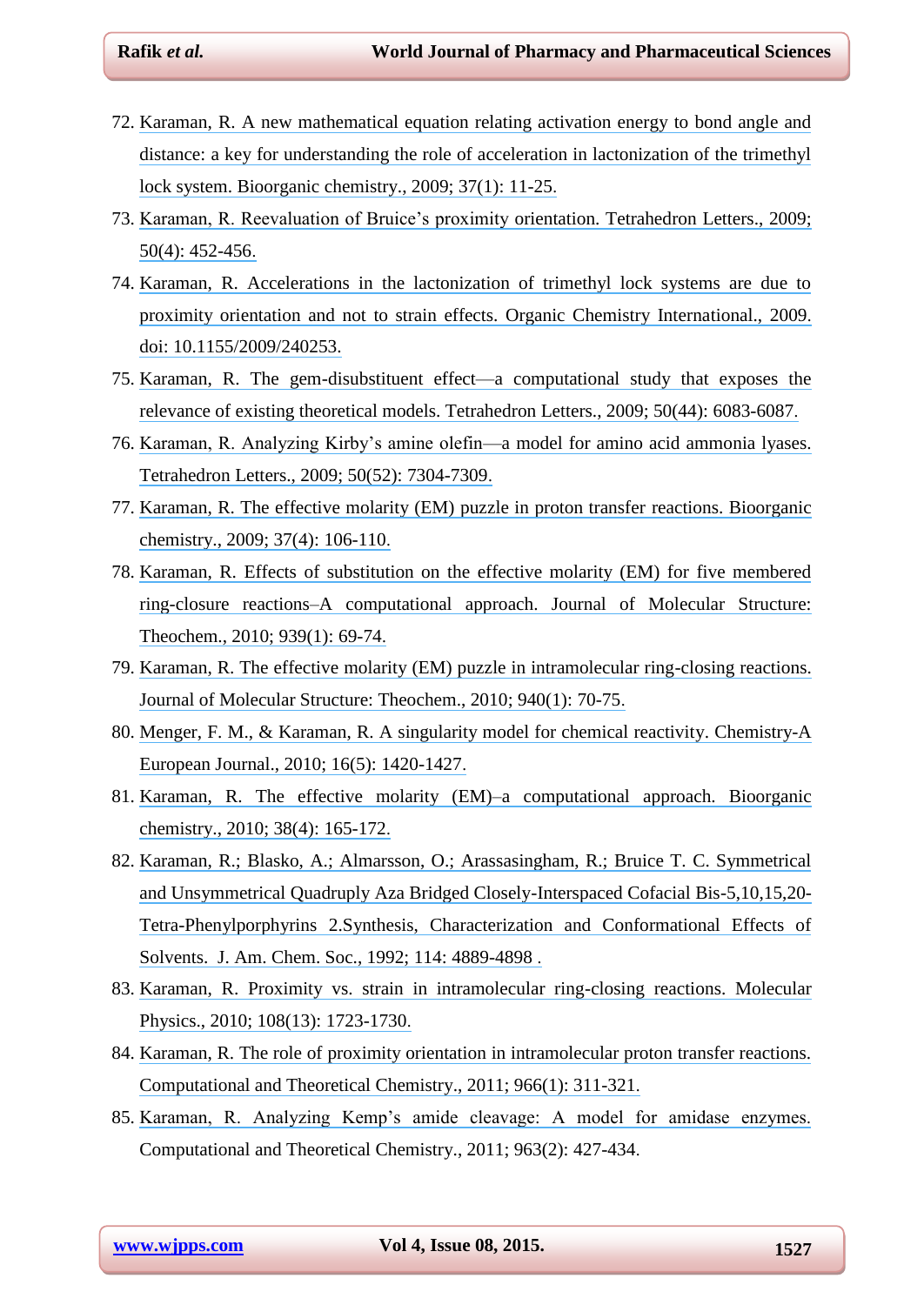- 86. [Karaman, R., Ghareeb, H., Dajani, K. K., Scrano, L., Hallak, H., Abu-Lafi, S., ... & Bufo,](https://www.researchgate.net/publication/251569587_Design_synthesis_and_in_vitro_kinetic_study_of_tranexamic_acid_prodrugs_for_the_treatment_of_bleeding_conditions?el=1_x_8&enrichId=rgreq-a792a97ecabbe75867adbf1f2d264fb4-XXX&enrichSource=Y292ZXJQYWdlOzI4MDYwOTA3NztBUzozMzY4MDc5MjIyOTA2ODhAMTQ1NzMxMjY3NDY0NQ==) [S. A. Design, synthesis and in vitro kinetic study of tranexamic acid prodrugs for the](https://www.researchgate.net/publication/251569587_Design_synthesis_and_in_vitro_kinetic_study_of_tranexamic_acid_prodrugs_for_the_treatment_of_bleeding_conditions?el=1_x_8&enrichId=rgreq-a792a97ecabbe75867adbf1f2d264fb4-XXX&enrichSource=Y292ZXJQYWdlOzI4MDYwOTA3NztBUzozMzY4MDc5MjIyOTA2ODhAMTQ1NzMxMjY3NDY0NQ==) [treatment of bleeding conditions. Journal of computer-aided molecular design., 2013;](https://www.researchgate.net/publication/251569587_Design_synthesis_and_in_vitro_kinetic_study_of_tranexamic_acid_prodrugs_for_the_treatment_of_bleeding_conditions?el=1_x_8&enrichId=rgreq-a792a97ecabbe75867adbf1f2d264fb4-XXX&enrichSource=Y292ZXJQYWdlOzI4MDYwOTA3NztBUzozMzY4MDc5MjIyOTA2ODhAMTQ1NzMxMjY3NDY0NQ==) 27(7): [615-635.](https://www.researchgate.net/publication/251569587_Design_synthesis_and_in_vitro_kinetic_study_of_tranexamic_acid_prodrugs_for_the_treatment_of_bleeding_conditions?el=1_x_8&enrichId=rgreq-a792a97ecabbe75867adbf1f2d264fb4-XXX&enrichSource=Y292ZXJQYWdlOzI4MDYwOTA3NztBUzozMzY4MDc5MjIyOTA2ODhAMTQ1NzMxMjY3NDY0NQ==)
- 87. Karaman, R., Dajani, K. K., Qtait, A., [& Khamis, M. Prodrugs of Acyclovir–A](https://www.researchgate.net/publication/221762227_Prodrugs_of_Acyclovir_-_A_Computational_Approach?el=1_x_8&enrichId=rgreq-a792a97ecabbe75867adbf1f2d264fb4-XXX&enrichSource=Y292ZXJQYWdlOzI4MDYwOTA3NztBUzozMzY4MDc5MjIyOTA2ODhAMTQ1NzMxMjY3NDY0NQ==)  Computational Approach. [Chemical biology & drug design., 2012; 79\(5\):](https://www.researchgate.net/publication/221762227_Prodrugs_of_Acyclovir_-_A_Computational_Approach?el=1_x_8&enrichId=rgreq-a792a97ecabbe75867adbf1f2d264fb4-XXX&enrichSource=Y292ZXJQYWdlOzI4MDYwOTA3NztBUzozMzY4MDc5MjIyOTA2ODhAMTQ1NzMxMjY3NDY0NQ==) 819-834.
- 88. [Karaman, R., Dajani, K., & Hallak, H. Computer-assisted design for atenolol prodrugs for](https://www.researchgate.net/publication/51518212_Computer-assisted_design_for_atenolol_prodrugs_for_the_use_in_aqueous_formulations?el=1_x_8&enrichId=rgreq-a792a97ecabbe75867adbf1f2d264fb4-XXX&enrichSource=Y292ZXJQYWdlOzI4MDYwOTA3NztBUzozMzY4MDc5MjIyOTA2ODhAMTQ1NzMxMjY3NDY0NQ==) [the use in aqueous formulations. Journal of molecular modelling., 2012; 18\(4\):](https://www.researchgate.net/publication/51518212_Computer-assisted_design_for_atenolol_prodrugs_for_the_use_in_aqueous_formulations?el=1_x_8&enrichId=rgreq-a792a97ecabbe75867adbf1f2d264fb4-XXX&enrichSource=Y292ZXJQYWdlOzI4MDYwOTA3NztBUzozMzY4MDc5MjIyOTA2ODhAMTQ1NzMxMjY3NDY0NQ==) 1523- [1540.](https://www.researchgate.net/publication/51518212_Computer-assisted_design_for_atenolol_prodrugs_for_the_use_in_aqueous_formulations?el=1_x_8&enrichId=rgreq-a792a97ecabbe75867adbf1f2d264fb4-XXX&enrichSource=Y292ZXJQYWdlOzI4MDYwOTA3NztBUzozMzY4MDc5MjIyOTA2ODhAMTQ1NzMxMjY3NDY0NQ==)
- 89. [Karaman, R.; Qtait, A.; Dajani, K.K.; Abu Lafi, S. Design, Synthesis, and In Vitro](https://www.researchgate.net/publication/260196557_Design_Synthesis_and_In_Vitro_Kinetics_Study_of_Atenolol_Prodrugs_for_the_Use_in_Aqueous_Formulations?el=1_x_8&enrichId=rgreq-a792a97ecabbe75867adbf1f2d264fb4-XXX&enrichSource=Y292ZXJQYWdlOzI4MDYwOTA3NztBUzozMzY4MDc5MjIyOTA2ODhAMTQ1NzMxMjY3NDY0NQ==) [Kinetics Study of Atenolol Prodrugs for the Use in Aqueous Formulations. The Scientific](https://www.researchgate.net/publication/260196557_Design_Synthesis_and_In_Vitro_Kinetics_Study_of_Atenolol_Prodrugs_for_the_Use_in_Aqueous_Formulations?el=1_x_8&enrichId=rgreq-a792a97ecabbe75867adbf1f2d264fb4-XXX&enrichSource=Y292ZXJQYWdlOzI4MDYwOTA3NztBUzozMzY4MDc5MjIyOTA2ODhAMTQ1NzMxMjY3NDY0NQ==) World Journal 2014, [Article ID 942703, 7 pages.](https://www.researchgate.net/publication/260196557_Design_Synthesis_and_In_Vitro_Kinetics_Study_of_Atenolol_Prodrugs_for_the_Use_in_Aqueous_Formulations?el=1_x_8&enrichId=rgreq-a792a97ecabbe75867adbf1f2d264fb4-XXX&enrichSource=Y292ZXJQYWdlOzI4MDYwOTA3NztBUzozMzY4MDc5MjIyOTA2ODhAMTQ1NzMxMjY3NDY0NQ==)
- 90. [Karaman, R. Prodrugs for masking bitter taste of antibacterial drugs—a computational](https://www.researchgate.net/publication/236894817_Prodrugs_for_Masking_Bitter_Taste_of_Antibacterial_Drugs_-_A_Computational_Approach?el=1_x_8&enrichId=rgreq-a792a97ecabbe75867adbf1f2d264fb4-XXX&enrichSource=Y292ZXJQYWdlOzI4MDYwOTA3NztBUzozMzY4MDc5MjIyOTA2ODhAMTQ1NzMxMjY3NDY0NQ==) [approach. Journal of molecular modelling., 2013; 19\(6\):](https://www.researchgate.net/publication/236894817_Prodrugs_for_Masking_Bitter_Taste_of_Antibacterial_Drugs_-_A_Computational_Approach?el=1_x_8&enrichId=rgreq-a792a97ecabbe75867adbf1f2d264fb4-XXX&enrichSource=Y292ZXJQYWdlOzI4MDYwOTA3NztBUzozMzY4MDc5MjIyOTA2ODhAMTQ1NzMxMjY3NDY0NQ==) 2399-2412.
- 91. [Karaman, R.; Dokmak, G.; Bader, M.; Hallak, H.; Khamis, M.; Scrano, L.; & Bufo, S. A.](https://www.researchgate.net/publication/230783118_Prodrugs_of_fumarate_esters_for_the_treatment_of_psoriasis_and_multiple_sclerosis_MS-_A_computational_approach_J?el=1_x_8&enrichId=rgreq-a792a97ecabbe75867adbf1f2d264fb4-XXX&enrichSource=Y292ZXJQYWdlOzI4MDYwOTA3NztBUzozMzY4MDc5MjIyOTA2ODhAMTQ1NzMxMjY3NDY0NQ==) [Prodrugs of fumarate esters for the treatment of psoriasis and multiple sclerosis—a](https://www.researchgate.net/publication/230783118_Prodrugs_of_fumarate_esters_for_the_treatment_of_psoriasis_and_multiple_sclerosis_MS-_A_computational_approach_J?el=1_x_8&enrichId=rgreq-a792a97ecabbe75867adbf1f2d264fb4-XXX&enrichSource=Y292ZXJQYWdlOzI4MDYwOTA3NztBUzozMzY4MDc5MjIyOTA2ODhAMTQ1NzMxMjY3NDY0NQ==) [computational approach. Journal of molecular modelling., 2013; 19\(1\):](https://www.researchgate.net/publication/230783118_Prodrugs_of_fumarate_esters_for_the_treatment_of_psoriasis_and_multiple_sclerosis_MS-_A_computational_approach_J?el=1_x_8&enrichId=rgreq-a792a97ecabbe75867adbf1f2d264fb4-XXX&enrichSource=Y292ZXJQYWdlOzI4MDYwOTA3NztBUzozMzY4MDc5MjIyOTA2ODhAMTQ1NzMxMjY3NDY0NQ==) 439-452.
- 92. Karaman, R.; Bruice, T. C. Unusual Behavior of meso-Substituted 5, 10, 15, 20- Tetraphenylporphyrin Diacid towards Oxygen Bronsted Bases. Inorg. Chem*.,* 1992; 31: 2455-2459.
- 93. [Karaman, R. Prodrugs of aza nucleosides based on proton transfer reaction. Journal of](https://www.researchgate.net/publication/47404797_Prodrugs_of_Aza_Nucleosides_Based_on_Proton_Transfer_Reactions?el=1_x_8&enrichId=rgreq-a792a97ecabbe75867adbf1f2d264fb4-XXX&enrichSource=Y292ZXJQYWdlOzI4MDYwOTA3NztBUzozMzY4MDc5MjIyOTA2ODhAMTQ1NzMxMjY3NDY0NQ==) [computer-aided molecular design., 2010; 24\(12\):](https://www.researchgate.net/publication/47404797_Prodrugs_of_Aza_Nucleosides_Based_on_Proton_Transfer_Reactions?el=1_x_8&enrichId=rgreq-a792a97ecabbe75867adbf1f2d264fb4-XXX&enrichSource=Y292ZXJQYWdlOzI4MDYwOTA3NztBUzozMzY4MDc5MjIyOTA2ODhAMTQ1NzMxMjY3NDY0NQ==) 961-970.
- 94. [Karaman, R., & Hallak, H. Computer](https://www.researchgate.net/publication/45819798_Research_Article_Computer-Assisted_Design_of_Pro-drugs_for_Antimalarial_Atovaquone?el=1_x_8&enrichId=rgreq-a792a97ecabbe75867adbf1f2d264fb4-XXX&enrichSource=Y292ZXJQYWdlOzI4MDYwOTA3NztBUzozMzY4MDc5MjIyOTA2ODhAMTQ1NzMxMjY3NDY0NQ==)‐Assisted Design of Pro‐drugs for Antimalarial Atovaquone. [Chemical biology & drug design., 2010; 76\(4\):](https://www.researchgate.net/publication/45819798_Research_Article_Computer-Assisted_Design_of_Pro-drugs_for_Antimalarial_Atovaquone?el=1_x_8&enrichId=rgreq-a792a97ecabbe75867adbf1f2d264fb4-XXX&enrichSource=Y292ZXJQYWdlOzI4MDYwOTA3NztBUzozMzY4MDc5MjIyOTA2ODhAMTQ1NzMxMjY3NDY0NQ==) 350-360.
- 95. [Karaman, R. Antimalarial Atovaquone Prodrugs Based on Enzyme Models-Molecular](https://www.researchgate.net/publication/257066975_Antimalarial_Atovaquone_Prodrugs_Based_on_Enzyme_Models_-_Molecular_Orbital_Calculations_Approach?el=1_x_8&enrichId=rgreq-a792a97ecabbe75867adbf1f2d264fb4-XXX&enrichSource=Y292ZXJQYWdlOzI4MDYwOTA3NztBUzozMzY4MDc5MjIyOTA2ODhAMTQ1NzMxMjY3NDY0NQ==) [Orbital Calculations Approach. Antimalarial Drug Research and Development, Banet, A](https://www.researchgate.net/publication/257066975_Antimalarial_Atovaquone_Prodrugs_Based_on_Enzyme_Models_-_Molecular_Orbital_Calculations_Approach?el=1_x_8&enrichId=rgreq-a792a97ecabbe75867adbf1f2d264fb4-XXX&enrichSource=Y292ZXJQYWdlOzI4MDYwOTA3NztBUzozMzY4MDc5MjIyOTA2ODhAMTQ1NzMxMjY3NDY0NQ==) [C. & Brasier, P. Ed, 2013; 1-67.](https://www.researchgate.net/publication/257066975_Antimalarial_Atovaquone_Prodrugs_Based_on_Enzyme_Models_-_Molecular_Orbital_Calculations_Approach?el=1_x_8&enrichId=rgreq-a792a97ecabbe75867adbf1f2d264fb4-XXX&enrichSource=Y292ZXJQYWdlOzI4MDYwOTA3NztBUzozMzY4MDc5MjIyOTA2ODhAMTQ1NzMxMjY3NDY0NQ==)
- 96. [Karaman, R.; Fattash, B.; Mecca, G.; & Bader, M. Computationally designed atovaquone](https://www.researchgate.net/publication/258057301_Computationally_Designed_Atovaquone_Prodrugs_Based_on_Bruice) [prodrugs based on Bruice's enzyme model. Current computer-aided drug design., 2014;](https://www.researchgate.net/publication/258057301_Computationally_Designed_Atovaquone_Prodrugs_Based_on_Bruice) 10(1): [15-27.](https://www.researchgate.net/publication/258057301_Computationally_Designed_Atovaquone_Prodrugs_Based_on_Bruice)
- 97. [Karaman, R.; Amly, W.; Scrano, L.; Mecca, G.; & Bufo, S. A. Computationally designed](https://www.researchgate.net/publication/247771727_Computationally_designed_prodrugs_of_statins_based_on_Kirby) [prodrugs of statins based on Kirby's enzyme model. Journal of molecular modelling.,](https://www.researchgate.net/publication/247771727_Computationally_designed_prodrugs_of_statins_based_on_Kirby) [2013; 19\(9\):](https://www.researchgate.net/publication/247771727_Computationally_designed_prodrugs_of_statins_based_on_Kirby) 3969-3982.